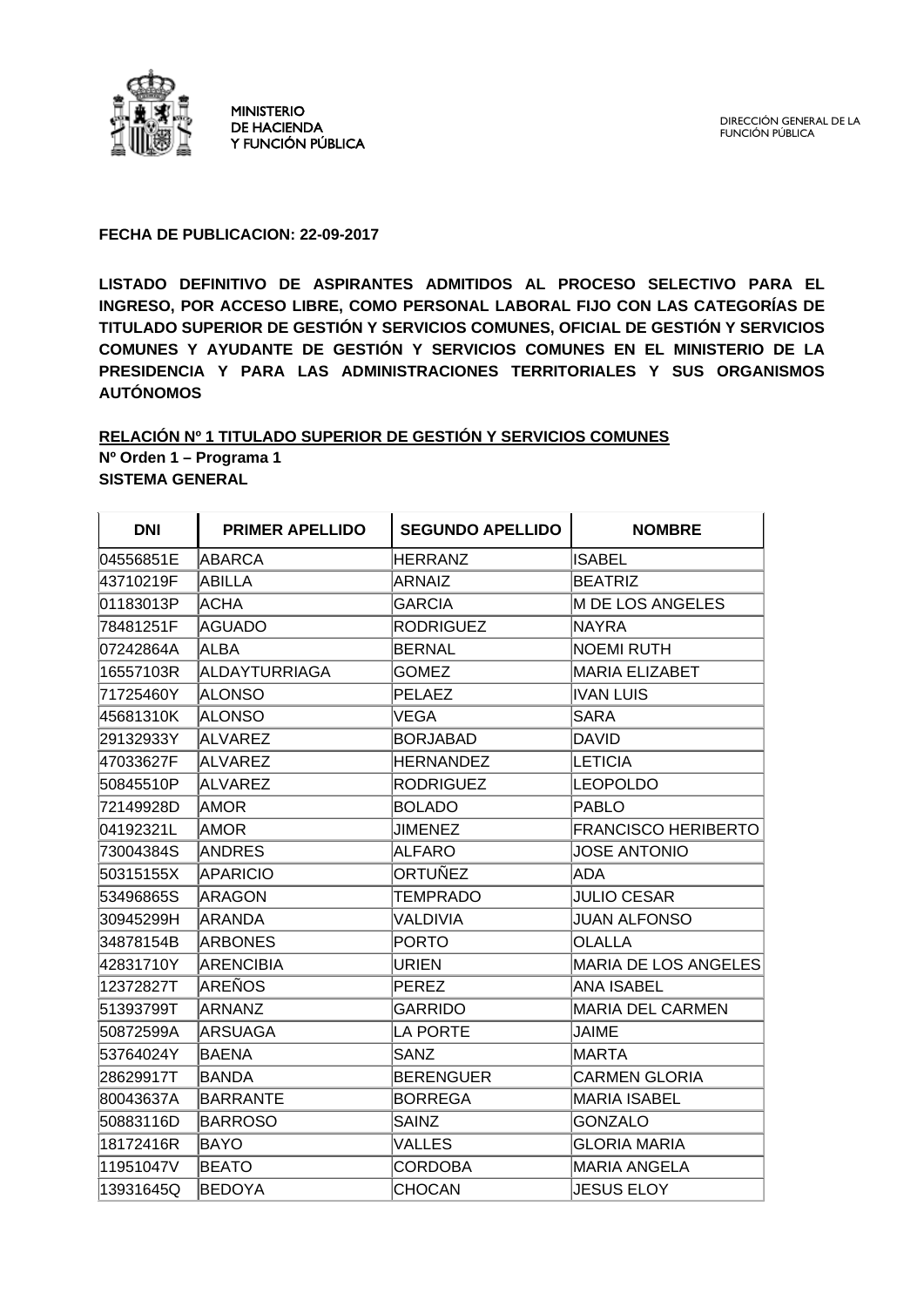

| <b>DNI</b> | <b>PRIMER APELLIDO</b> | <b>SEGUNDO APELLIDO</b>  | <b>NOMBRE</b>           |
|------------|------------------------|--------------------------|-------------------------|
| 28804145A  | <b>BELLOSO</b>         | GARRIDO                  | ALFONSO DE JESUS        |
| 44385468E  | BENITEZ                | FERNANDEZ                | <b>ANUSKA</b>           |
| 70254768A  | <b>BENITO</b>          | CANTO                    | CARMEN PATRICIA         |
| 07965615W  | <b>BENITO</b>          | INGELMO                  | <b>MANUEL ALEJANDRO</b> |
| 28977698K  | <b>BERMUDEZ</b>        | GARCIA                   | LAURA                   |
| 74876581N  | <b>BERMUDEZ</b>        | MARTIN                   | <b>PATRICIA</b>         |
| 07992946D  | <b>BERNARDO</b>        | DEVESA                   | FRANCISCO JAVIER        |
| 12412165P  | <b>BERZOSA</b>         | MATEO                    | JESUS MARIA             |
| 53576452E  | <b>BORNAY</b>          | NARANJO                  | ANA MARIA               |
| 78037928D  | BOTE                   | SECO                     | <b>SERGIO DANIEL</b>    |
| 09751456P  | <b>BRUGOS</b>          | <b>BLANCO</b>            | <b>TEODORO MANUEL</b>   |
| 47373570X  | BURES                  | <b>GRANDIO</b>           | ELENA                   |
| 47470407V  | <b>BURGOA</b>          | MUÑOZ                    | JON                     |
| 07520329L  | <b>BUSTAMANTE</b>      | <b>BERNARDOS</b>         | <b>JOSE MANUEL</b>      |
| 53414053A  | <b>CABANILLAS</b>      | SANZ                     | MIGUEL                  |
| 50094823H  | <b>CABRITA</b>         | PALOMAR                  | <b>SUSANA</b>           |
| 00397826H  | <b>CACHINERO</b>       | LOPEZ                    | <b>JUAN CARLOS</b>      |
| 53855104Y  | <b>CAMBRANIS</b>       | GARCIA                   | <b>CARLOS RODRIGO</b>   |
| 71446818D  | <b>CAMPOS</b>          | MARTINEZ                 | PATRICIA                |
| 53449223Y  | CANTILLO               | JIMENEZ                  | MARIA TERESA            |
| 48561925R  | <b>CANTO</b>           | <b>ORTIZ</b>             | FERNANDO JOSE           |
| 77706761L  | <b>CAPARROS</b>        | LOPEZ                    | MERCEDES                |
| 51864267A  | <b>CAPILLA</b>         | <b>PIZARRO</b>           | <b>ENCARNACION</b>      |
| 75270752D  | <b>CARCELES</b>        | <b>PAREDES</b>           | MIGUEL                  |
| 75876390B  | <b>CARDENAS</b>        | <b>GONZALEZ</b>          | LAURA                   |
| 02877365L  | CARRA                  | BIOSCA                   | ALEJANDRO               |
| 75242249A  | CARRILLO               | CRUZ                     | <b>MARIA JOSE</b>       |
| 70935493C  | CASTELANI              | <b>SANCHEZ</b>           | SONIA                   |
| 44904754Z  | CASTRO                 | VAZQUEZ                  | <b>ARANZAZU DE</b>      |
| 71952327R  | <b>CEINOS</b>          | GARRIDO                  | <b>CESAR</b>            |
| 04847357S  | <b>CELADA</b>          | <b>ELORZ</b>             | <b>ESTELA ITZIAR</b>    |
| 04858201A  | <b>CEREZO</b>          | GIL                      | MELISSA                 |
| 14304370A  | <b>CISNEROS</b>        | <b>GONZALEZ</b>          | ∥SABEL                  |
| 50887060C  | <b>CLEMARES</b>        | ARROYO                   | PATRICIA                |
| 70584805J  | <b>CLEMENTE</b>        | <b>GARCIA CARPINTERO</b> | <b>BEATRIZ</b>          |
| 52993324J  | <b>COMAS</b>           | <b>GARCIA</b>            | <b>JUAN MIGUEL</b>      |
| 44976362T  | <b>CORDERO</b>         | FERNANDEZ                | <b>JUAN ANTONIO</b>     |
| 02647069E  | <b>CORIA</b>           | MONTIJANO                | ADOLFO                  |
| 50619237D  | <b>CORRAL</b>          | <b>QUINTIA</b>           | MARIA                   |
| 00821802N  | <b>COSSI</b>           | MUÑOZ                    | <b>DAVID JOSE</b>       |
| 17751395H  | <b>CRUSELLAS</b>       | <b>BOTELLA</b>           | LAURA                   |
| 50126989F  | <b>CRUZADO</b>         | <b>GOMEZ</b>             | <b>ELENA</b>            |
| 70244243N  | <b>CUBO</b>            | MARTIN                   | LAURA                   |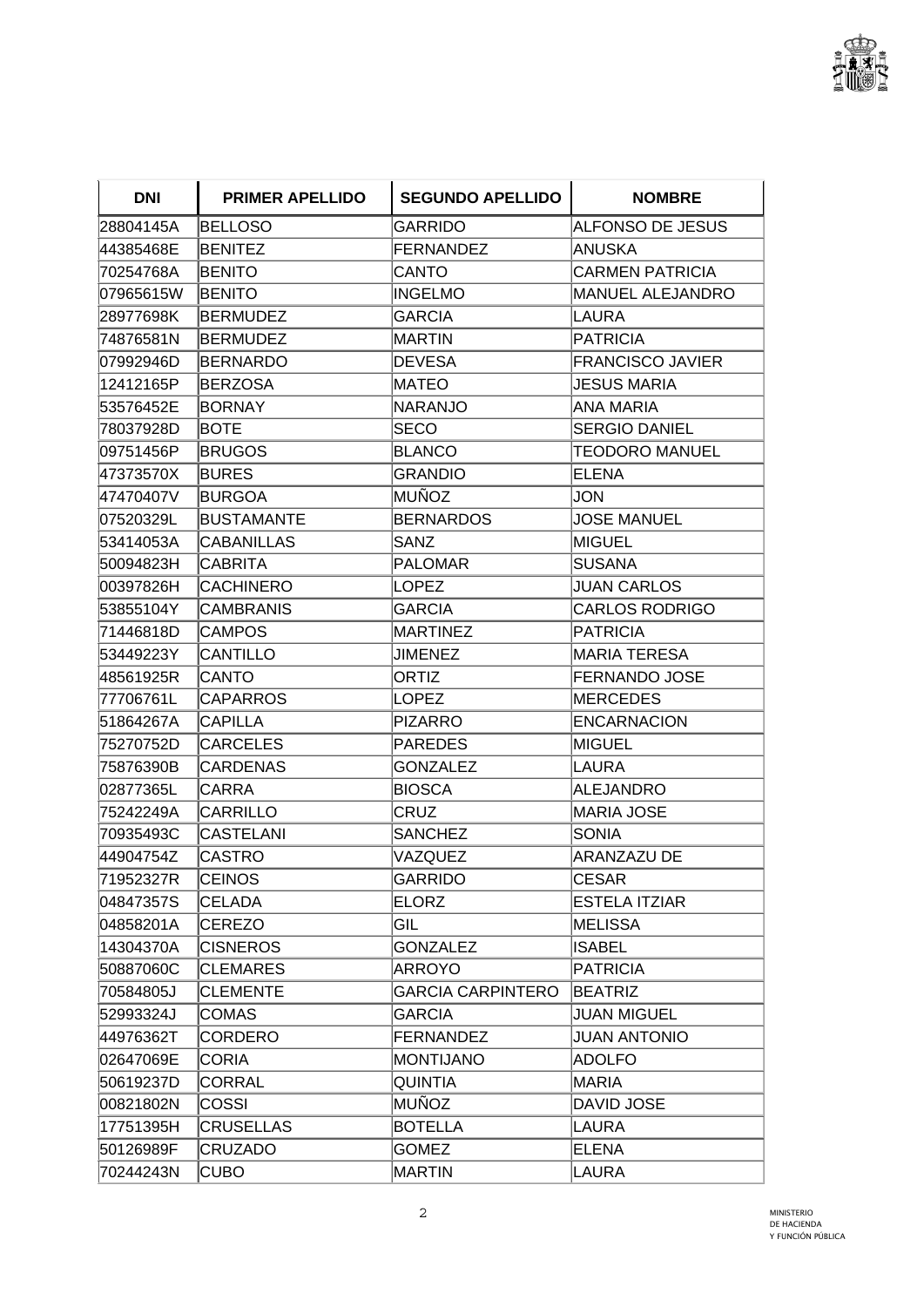

| <b>DNI</b> | <b>PRIMER APELLIDO</b>          | <b>SEGUNDO APELLIDO</b> | <b>NOMBRE</b>        |
|------------|---------------------------------|-------------------------|----------------------|
| 76952691G  | <b>CUERVO</b>                   | FERNANDEZ               | <b>VALERIA</b>       |
| 46981151V  | <b>CUESTA</b>                   | NUÑEZ                   | LAURA                |
| 53745575A  | <b>CUEVAS</b>                   | <b>GRACIA</b>           | <b>IMARCOS</b>       |
| 13167314K  | <b>CUÑADO</b>                   | <b>GONZALEZ</b>         | FERNANDO             |
| 46565655Q  | <b>DEGORGUE</b>                 | ALEGRE                  | VILMA                |
| 72089442J  | DELGADO                         | <b>GUTIERREZ</b>        | <b>IESTEFANIA</b>    |
| 16812868Y  | <b>DELMAS</b>                   | GAMEZ                   | ISABEL               |
| 44748975Z  | <b>DENIZ</b>                    | DENIZ                   | RITA DEL CARMEN      |
| 52880501M  | DIAZ                            | <b>GALLARDO</b>         | <b>IOSCAR</b>        |
| 32720068S  | <b>DIAZ</b>                     | REY                     | ANDREA MARIA         |
| 75233683Q  | DIEZ                            | PERALTA                 | MARIA DEL MAR        |
| 71923410H  | <b>ELIAS</b>                    | SASTRE                  | VICENTE              |
| 75727092Y  | ELVIRA                          | <b>BATLLES</b>          | <b>JESUS MARIA</b>   |
| 50169306G  | <b>ENCISO</b>                   | <b>COMBARROS</b>        | <b>BEGOÑA</b>        |
| 18161393H  | <b>ESCOLANO</b>                 | ALBERTIN                | <b>JUAN CARLOS</b>   |
| 24355857F  | <b>ESPESO</b>                   | SALAMANCA               | IIGNACIO             |
| 07243810Y  | <b>ESTARAS</b>                  | <b>IZQUIERDO</b>        | IIVAN                |
| 43630833V  | FABREGA                         | <b>BALERI</b>           | JORDI                |
| 72967509D  | FACI                            | MUÑOZ                   | ILUIS                |
| 45900461M  | FAZ                             | <b>ESPINDOLA</b>        | NURIA ISABEL         |
| 52479071V  | FERNANDEZ                       | BRAVO                   | RAQUEL               |
| 03925891K  | <b>FERNANDEZ</b>                | FERRERO                 | MARCOS               |
| 11816477C  | <b>FERNANDEZ</b>                | RODRIGUEZ               | <b>SUSANA PALOMA</b> |
| 03200437X  | <b>FERNANDEZ</b>                | <b>SERRANO</b>          | <b>ISANDRA</b>       |
| 09421992L  | <b>FERNANDEZ</b>                | <b>SUAREZ</b>           | LUCIA                |
| 46883142B  | FERNANDEZ DE CAÑETE GARCIA      |                         | <b>SILVIA</b>        |
| 71446537G  | FERNANDEZ-<br><b>ECHEVARRIA</b> | TRUJILLO                | AURORA PALOMA        |
| 50865248N  | <b>FERNAUD</b>                  | <b>QUINTANA</b>         | JAVIER               |
| 72523636J  | FERREIRA                        | BOCOS                   | <b>LIDE</b>          |
| 06276406M  | <b>FERREO</b>                   | <b>ESQUINAS</b>         | <b>VICTORIA</b>      |
| 06270440L  | FRESNEDA                        | LORENTE                 | <b>CAROLINA</b>      |
| 51364392X  | <b>FRUTOS ALCAIDE</b>           | <b>FRUTOS ALCAIDE</b>   | <b>JOSE</b>          |
| 05320341G  | <b>FUENTE</b>                   | MARCITLLACH             | <b>INES DE LA</b>    |
| 07955685P  | <b>FUENTES</b>                  | <b>SANCHEZ</b>          | <b>SERGIO</b>        |
| 18434077Z  | <b>FUERTES</b>                  | <b>RODRIGO</b>          | <b>RAQUEL</b>        |
| 73007449K  | <b>GALINDO</b>                  | MARTIN                  | LAURA MARIA          |
| 15425096P  | <b>GALLARDO</b>                 | <b>FLORES</b>           | ROSA MARIA           |
| 49008050H  | <b>GALLEGO</b>                  | FERNANDEZ               | ELENA BELEN          |
| 52622712T  | <b>GALLEGO</b>                  | <b>GUERRERO</b>         | <b>JOSE RAMON</b>    |
| 72802445Q  | GANUZA                          | CABALLERO               | <b>CRISTINA</b>      |
| 27527872T  | <b>GARCES</b>                   | <b>MURO</b>             | MARIA DOLORES        |
| 29115529J  | <b>GARCES</b>                   | <b>SALAS</b>            | VICTORIA ALEJANDRA   |
| 76630710T  | <b>GARCIA</b>                   | <b>ALARCON</b>          | MARIA                |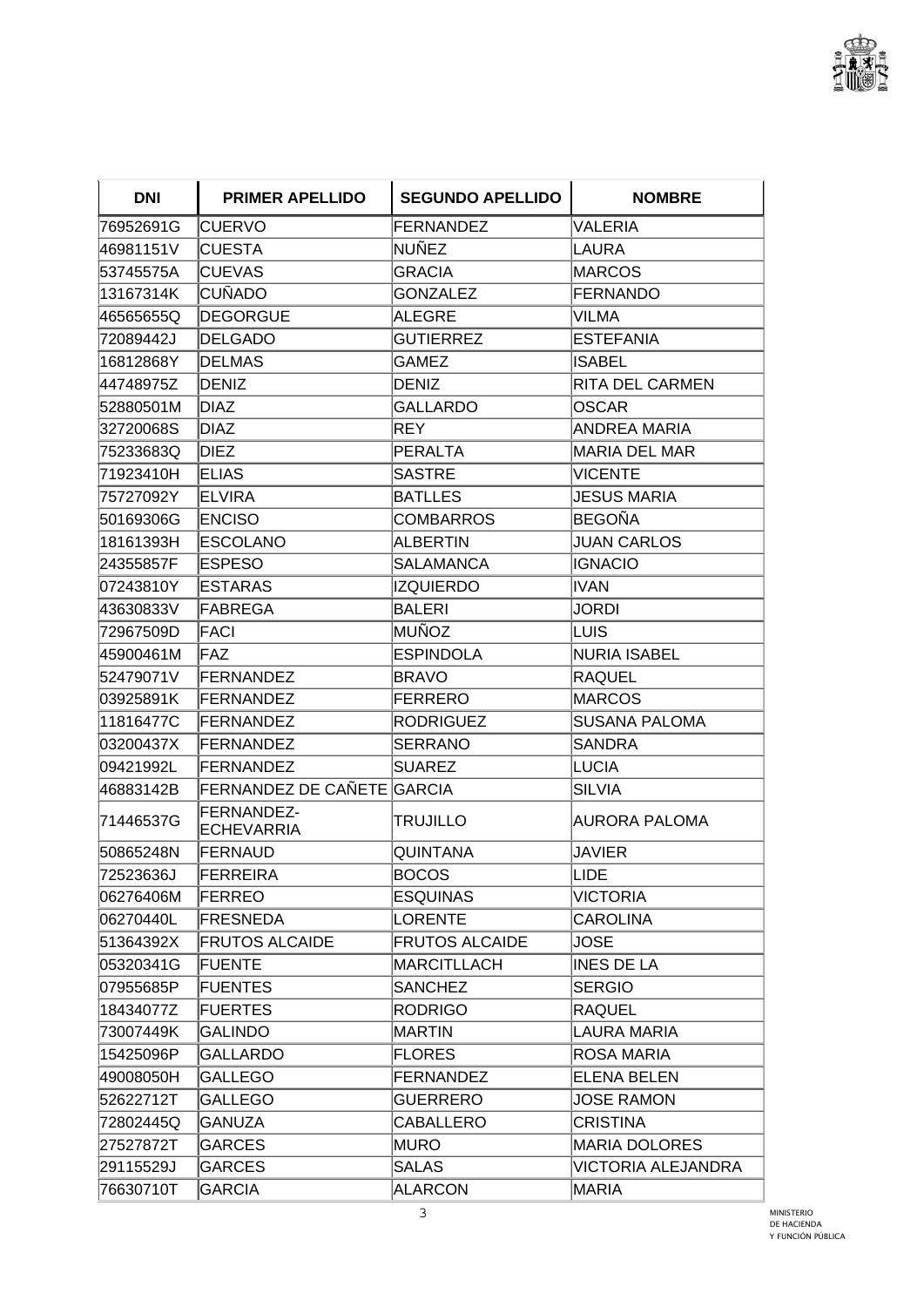

| <b>DNI</b> | <b>PRIMER APELLIDO</b> | <b>SEGUNDO APELLIDO</b> | <b>NOMBRE</b>        |
|------------|------------------------|-------------------------|----------------------|
| 14938200E  | <b>GARCIA</b>          | ALDAZABAL               | ∣IÑIGO               |
| l46858538V | GARCIA                 | ARIAS                   | ANA                  |
| 44913067R  | <b>GARCIA</b>          | CALVO                   | <b>BEATRIZ</b>       |
| 07492277G  | <b>GARCIA</b>          | <b>CANILLAS</b>         | PATRICIA             |
| 50906705T  | <b>GARCIA</b>          | <b>CARABANTES</b>       | <b>MIGUEL ANDRES</b> |
| 75727127H  | <b>GARCIA</b>          | CRUZ                    | <b>NICOLAS</b>       |
| 53620306S  | <b>GARCIA</b>          | <b>DEL CAMPO</b>        | MARIA DEL MAR        |
| 48939558C  | <b>GARCIA</b>          | DEUDERO                 | PATRICIA JOSE        |
| 51121703V  | <b>GARCIA</b>          | ECHAGÜE                 | PAULA                |
| 78890252E  | GARCIA                 | <b>FERNANDEZ</b>        | VIRGINIA             |
| 44484917L  | <b>GARCIA</b>          | FERREIRO                | HEITOR               |
| 33900060S  | <b>GARCIA</b>          | <b>GARCIA</b>           | <b>NEMESIO</b>       |
| 05202896C  | <b>GARCIA</b>          | <b>MIRAVETE</b>         | <b>JAVIER-JULIO</b>  |
| 78901544K  | <b>GARCIA</b>          | PEÑA                    | <b>VERONICA</b>      |
| 05320499R  | GARCIA DE SOLA         | <b>FERNANDEZ</b>        | <b>BORJA</b>         |
| 06250886S  | <b>GARCIA-BAQUERO</b>  | UTRILLA                 | <b>RAUL EUGENIO</b>  |
| 02655354G  | GARZA                  | GARRIDO                 | <b>ANA ISABEL</b>    |
| 52084144T  | <b>GASCO</b>           | MORENO                  | <b>MIGUEL ANGEL</b>  |
| 11870547V  | <b>GEA</b>             | VEIGA                   | AMPARO LEONOR        |
| 17156832M  | GIL                    | ARCADA                  | ANA DELIA            |
| 53416789W  | GIL                    | <b>GONZALEZ</b>         | <b>NICTOR</b>        |
| 51376155C  | GIL                    | OCHANDO                 | JUAN CARLOS          |
| 18168200V  | <b>GIMENEZ</b>         | ASCASO                  | <b>MARIA GEMA</b>    |
| 50964625Y  | <b>GIMENEZ</b>         | <b>RAMOS</b>            | MARIA ISABEL         |
| 49159045H  | <b>GIRALDO</b>         | GIL                     | LUISA FERNANDA       |
| 74173500H  | <b>GIRONA</b>          | PAMIES                  | MARIA DEL CARMEN     |
| 50868634V  | <b>GISBERT</b>         | <b>CLEMENTE</b>         | RAQUEL               |
| 08807290S  | <b>GOMEZ</b>           | <b>DEL BARCO</b>        | <b>MARIA GRANADA</b> |
| 76128120Y  | GOMEZ                  | <b>FERNANDEZ</b>        | LAURA                |
| 11817107Y  | <b>GOMEZ</b>           | LOPEZ                   | <b>MERCEDES</b>      |
| 02911650B  | <b>GOMEZ</b>           | <b>ROBLES</b>           | RAQUEL               |
| 52619216T  | <b>GONZALEZ</b>        | AMANDI                  | <b>BEATRIZ</b>       |
| 30468623V  | <b>GONZALEZ</b>        | CABRERA                 | GABRIEL PABLO        |
| 34076659C  | <b>GONZALEZ</b>        | MARISCAL                | ANA ISABEL           |
| 72140499X  | <b>GONZALEZ</b>        | PEÑA                    | <b>IRENE DOLORES</b> |
| 71662405V  | <b>GONZALEZ</b>        | <b>SANCHEZ</b>          | <b>CRISTINA</b>      |
| 05706900W  | <b>GONZALO</b>         | PERAL                   | <b>RAQUEL</b>        |
| 01932943T  | <b>GUILLEN</b>         | ASENSIO                 | OLIVIA               |
| 38116449K  | <b>GUILLEN</b>         | LIGORI                  | <b>DIEGO</b>         |
| 30562732X  | <b>GUTIERREZ</b>       | <b>ESTEBANEZ</b>        | VERONICA             |
| 25605453J  | GUZMAN                 | ANDRADES                | <b>GALA ISABEL</b>   |
| 16615332V  | <b>HERNAEZ</b>         | MONTALVO                | ALICIA               |
| 24375599S  | <b>HERNANDEZ</b>       | <b>CHOVER</b>           | MIRACLE              |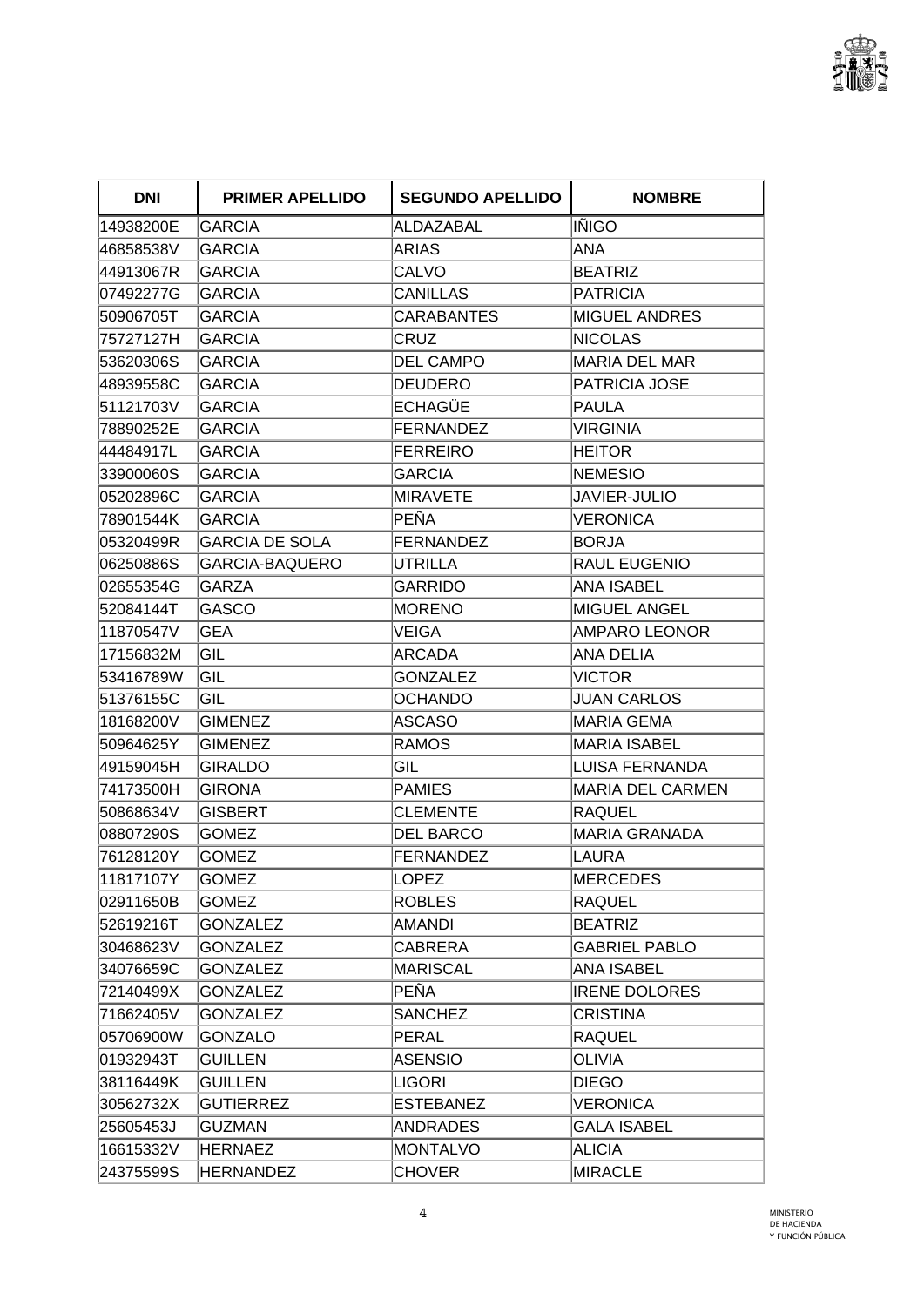

| <b>DNI</b> | <b>PRIMER APELLIDO</b> | <b>SEGUNDO APELLIDO</b> | <b>NOMBRE</b>            |
|------------|------------------------|-------------------------|--------------------------|
| 06561083B  | <b>HERNANDEZ</b>       | MARTINEZ                | MARIA ISABEL             |
| 54091644Z  | HERNANDEZ              | <b>SANCHEZ</b>          | <b>NICTOR NEUZET</b>     |
| 51087616Q  | <b>HERNANDEZ</b>       | TORRES                  | <b>MARINA</b>            |
| 00403245D  | HERRAEZ                | <b>CACERES</b>          | Mª LOURDES               |
| 18448070T  | <b>ISIDRO</b>          | <b>BELLIDO</b>          | ALODIA                   |
| 52890623F  | <b>IZAGUIRRE</b>       | <b>NEVADO</b>           | MIGUEL                   |
| 50900315G  | <b>JASSO</b>           | AGENJO                  | ALEJANDRO                |
| 51378420P  | <b>JIMENEZ</b>         | <b>RODRIGUEZ</b>        | <b>ROBERTO</b>           |
| 18442863Z  | <b>JULVE</b>           | <b>CHINCHON</b>         | <b>ANGELA</b>            |
| 50557799G  | <b>JURADO</b>          | <b>CUEVAS</b>           | MARTA                    |
| 44366362Y  | JURADO                 | MEJIAS                  | MONICA                   |
| 03900353J  | LAZARO                 | SANTIAGO                | JAVIER                   |
| 25202388T  | ∣LEON                  | <b>FERNANDEZ</b>        | IIVAN                    |
| 11841296E  | ILERA                  | LOPEZ                   | <b>ROSA DE</b>           |
| 26966956P  | LINARES                | <b>RAMOS</b>            | ROCIO                    |
| 06277963K  | LIZANO                 | HERNANDEZ               | <b>MARCOS</b>            |
| 16013203M  | <b>LIZARRAGA</b>       | <b>VALDIVIESO</b>       | <b>MARIA FELISA</b>      |
| 14586732V  | ILLANO                 | <b>GUTIERREZ</b>        | <b>MARCELINIO</b>        |
| 17442448F  | ILLORENTE              | CORTES                  | <b>CARMEN MONTSERRAT</b> |
| 10085343G  | <b>LOPEZ</b>           | <b>ALVAREZ</b>          | MARIA LUISA              |
| 31727987Q  | <b>LOPEZ</b>           | <b>DEL AGUILA</b>       | JUAN JOSE                |
| 50315191T  | LOPEZ                  | DURIO                   | JOSE ANTONIO             |
| 71037637K  | LOPEZ                  | <b>GARCIA</b>           | <b>MARIA ESTELA</b>      |
| 11859432B  | <b>LOPEZ</b>           | <b>GONZALEZ</b>         | <b>HENAR</b>             |
| 48502427G  | LOPEZ                  | <b>SANCHEZ</b>          | PABLO MAZIN              |
| 77406428C  | LOPEZ                  | VELASCO                 | MARIA DEL CARMEN         |
| 73012489R  | <b>LOPEZ</b>           | VIU                     | NICOLAS                  |
| 51527612E  | LUNA BARRERA           | MOLLINEDO               | VIVIAN                   |
| 11846047N  | <b>MADEJON</b>         | APARICIO                | <b>CARLOS</b>            |
| 43794416R  | MARIN                  | <b>GARCIA</b>           | <b>MARIA DACIL</b>       |
| 78503587X  | MARRERO                | MARIN                   | EVA                      |
| 02642526X  | <b>MARTIN</b>          | <b>GONZALEZ</b>         | <b>RODRIGO</b>           |
| 44588652R  | <b>MARTIN</b>          | MOLINA                  | CRISTINA                 |
| 47036627V  | MARTIN                 | NUÑEZ                   | ALICIA CARMEN            |
| 12398446C  | <b>MARTIN</b>          | <b>PUENTES</b>          | <b>HENAR</b>             |
| 23029355F  | MARTINEZ               | <b>EXPOSITO</b>         | LAURA                    |
| 16808936F  | <b>MARTINEZ</b>        | <b>GARRIDO</b>          | SARA                     |
| 70062197B  | <b>MARTINEZ</b>        | HERRERO                 | ESPERANZA                |
| 29489943X  | <b>MARTINEZ</b>        | <b>ISIDORO</b>          | <b>BEATRIZ CARMEN</b>    |
| 14302058Z  | MARTINEZ               | MARTIN                  | GREGORIO                 |
| 73012330A  | MARTINEZ               | <b>PALLAS</b>           | LAURA                    |
| 70063414D  | <b>MARTINEZ</b>        | <b>ROBLEDO</b>          | <b>SONIA</b>             |
| 13168323H  | <b>MARTINEZ</b>        | <b>SAIZ</b>             | VIRGINIA                 |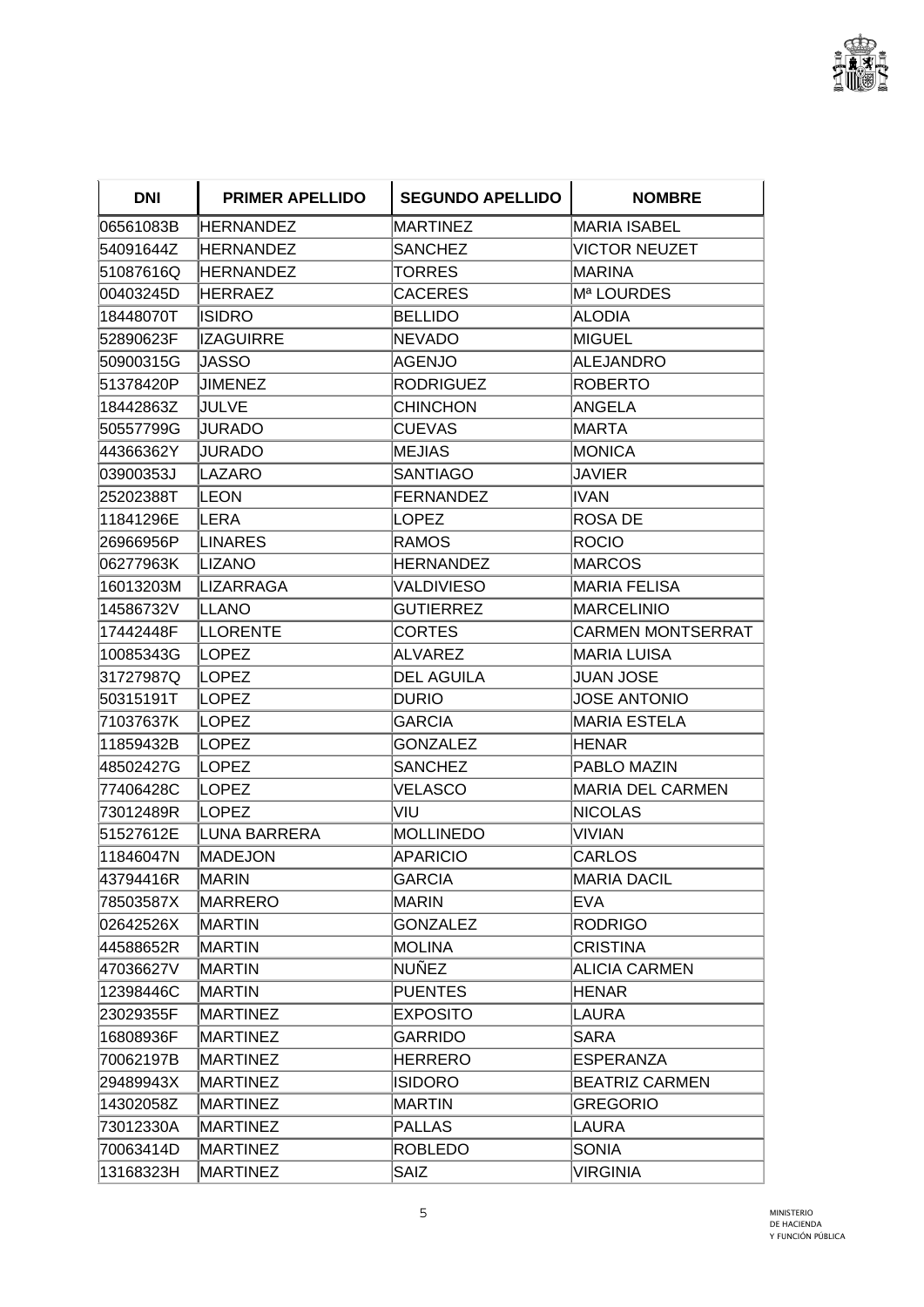

| <b>DNI</b> | <b>PRIMER APELLIDO</b> | <b>SEGUNDO APELLIDO</b> | <b>NOMBRE</b>          |
|------------|------------------------|-------------------------|------------------------|
| 25480467D  | <b>MARTINEZ</b>        | SANZ                    | IHELGA                 |
| 30623054A  | MARTINEZ DE LEYVA      | <b>CAPEANS</b>          | <b>CARLOS</b>          |
| 26039837L  | MARTOS                 | TORRES                  | MARIA MAGDALENA        |
| 48463722P  | MAS                    | <b>GALLUD</b>           | <b>MARIA LUISA</b>     |
| 53042315Z  | MATEOS                 | CORROCHANO              | ARANZAZU MARIA         |
| 75271646Y  | MATURANA               | IMUYOR                  | <b>FRANCISCO JOSE</b>  |
| 25193201J  | MELENDO                | <b>GARCIA</b>           | <b>SERGIO</b>          |
| 52186980A  | <b>MENDOZA</b>         | <b>CARO</b>             | MONICA                 |
| Y3141682B  | MENDOZA                | MERCEDES                | FLORIBEL               |
| 51380508A  | <b>MENDOZA</b>         | MERINO                  | PEDRO                  |
| 75234080E  | <b>MENGIBAR</b>        | MUÑOZ                   | NOELIA MARIA           |
| 05311242J  | MOLINA                 | MENDOZA                 | ROCIO                  |
| 30990973Z  | <b>MOLINERO</b>        | <b>POZUELO</b>          | CATALINA INMACULADA    |
| 20430179S  | <b>IMOLLA</b>          | <b>BATALLER</b>         | PILAR                  |
| 44844100B  | <b>MONTERO</b>         | <b>BARREIRO</b>         | TAMARA                 |
| 75264658X  | <b>MONTES</b>          | <b>SANCHEZ</b>          | <b>SERGIO YOEL</b>     |
| 03924888F  | MORALEDA               | DE LA PLATA             | RUBEN                  |
| 76125651K  | <b>MORENO</b>          | MUÑOZ                   | MARIA VICTORIA         |
| 52923316V  | <b>MORENO</b>          | <b>RODRIGUEZ</b>        | SALVADOR               |
| 53495555Q  | <b>IMUELA</b>          | MENDEZ                  | MONICA                 |
| 32055824B  | <b>MUÑOZ</b>           | GORDON                  | JOSE MARIA             |
| 72826469M  | <b>NAPAL</b>           | LEGARDA                 | ANE                    |
| 44744073B  | <b>NARANJO</b>         | <b>GONZALEZ</b>         | Mª ELENA               |
| 25567432B  | <b>NARVAEZ</b>         | MATEOS                  | <b>DIEGO ENRIQUE</b>   |
| 50727532C  | <b>NARVAEZ</b>         | <b>VILA</b>             | MARIA BELEN            |
| 51464906Z  | <b>NAVARRO</b>         | <b>PICAZO</b>           | LAURA                  |
| 48649318V  | <b>NORTES</b>          | <b>MANJAVACAS</b>       | SILVIA SOFIA           |
| 70165223C  | <b>NOTARIO</b>         | <b>CHECA</b>            | <b>MARIA DEL PILAR</b> |
| 18027940B  | <b>NOYA</b>            | <b>ARNAIZ</b>           | <b>MIGUEL</b>          |
| 06012973Z  | NUÑEZ                  | <b>GARCIA</b>           | <b>JUAN JOSE</b>       |
| 51455074A  | <b>OLANO</b>           | <b>GONZALEZ</b>         | <b>JAVIER</b>          |
| 02649233R  | <b>OROZCO</b>          | <b>DELGADO</b>          | KAMALA                 |
| 78494387X  | <b>ORTEGA</b>          | ALVAREZ                 | YASMINA                |
| 49099343R  | <b>ORTEGA</b>          | <b>DELGADO</b>          | AARÓN                  |
| 50900695Q  | <b>ORTEGA</b>          | <b>ECHEVARRIA</b>       | <b>ESTHER</b>          |
| 50900693Z  | <b>ORTEGA</b>          | <b>ECHEVARRIA</b>       | <b>JESUS</b>           |
| 70888117R  | <b>OTERO</b>           | PEREZ                   | <b>IRENE</b>           |
| 32661038A  | <b>OTERO</b>           | <b>SERANTES</b>         | EVA                    |
| 52930100Q  | OUJO                   | <b>FERNANDEZ</b>        | WENCESLAO              |
| 44558942F  | <b>PAGOLA</b>          | <b>GALARDI</b>          | <b>MARTA</b>           |
| 70588607C  | <b>PALOMAR</b>         | MERIDA                  | ELISA                  |
| 70070865P  | <b>PARES</b>           | PEG                     | SOLEDAD                |
| 12418980S  | <b>PASCUAL</b>         | <b>ESPINILLA</b>        | SERGIO                 |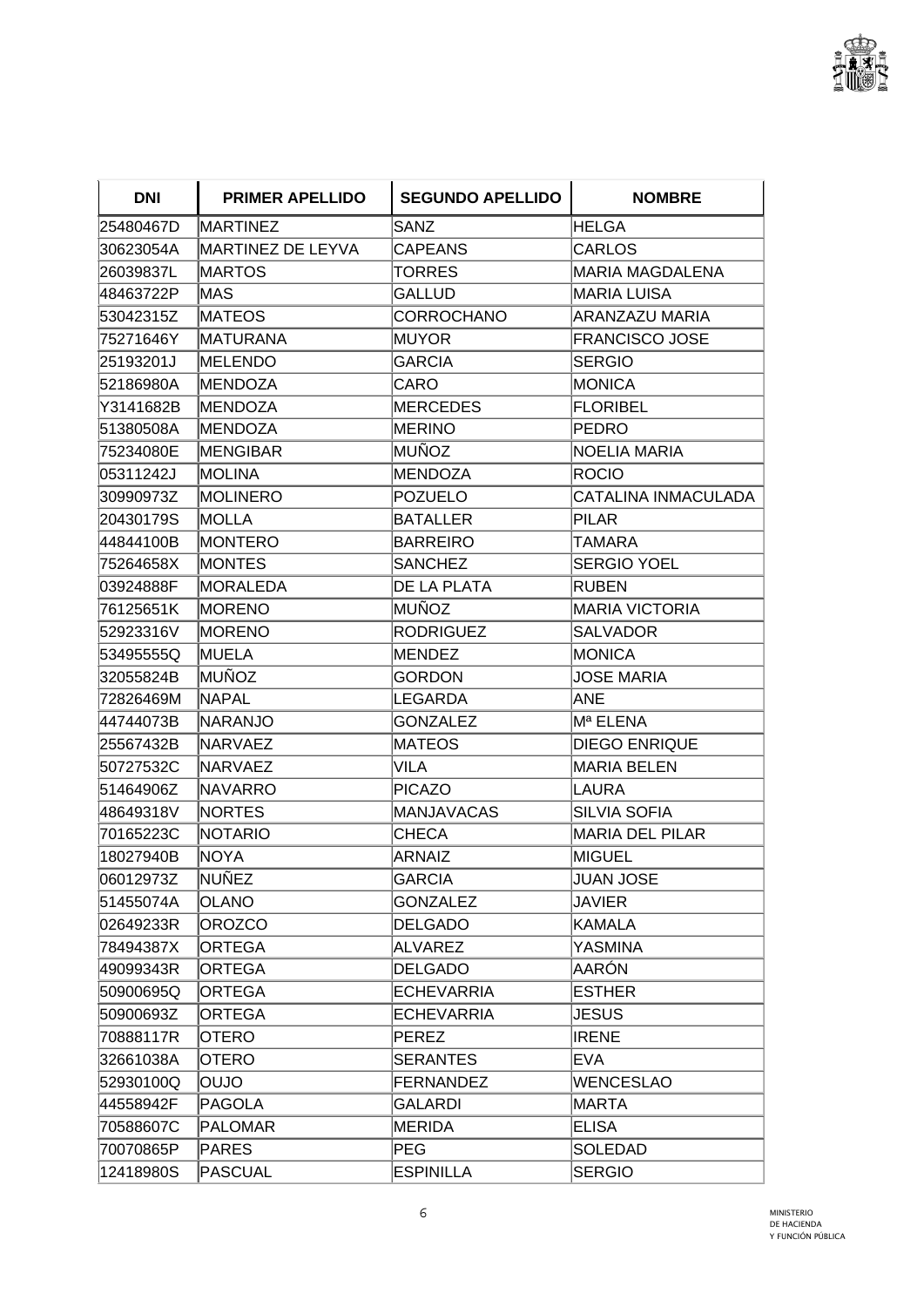

| DNI.      | <b>PRIMER APELLIDO</b> | <b>SEGUNDO APELLIDO</b>         | <b>NOMBRE</b>          |
|-----------|------------------------|---------------------------------|------------------------|
| 76028582N | PAVON                  | CORBACHO                        | LUIS MIGUEL            |
| 72148772A | PEDRAZ                 | HERNANDEZ                       | <b>MARTA</b>           |
| 07503054V | PEÑA                   | <b>RICHART</b>                  | <b>JOSE CARLOS</b>     |
| 16547938J | PERAL                  | <b>GOMEZ</b>                    | Mª CONCEPCION          |
| 52431185V | PEREZ                  | AÑON                            | <b>JOSE ANGEL</b>      |
| 72698852S | PEREZ                  | <b>ARELLANO</b>                 | ANA ISABEL             |
| 53444057S | PEREZ                  | <b>CAVA</b>                     | <b>PAULA</b>           |
| 47401831G | <b>PEREZ</b>           | <b>CAVOLO</b>                   | ANA MARIA              |
| 00676051N | PEREZ                  | ESCRIBANO                       | JOAQUIN                |
| 50190173X | PEREZ                  | <b>HEREDIA</b>                  | MIGUEL ANGEL           |
| 25198220H | PEREZ                  | IBAÑEZ                          | <b>IGNACIO</b>         |
| 07254071D | PEREZ                  | <b>MACIAS</b>                   | ELENA                  |
| 75248755T | <b>PEREZ</b>           | PEREZ DE PERCEVAL               | <b>MIGUEL ANGEL</b>    |
| 33514649S | PERNAS                 | <b>SEGURA</b>                   | <b>MANUEL JERONIMO</b> |
| 51094276Y | PEYRO                  | GALDRAN                         | <b>ESTER</b>           |
| 53224561P | IΡI                    | <b>GIMENEZ</b>                  | VANESA                 |
| 53706120Q | PIQUERAS               | <b>ROMAN</b>                    | MARIA ISABEL           |
| 02634071L | PORRAS                 | <b>SENDRA</b>                   | <b>CESAR</b>           |
| 71935587M | <b>PRADO</b>           | <b>FRANCIA</b>                  | ESTHER DE              |
| 50707334Q | PRIETO                 | GARRIDO                         | MARIA DEL CARMEN       |
| 50544528G | PULIDO                 | SANJURJO                        | <b>ADRIAN</b>          |
| 75267052N | <b>RAMOS</b>           | PEÑA                            | MARIA INMACULADA       |
| 00696407J | RANERA                 | <b>SANCHEZ</b>                  | MONSERRAT              |
| 50737079E | RATTAB                 | <b>HAMMOUCHE</b>                | ILAILA                 |
| 71170735H | <b>REGUEIRA</b>        | DE LA ROSA                      | SAMUEL                 |
| 47034131M | <b>REMACHA</b>         | <b>GONZALEZ</b>                 | LORENA                 |
| 52100539L | <b>RESINO</b>          | BELLO                           | <b>IOSCAR</b>          |
| 54063445J | REYES                  | <b>GUTIERREZ</b>                | MARIA DEL ROCIO        |
| 47303829M | <b>RIESCO</b>          | <b>SANCHEZ</b>                  | MARTA                  |
| 25462054L | RIVAS                  | <b>ALONSO</b>                   | <b>CARMEN</b>          |
| 29206226K | <b>RIVERA</b>          | MATEO                           | ISABEL                 |
| 51448314M | <b>RODAS</b>           | NAVARRO                         | <b>SERGIO ANDRES</b>   |
| 74502714X | <b>RODRIGUEZ</b>       | FRIAS                           | M. AMPARO              |
| 44227962C | <b>RODRIGUEZ</b>       | GARCIA DE CORTAZAR MARIA BEGOÑA |                        |
| 53393732Z | <b>RODRIGUEZ</b>       | <b>GOMEZ</b>                    | AMAIA                  |
| 51075707K | <b>RODRIGUEZ</b>       | <b>MANZANARES</b>               | MARIA VICTORIA         |
| 43206254H | <b>RODRIGUEZ</b>       | MARTIN                          | ROSA                   |
| 76964354Y | <b>RODRIGUEZ</b>       | NORIEGA                         | SOLEDAD                |
| 30998075D | RODRIGUEZ-MORCILLO     | ROMAN                           | RAUL                   |
| 01189140V | <b>ROMERO</b>          | <b>MARCOS</b>                   | MARIA DEL PILAR        |
| 09007904T | <b>ROMERO</b>          | MARTINEZ                        | PABLO                  |
| 05302904R | <b>ROMERO</b>          | RANERA                          | PAULA                  |
| 17762393E | <b>ROYO</b>            | <b>NADAL</b>                    | NATALIA                |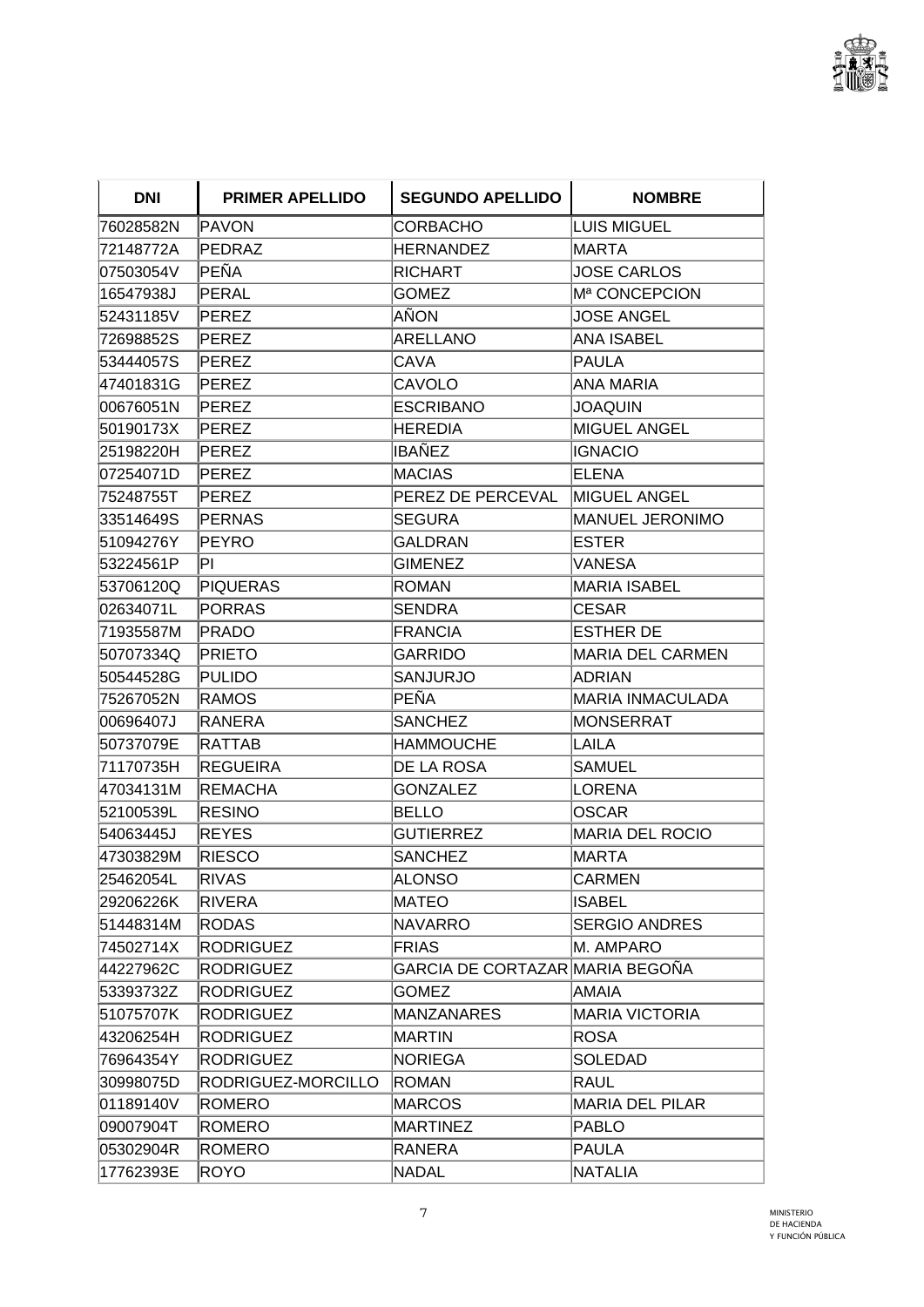

| DNI       | <b>PRIMER APELLIDO</b> | <b>SEGUNDO APELLIDO</b> | <b>NOMBRE</b>         |
|-----------|------------------------|-------------------------|-----------------------|
| 28497244Z | <b>RUIZ</b>            | <b>BERNAL</b>           | ILAURA NOELIA         |
| 50855819J | RUIZ                   | <b>HERVAS</b>           | MARIA RUTH            |
| 23272224L | RUIZ                   | <b>SANCHEZ</b>          | ANTONIO JOSE          |
| 16039264F | <b>SABORIT</b>         | <b>SORIANO</b>          | <b>MARIA FELISA</b>   |
| 33504504J | <b>SACRISTAN</b>       | ROMERO                  | <b>FRANCISCO</b>      |
| 02666069R | <b>SAEZ</b>            | <b>PASCUAL</b>          | <b>EVA</b>            |
| 73571377N | <b>SALCEDO</b>         | LOPEZ                   | <b>MARIA</b>          |
| 53415619M | <b>SALGADO</b>         | TARTAJO                 | VANESSA               |
| 47472678B | <b>SANCHEZ</b>         | ALONSO                  | ROBERTO               |
| 03138396T | <b>SANCHEZ</b>         | <b>RUBIO</b>            | DIEGO                 |
| 53104930T | <b>SANCHEZ</b>         | RUIZ                    | LAURA                 |
| 05418024Y | <b>SANCHEZ</b>         | <b>SANCHEZ</b>          | ICRISTINA             |
| 35577589Q | <b>SANCHEZ</b>         | VAZQUEZ                 | CLARA                 |
| 50982771M | <b>SANTAMARIA</b>      | <b>JUSTO</b>            | ANA MARIA             |
| 71115042P | SANZ                   | <b>HERNANDO</b>         | ICLARA                |
| 15958080J | <b>SARATSA</b>         | <b>ORTIZ</b>            | <b>ENRIQUE</b>        |
| 02547967G | <b>SEGURADO</b>        | LOPEZ                   | IIGNACIO              |
| 09442230V | ISELA                  | MENDEZ                  | LUZ MARIA             |
| 50324156H | <b>SEVILLA</b>         | GIL                     | ELENA                 |
| 71459614V | <b>SIMON</b>           | <b>GOMEZ</b>            | ILUIS                 |
| 77415818A | <b>SOBRAL</b>          | FARIÑA                  | IJUAN DAVID           |
| 25200916T | <b>SOLA</b>            | <b>PUEYO</b>            | JAVIER DE             |
| 11812027D | <b>SOLER</b>           | <b>GARCIA</b>           | <b>MARIA SOLEDAD</b>  |
| 75755317X | TABERNERO              | HUGUET                  | ISABEL                |
| 20477047D | TARREGA                | GAMONEDA                | BARBARA               |
| 50739192L | <b>TEJERO</b>          | CANELO                  | <b>ANKOR</b>          |
| 12450533N | <b>TEODORESCU</b>      | <b>DUMITRESCU</b>       | <b>CAMELIA</b>        |
| 12407344V | <b>TRABAJOS</b>        | <b>MORENO</b>           | ALMA                  |
| 28597065S | TRONCOSO               | MUÑOZ                   | MARIA DEL ROCIO       |
| 50436274B | URBANO                 | <b>PEREZ</b>            | <b>JOSE ANTONIO</b>   |
| 07486493Q | VAILLANT               | <b>CANELADA</b>         | MARIA SOLEDAD         |
| 50186363H | VALBUENA               | <b>SAENZ</b>            | <b>ELVIRA</b>         |
| 48616670Y | VALERA                 | PINEDO                  | MARIA                 |
| 47253867E | VAQUER                 | <b>FERRER</b>           | <b>ISAAC JOSE</b>     |
| 36173993F | VAZQUEZ                | FRAGA                   | DAVID                 |
| 30792214K | <b>VELASCO</b>         | VELASCO                 | RAFAEL                |
| 09763291K | VELILLA                | <b>GONZALEZ</b>         | MARIA TERESA          |
| 45304493J | VENTAJA                | CRUZ                    | CRISTINA              |
| 11844437N | VICARIO                | <b>SAIZ</b>             | <b>JOSE LUIS</b>      |
| 53580631S | <b>VIDAL</b>           | RIEZU                   | <b>ELISA MARIA</b>    |
| 15416900T | VILELLA                | <b>HUERTAS</b>          | SANTIAGO              |
| 75724972W | <b>VILLEGAS</b>        | FERNANDEZ               | YANDIRA               |
| 28958023B | VIVAS                  | <b>CHAMORRO</b>         | <b>MARTA VICTORIA</b> |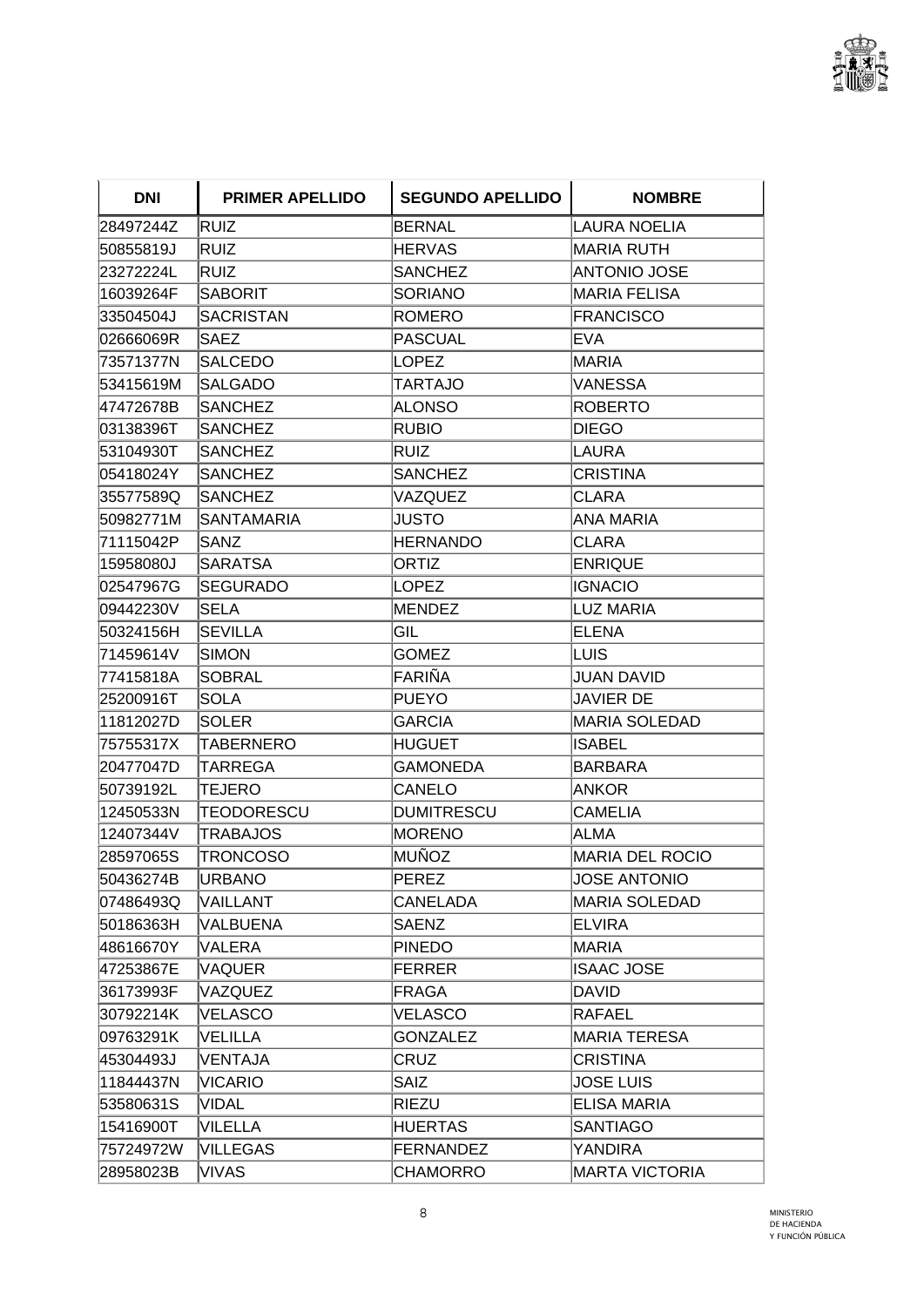

| DNI       | <b>PRIMER APELLIDO</b> | SEGUNDO APELLIDO | <b>NOMBRE</b> |
|-----------|------------------------|------------------|---------------|
| 11855741T | <b>IZUGASTI</b>        | IHERVAS          | IIRENE        |

## **RELACIÓN Nº 1 TITULADO SUPERIOR DE GESTIÓN Y SERVICIOS COMUNES Nº Orden 1 – Programa 1 CUPO RESERVA PERSONAS CON DISCAPACIDAD**

| <b>DNI</b> | <b>PRIMER APELLIDO</b> | <b>SEGUNDO APELLIDO</b> | <b>NOMBRE</b>    |
|------------|------------------------|-------------------------|------------------|
| 05268002J  | <b>ICASTILLO</b>       | <b>IMORENO</b>          | YOLANDA          |
| 09300344H  | <b>DIEZ</b>            | MERILLAS                | LUIS             |
| 48611078A  | FABREGAS               | <b>GOLLONET</b>         | PALOMA           |
| 25480334Z  | <b>HERAS</b>           | PASTOR                  | JORGE            |
| 05284368A  | <b>IMARTIN</b>         | <b>FRAGUA</b>           | LUIS DANIEL      |
| 34930859T  | <b>IMARTINEZ</b>       | ALVAREZ                 | <b>IELISA</b>    |
| 53386076V  | <b>IMOLINA</b>         | <b>GARCIA</b>           | BERTA            |
| 51643914J  | <b>QUERO</b>           | <b>IMADERUELO</b>       | ANGEL LUIS       |
| 02551125B  | <b>ISANCHEZ</b>        | JIMENEZ                 | <b>ALBERTO</b>   |
| 02287654M  | <b>SASTRE</b>          | <b>OLIVA</b>            | <b>ALEXANDRA</b> |
| 48289359P  | <b>SOLER</b>           | I QUILIS                | LINA             |
| 44458756D  | <b>SOTELO</b>          | <b>GARCIA</b>           | MONICA           |

## **RELACIÓN Nº 1 TITULADO SUPERIOR DE GESTIÓN Y SERVICIOS COMUNES Nº Orden 2 – Programa 2 SISTEMA GENERAL**

| <b>DNI</b> | <b>PRIMER APELLIDO</b> | <b>SEGUNDO APELLIDO</b> | <b>NOMBRE</b>           |
|------------|------------------------|-------------------------|-------------------------|
| 22586809G  | ALAMAN                 | TABERO                  | JORDI                   |
| 70898250Z  | <b>ARIAS</b>           | LERA                    | <b>ALEJANDRO</b>        |
| 11789456R  | <b>BAÑUELOS</b>        | MADERA                  | <b>MARIA DEL CARMEN</b> |
| 46403291D  | <b>CABEZA</b>          | PEREZ                   | LAURA                   |
| 30633484Z  | <b>CAMPO</b>           | LADERO                  | <b>MARIA JESUS</b>      |
| X3862963K  | <b>CASSAIN</b>         |                         | LAURA                   |
| 50187163J  | <b>CERDA</b>           | <b>ENCABO</b>           | <b>BELEN</b>            |
| 45649294K  | <b>CHAGER</b>          | <b>NAVARRO</b>          | <b>SONIA</b>            |
| 05455956B  | <b>CHAYCHI</b>         | NACARINO                | <b>DARIO</b>            |
| 70878627X  | <b>CILLEROS</b>        | <b>CONDE</b>            | <b>ROBERTO</b>          |
| 72892506D  | CIRIA                  | <b>CARAZO</b>           | <b>JAVIER</b>           |
| 11967517L  | <b>COBREROS</b>        | PEREZ                   | LETICIA                 |
| 78892826C  | <b>CORREA</b>          | SALAZAR                 | <b>BORJA</b>            |
| 72045412M  | <b>CRESPO</b>          | LOPEZ                   | <b>MARIA</b>            |
| 07260992F  | <b>CUBEDO</b>          | <b>PINAZO</b>           | <b>VICTORIA</b>         |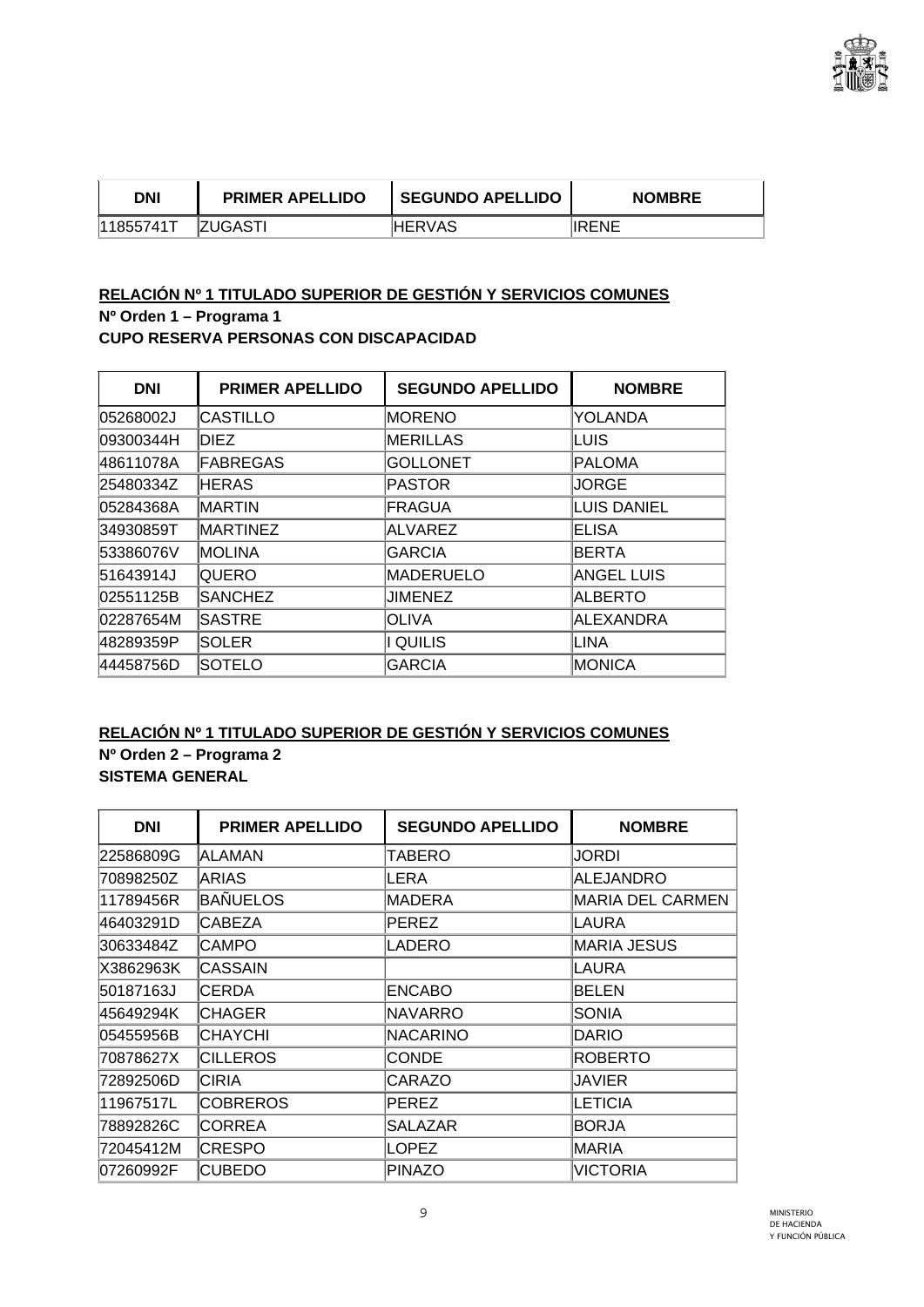

| <b>DNI</b> | <b>PRIMER APELLIDO</b>                | <b>SEGUNDO APELLIDO</b> | <b>NOMBRE</b>                        |
|------------|---------------------------------------|-------------------------|--------------------------------------|
| 00387112E  | DIAZ                                  | HUERTAS                 | <b>MARIA ANGELES</b>                 |
| 03138591B  | <b>DIEZ</b>                           | <b>GARCIA</b>           | <b>RODRIGO</b>                       |
| 46235120Z  | <b>DOMINGUEZ</b>                      | ANGULO                  | <b>GERARDO</b>                       |
| 12767343C  | <b>DUASO</b>                          | <b>AGUADO</b>           | <b>ALEJANDRO</b>                     |
| 09064389C  | ESTEBAN                               | <b>REVIEJO</b>          | <b>SERGIO</b>                        |
| 70803281N  | <b>FERNANDEZ</b>                      | VELASCO                 | <b>ELENA</b>                         |
| 34880286G  | <b>FREIJE</b>                         | COTO                    | <b>DAVID</b>                         |
| 53557785P  | <b>GALCERAN</b>                       | <b>GONZALEZ</b>         | <b>OSCAR</b>                         |
| 09404462S  | <b>GARCIA</b>                         | ALVAREZ                 | VALENTIN                             |
| 54962024M  | GARCIA                                | <b>CHOURIO</b>          | JOSE GUILLERMO                       |
| 70883664X  | <b>GARCIA</b>                         | MARTIN                  | <b>ALBERTO</b>                       |
| 51133502V  | <b>GARCIA DE LA</b><br><b>CAMACHA</b> | MORENO                  | <b>MARIA DE LAS</b><br><b>CRUCES</b> |
| 50874349M  | <b>GARDE</b>                          | LOBO                    | <b>BEATRIZ</b>                       |
| 17771978Q  | <b>GASTON</b>                         | GUIU                    | <b>SILVIA</b>                        |
| 17703152Y  | GIL                                   | LAFUENTE                | <b>MARIA ELENA</b>                   |
| 48515756Q  | <b>GOMEZ</b>                          | <b>SALMERON</b>         | <b>ANTONIO</b>                       |
| 05233843D  | GOMEZ                                 | YAÑEZ                   | <b>JOSE ANTONIO</b>                  |
| 52449946X  | <b>GONZALEZ</b>                       | <b>CALVO</b>            | <b>NEREA</b>                         |
| 42914188Y  | GONZALEZ                              | SUAREZ                  | <b>CESAR</b>                         |
| 50110823X  | <b>HERNANDEZ</b>                      | <b>SANCHEZ</b>          | <b>EUGENIA</b>                       |
| 13771762Y  | <b>HERRERA</b>                        | <b>CUESTA</b>           | <b>DAMIAN</b>                        |
| 53800680T  | JAKIWARA                              | GRANDEZ                 | <b>LESSY GABRIELA</b>                |
| 52355098Z  | ILEON                                 | QUIROS                  | <b>PASCUAL ALFONSO</b>               |
| 51652199H  | <b>LIMON</b>                          | AGUADO                  | <b>ALBERTO</b>                       |
| 32701839W  | LOPEZ                                 | <b>GONSALVEZ</b>        | TATIANA                              |
| 30639366P  | MARCOS                                | ARANDA                  | RAFAEL                               |
| 70980110V  | <b>MARTIN</b>                         | HERNANDEZ               | <b>ALVARO</b>                        |
| 48927489A  | <b>MORENO</b>                         | <b>DELGADO</b>          | <b>FLORIAN</b>                       |
| 72967533X  | MOYA                                  | ALFONSO                 | RAFAEL                               |
| 05302495Y  | <b>OSANZ</b>                          | <b>GONZALEZ</b>         | LISBOA ISABEL                        |
| 32062025W  | <b>PARADES</b>                        | MARTIN                  | MARTA                                |
| 07842869F  | <b>PEREZ</b>                          | <b>HERNANDEZ</b>        | <b>JOSE MARIA</b>                    |
| 12338302K  | <b>PEREZ</b>                          | <b>RECIO</b>            | <b>ALFREDO</b>                       |
| 07215459Z  | <b>POMBO</b>                          | <b>SAN MIGUEL</b>       | Mª NIEVES                            |
| 47215440M  | <b>POZO</b>                           | <b>DE BENITO</b>        | VIRGINIA                             |
| 08942683F  | ROMERO                                | <b>CALCERRADA</b>       | <b>RAQUEL</b>                        |
| 11787252M  | <b>ROSELL</b>                         | <b>ARENAS</b>           | <b>CARMEN</b>                        |
| 08036725L  | SANCHEZ                               | <b>CHICHARRO</b>        | <b>NURIA</b>                         |
| 44085775L  | SANTOS                                | <b>GONZALEZ</b>         | <b>DIEGO</b>                         |
| 47693207Q  | <b>SORIA</b>                          | MORENTE                 | LARA                                 |
| 53448196Z  | SORIA                                 | NEGRETE                 | VERONICA                             |
| 50237877N  | <b>SUERO</b>                          | <b>GARCIA</b>           | <b>CRISTINA</b>                      |
| 51107611R  | VELASCO                               | <b>ALARCON</b>          | <b>JAIME</b>                         |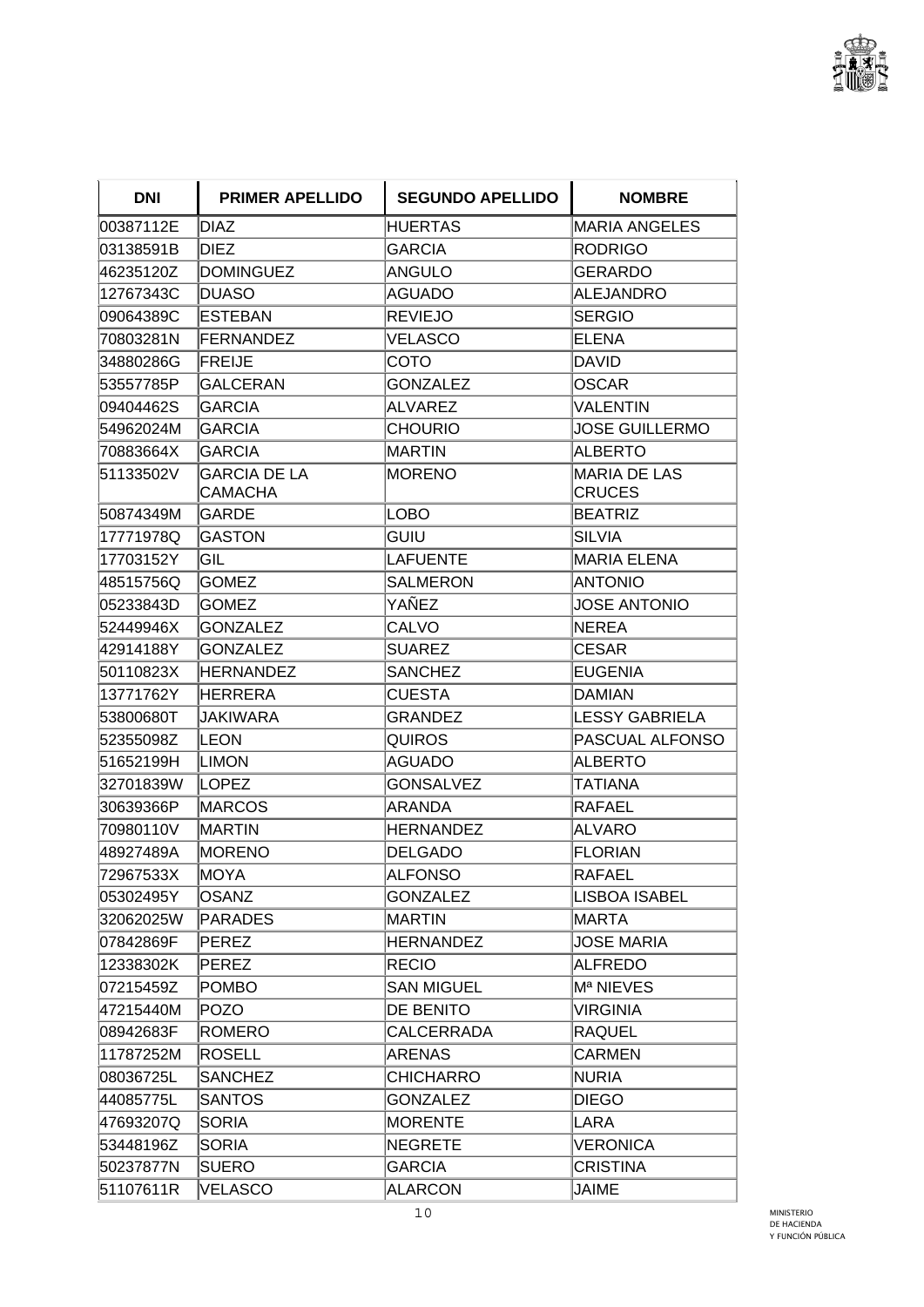

## **RELACIÓN Nº 2 OFICIAL DE GESTIÓN Y SERVICIOS COMUNES Nº Orden 1 - Programa 1 SISTEMA GENERAL**

| <b>DNI</b> | <b>PRIMER APELLIDO</b> | <b>SEGUNDO APELLIDO</b> | <b>NOMBRE</b>        |
|------------|------------------------|-------------------------|----------------------|
| 45278847N  | ABDEL LAH              | <b>GARCIA</b>           | <b>DUNIA</b>         |
| 45294027N  | ABDELKADER             | EL AARBI                | EL ARBI              |
| 45302949X  | <b>ABDELKADER</b>      | <b>LAARBI</b>           | <b>FAISAL</b>        |
| 45297520D  | ABDESLAM               | <b>MOHAMED</b>          | <b>ABDELMAYID</b>    |
| 20793337A  | <b>AGUILAR</b>         | <b>AROSA</b>            | FCO. JAVIER          |
| 45303228J  | AHMED                  | <b>MOHAMED AMAR</b>     | <b>NOUAMAN</b>       |
| 45282424R  | AHMED                  | MOHAND                  | ALI-EL BAHRI         |
| 53020931C  | <b>ALARCON</b>         | MUÑOZ                   | <b>RAUL</b>          |
| 45305440V  | <b>ALBALADEJO</b>      | LASCANO                 | <b>ALICIA</b>        |
| 50549721E  | <b>ALBERO</b>          | <b>TORRADO</b>          | <b>SERGIO</b>        |
| 44279105B  | <b>ALCALDE</b>         | <b>FERNANDEZ</b>        | <b>MOISES</b>        |
| 40880701H  | <b>ALIMBAU</b>         | <b>CASTELLS</b>         | <b>ALBERT</b>        |
| 44910552Q  | <b>ALONSO</b>          | DIEZ                    | <b>EUGENIO</b>       |
| 36111498A  | <b>ALONSO</b>          | <b>FERNANDEZ</b>        | <b>ENRIQUE</b>       |
| 53528814V  | <b>ALONSO</b>          | <b>GARCIA</b>           | <b>CONCEPCION</b>    |
| 10860547Q  | <b>ALONSO</b>          | GARCIA                  | <b>VALENTIN</b>      |
| 71011091V  | <b>ALONSO</b>          | <b>MATEOS</b>           | <b>JORGE</b>         |
| 53544695M  | <b>ALONSO</b>          | <b>VALLINA</b>          | <b>EMILIO JOSE</b>   |
| 11968457Q  | <b>ALVAREZ</b>         | <b>BARRIO</b>           | PEDRO LORENZO        |
| 30265033T  | <b>ALVAREZ</b>         | CARVAJAL                | <b>ANTONIO</b>       |
| 32680853S  | ALVAREZ                | <b>FERNANDEZ</b>        | <b>JESUS MANUEL</b>  |
| 33837332P  | <b>ALVAREZ</b>         | PEREZ                   | <b>JOSE</b>          |
| X8112950E  | <b>AMADDOUR</b>        |                         | <b>DAOUD</b>         |
| 43674127W  | <b>AMAYA</b>           | ORTEGA                  | <b>CARLOS</b>        |
| 12754996R  | AMOR                   | MARTIN                  | <b>LUIS JAVIER</b>   |
| 33301616P  | <b>ANDRES</b>          | DIAZ                    | <b>SANTIAGO</b>      |
| 49053649P  | <b>APARICIO</b>        | MAGRO                   | <b>ALBERTO</b>       |
| 52888101S  | ARAGON                 | BRAVO                   | <b>ALFONSO</b>       |
| 72028924P  | <b>ARENAL</b>          | TRAPAGA                 | <b>JOSE LUIS</b>     |
| 70165630J  | ARENAS                 | <b>HURTADO</b>          | <b>JESUS</b>         |
| 48997638W  | AREVALO                | GARCIA                  | <b>JORGE</b>         |
| 20433264H  | <b>ARGENTE</b>         | <b>ALBALADEJO</b>       | <b>SALVADOR</b>      |
| 30644462K  | <b>ARNAIZ</b>          | <b>GOMEZ</b>            | <b>JUAN CARLOS</b>   |
| 34796060G  | <b>ARQUES</b>          | <b>ZARAGOZA</b>         | <b>MARIANO</b>       |
| 75931911X  | ARRAEZ                 | PEREIRA                 | <b>EMILIO JOSE</b>   |
| 45301098E  | ARRIBA                 | DE LA ROSA              | ALEJANDRO JOSE<br>DE |
| 45298958K  | <b>ARROYO</b>          | <b>LLAMAS</b>           | <b>FRANCISCO</b>     |
| 13786681K  | ARROYO                 | MANTECA                 | ANA                  |
| 44074734H  | <b>ASSAKALE</b>        | <b>BRIGUECH</b>         | <b>IMANE</b>         |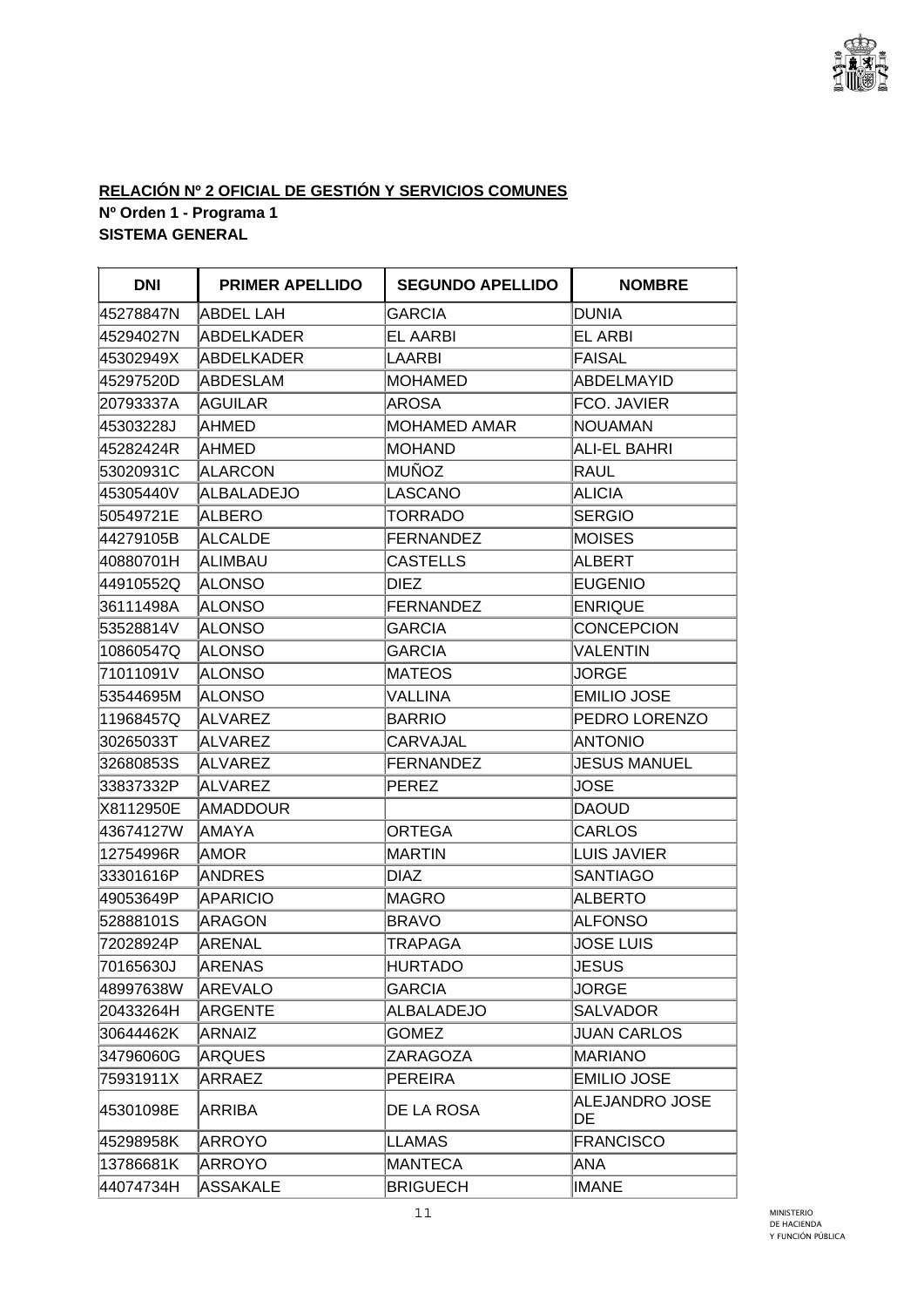

| <b>DNI</b> | <b>PRIMER APELLIDO</b> | <b>SEGUNDO APELLIDO</b> | <b>NOMBRE</b>                          |
|------------|------------------------|-------------------------|----------------------------------------|
| 45287970G  | AYALA                  | <b>GUERRA</b>           | <b>MARIA GLORIA</b>                    |
| 03136741R  | AYUSO                  | <b>SANCHEZ</b>          | <b>SERGIO</b>                          |
| 26298639W  | BALLESTEROS            | ORDOÑEZ                 | <b>SANDRA KATHERINE</b>                |
| 72128299T  | <b>BARATEY</b>         | RANZ                    | <b>BORJA</b>                           |
| 45305922Q  | IBAROJA                | RUIZ                    | <b>MARIA DE LAS</b><br><b>MERCEDES</b> |
| 76086558M  | <b>BAZAN</b>           | <b>PINEDA</b>           | <b>JOSE JOAQUIN</b>                    |
| 09334901Y  | <b>BELLOSTA</b>        | VILLEGAS                | <b>JOSE ALBERTO</b>                    |
| 51941267E  | <b>BENADERO</b>        | <b>TOLEDO</b>           | <b>DOMINGO</b>                         |
| 04609397J  | <b>BENITO</b>          | CHICO                   | <b>ANTONIO</b>                         |
| 52507665E  | <b>BERCEDO</b>         | ARANDA                  | <b>FERNANDO</b>                        |
| 72745546L  | BERGÜENDA              | GARAYALDE               | AITOR                                  |
| 03202018G  | <b>BERLINCHES</b>      | GARCIA                  | JORGE                                  |
| 71211467V  | <b>BERMEJO</b>         | <b>GONZALEZ</b>         | <b>JAVIER</b>                          |
| 01107398V  | <b>BERMEJO</b>         | <b>RAMIREZ</b>          | ANA MARIA                              |
| 52593060H  | <b>BERMUDEZ</b>        | <b>MOYANO</b>           | <b>MANUEL</b>                          |
| 45283206R  | <b>BLANCA</b>          | <b>GONZALEZ</b>         | <b>ALBERTO</b>                         |
| 32654071M  | <b>BLANCO</b>          | ANTELO                  | <b>ALFREDO</b>                         |
| 10064141P  | BLANCO                 | MANUEL                  | <b>JOSE ANGEL</b>                      |
| 16556574R  | <b>BLANCO</b>          | <b>MARTIN</b>           | <b>PEDRO</b>                           |
| 20468745X  | <b>BLASCO</b>          | <b>CASANOVA</b>         | <b>ELENA</b>                           |
| 02612279P  | <b>BLAZQUEZ</b>        | JIMENEZ                 | <b>GREGORIO</b>                        |
| 46340574J  | <b>BOBED</b>           | <b>MONDRAGON</b>        | <b>IGNACIO ANGEL</b>                   |
| 71016823E  | <b>BOLLO</b>           | <b>ALEJANDRE</b>        | <b>ALFONSO</b>                         |
| 09194014V  | <b>BONILLA</b>         | POLO                    | <b>FERNANDO</b>                        |
| 49016473T  | <b>BORRUECO</b>        | <b>BLANCO</b>           | <b>DIEGO GENARO</b>                    |
| 47377151A  | <b>BOTANA</b>          | BUDIÑO                  | <b>ROCIO</b>                           |
| 45291742G  | <b>BOUARFA</b>         | <b>HAMED</b>            | <b>ABDELKADER</b>                      |
| 45296344Y  | <b>BOUARFA</b>         | HAMED                   | <b>BAGDAD</b>                          |
| 45294762B  | <b>BOUHNOUF</b>        | <b>SAHAIM</b>           | <b>SUFIAN</b>                          |
| 52955655H  | <b>BRAVO</b>           | <b>JIMENEZ</b>          | <b>BORJA</b>                           |
| 77460215X  | <b>BUEZAS</b>          | ARGIBAY                 | <b>NORMAN</b>                          |
| 03114746V  | <b>BURCIO</b>          | <b>DUQUE</b>            | <b>ANGEL</b>                           |
| 32054904B  | CABEZA                 | <b>GONZALEZ</b>         | <b>JUAN DE DIOS</b>                    |
| 53681712B  | <b>CABEZAS</b>         | <b>SASTRE</b>           | <b>ANGEL LUIS</b>                      |
| 45274106D  | <b>CABRERA</b>         | <b>GARCIA</b>           | <b>GABRIEL JOSE</b>                    |
| 04548590H  | CABRERA                | <b>MORCILLO</b>         | PEDRO JOSE                             |
| 71453862S  | <b>CABREROS</b>        | <b>CASTRILLO</b>        | <b>GUILLERMO</b>                       |
| 31705806F  | CAMACHO                | <b>ORTEGA</b>           | <b>JESUS MIGUEL</b>                    |
| 48623258Q  | <b>CAMPOS</b>          | <b>PENALVA</b>          | <b>SANTIAGO</b>                        |
| 45279602P  | <b>CANTON</b>          | ALONSO                  | JUAN RAFAEL                            |
| 45293326R  | CAÑADA                 | <b>ESPINOSA</b>         | <b>JUAN MANUEL</b>                     |
| 45275158A  | CAÑADAS                | MADRID                  | ANA Mª                                 |
| 50193903Z  | CAÑAS                  | ARROYO                  | <b>FRANCISCO JAVIER</b>                |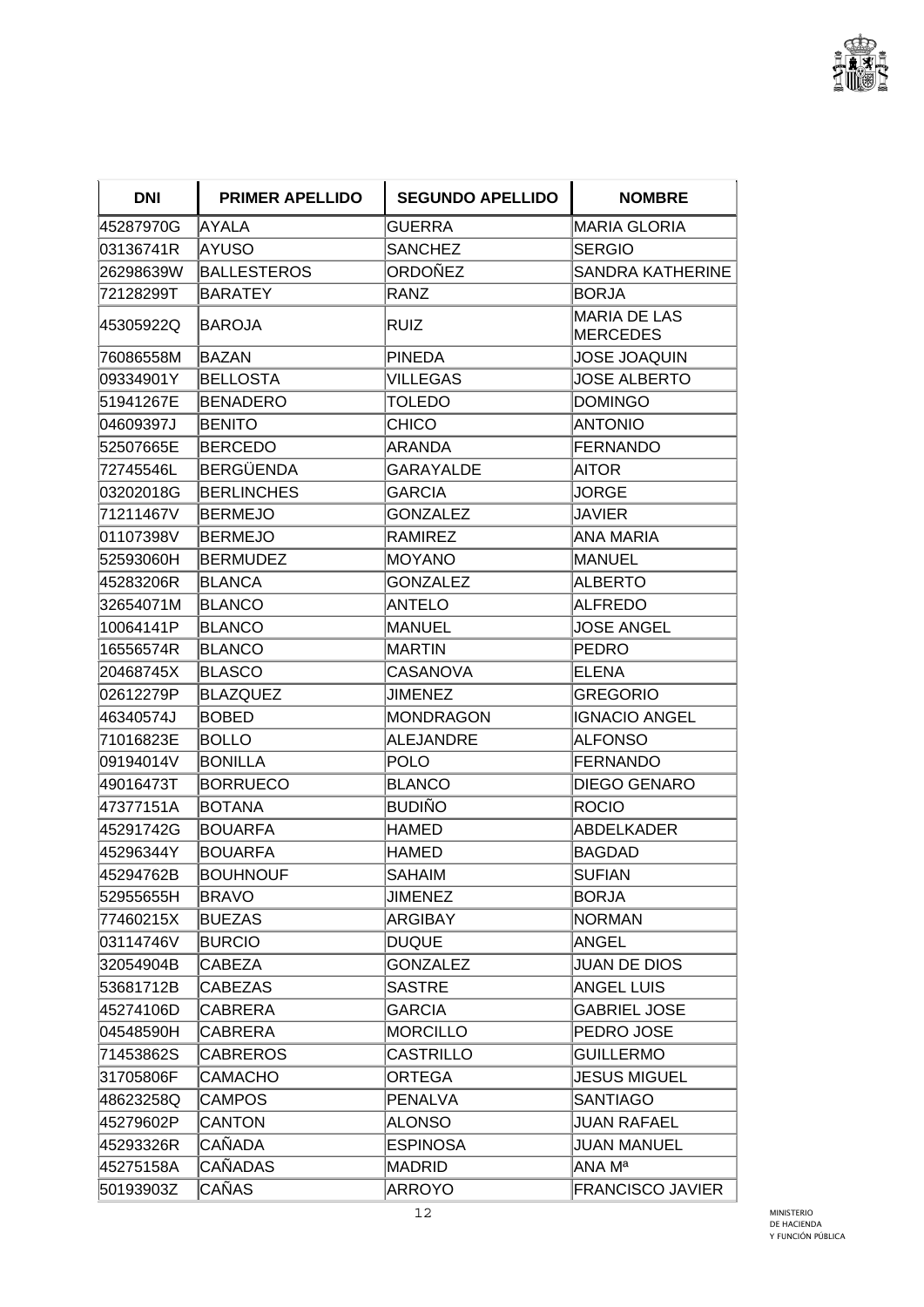

| <b>DNI</b> | <b>PRIMER APELLIDO</b> | <b>SEGUNDO APELLIDO</b> | <b>NOMBRE</b>           |
|------------|------------------------|-------------------------|-------------------------|
| 20148362V  | <b>CAPILLA</b>         | CATALAN                 | <b>RAFAEL</b>           |
| 20913982J  | <b>CAPITAN</b>         | CARRO                   | <b>PILAR</b>            |
| 32792883N  | <b>CARBALLO</b>        | <b>FRAGUIO</b>          | <b>FRANCISCO JAVIER</b> |
| 44561159Q  | CARBALLO               | <b>MUÑOZ</b>            | YON                     |
| 76866668R  | <b>CARBIA</b>          | <b>DORELLE</b>          | <b>JOSE JAIME</b>       |
| 03903290Y  | <b>CARRASCO</b>        | BARGUEÑO                | <b>RAQUEL</b>           |
| 33398679B  | CARREÑO                | <b>CASABONA</b>         | <b>ROSA MARIA</b>       |
| 45595296G  | <b>CASARES</b>         | <b>VILLAMAYOR</b>       | <b>CARLOS</b>           |
| 71129022G  | <b>CASTAÑEDA</b>       | ALVAREZ                 | RAUL                    |
| 08985668M  | <b>CASTAÑO</b>         | <b>GONZALEZ</b>         | MIGUEL                  |
| 05673069G  | <b>CASTELLANOS</b>     | <b>BLANCO</b>           | <b>SERGIO</b>           |
| 45308286B  | CASTILLO               | GARCIA                  | CARLOS                  |
| 48959155K  | <b>CASTILLO</b>        | <b>GOMEZ</b>            | <b>MIGUEL ANGEL</b>     |
| 50342458N  | <b>CASTILLO</b>        | ORIHUELA                | YAID EDGARDO            |
| 50099428T  | <b>CASTRO</b>          | <b>CERNUDA</b>          | MANUEL                  |
| 33537550P  | <b>CASTRO</b>          | <b>CRECENTE</b>         | <b>EMILIO</b>           |
| 35463018P  | <b>CASTRO</b>          | <b>DIOS</b>             | <b>RAMIRO</b>           |
| 52390605D  | <b>CASTRO</b>          | <b>INSUA</b>            | <b>DANIEL</b>           |
| 18435144T  | <b>CATALAN</b>         | EDO                     | <b>CARLOS ALFONSO</b>   |
| 33297245F  | <b>CEPEDA</b>          | <b>BARREIRO</b>         | <b>FRANCISCO</b>        |
| 45305536K  | <b>CERVANTES</b>       | <b>GARCIA</b>           | <b>CARLOS GUILLERMO</b> |
| 76993892N  | <b>CHAVES</b>          | FARIÑA                  | OLAIA                   |
| 32424239N  | <b>CHICO</b>           | FERNANDEZ               | <b>FRANCISCO JAVIER</b> |
| 39676960M  | <b>CHIVITE</b>         | <b>MODOL</b>            | JORDI                   |
| 44132133D  | <b>CHOCARRO</b>        | GIL                     | <b>MARIA MAR</b>        |
| 04615473V  | <b>CIFUENTES</b>       | <b>GALLEGO</b>          | JAVIER                  |
| 71215182Y  | <b>COBOS</b>           | <b>PARRA</b>            | <b>BELEN</b>            |
| 02674198B  | <b>CONSTENLA</b>       | AGUIRRE                 | <b>ALEJANDRO</b>        |
| 02674197X  | <b>CONSTENLA</b>       | AGUIRRE                 | <b>GONZALO</b>          |
| 08934418E  | <b>CONTERO</b>         | MARTIN                  | MARIA JOSE              |
| 36144636K  | <b>CORBAL</b>          | CORDERO                 | <b>ALBERTO</b>          |
| 46887496H  | CORONEL                | ALBANDOZ                | <b>JAVIER</b>           |
| 32078371H  | <b>CORRALES</b>        | <b>RODRIGUEZ</b>        | <b>JOSE LUIS</b>        |
| 80064336W  | <b>CORTES</b>          | <b>BLANCO</b>           | <b>MARIA ISABEL</b>     |
| 35321388N  | <b>CORTIZO</b>         | <b>CONDE</b>            | <b>JOSE CARLOS</b>      |
| 24395252A  | <b>COSTA</b>           | <b>CORTINA</b>          | JORDI                   |
| 02261234N  | <b>COSTA</b>           | <b>NOGUERA</b>          | <b>CARLOS ALBERTO</b>   |
| 45318008G  | <b>CRESPILLO</b>       | <b>MORILLA</b>          | <b>ALEJANDRO</b>        |
| 76256462P  | <b>CRISTOBAL</b>       | <b>PRIETO</b>           | <b>DANIEL</b>           |
| 76126334Z  | <b>CRUZ</b>            | <b>FRANCO</b>           | <b>EDUARDO</b>          |
| 50445824Q  | <b>CRUZ</b>            | <b>GARCIA</b>           | MIGUEL                  |
| 17726255V  | <b>CUBERO</b>          | FERRANDO                | LINO                    |
| 47049103G  | <b>DAVILA</b>          | <b>GUILLEN</b>          | ANGEL                   |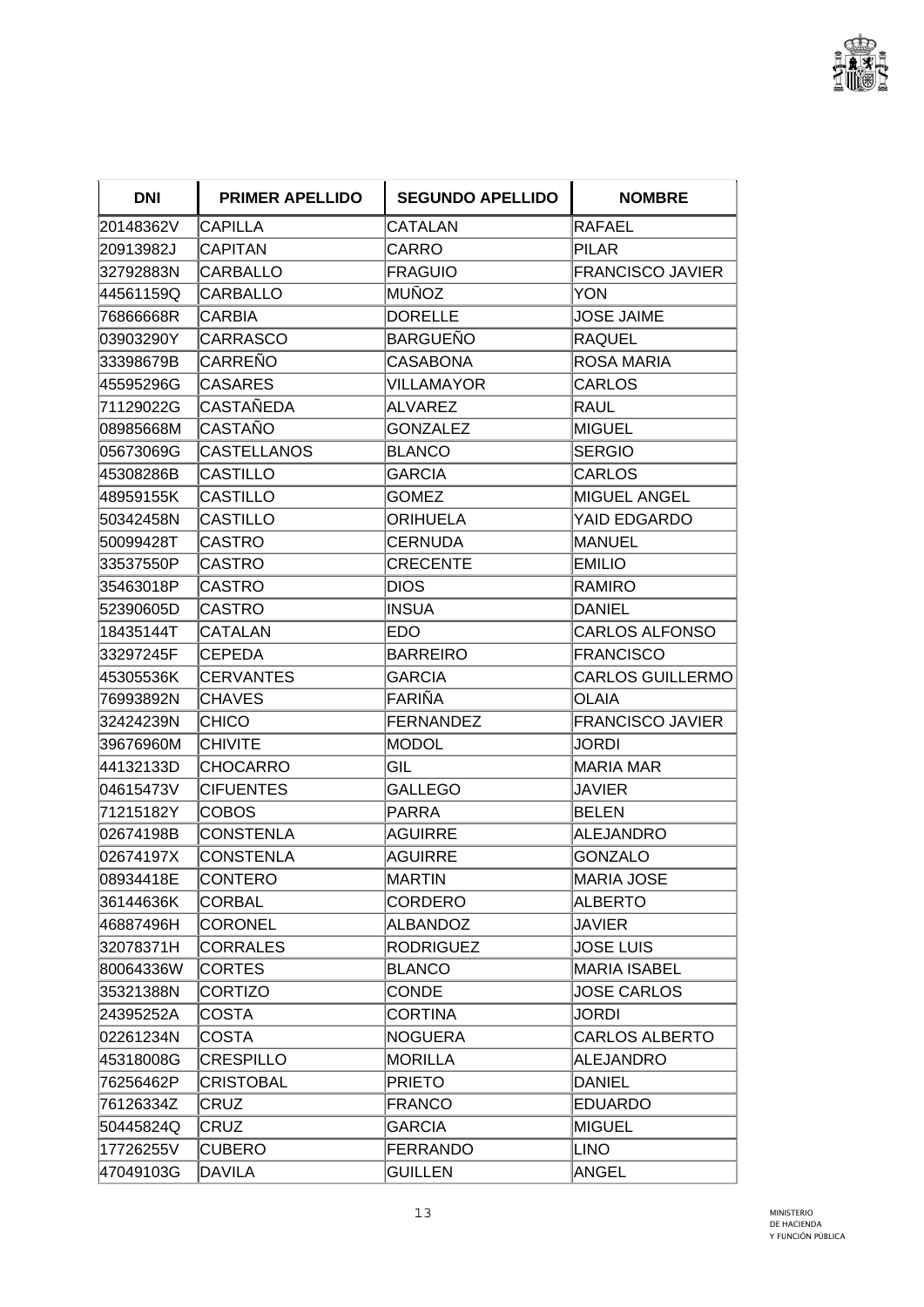

| <b>DNI</b> | <b>PRIMER APELLIDO</b> | <b>SEGUNDO APELLIDO</b> | <b>NOMBRE</b>           |
|------------|------------------------|-------------------------|-------------------------|
| 28814546P  | DELGADO                | <b>CANTOS</b>           | MIGUEL ANGEL            |
| 45308319K  | <b>DELGADO</b>         | <b>SAAVEDRA</b>         | CASANDRA                |
| 34770837N  | <b>DIAZ</b>            | <b>MARTIN</b>           | <b>CANDIDO FELIPE</b>   |
| 50151367M  | <b>DIAZ</b>            | MARTINEZ                | <b>MARIA PALOMA</b>     |
| 45309454Y  | <b>DIAZ</b>            | POMARES                 | <b>CHRISTIAN</b>        |
| 45309453M  | <b>DIAZ</b>            | POMARES                 | <b>FRANCISCO MARTIN</b> |
| 32682318P  | <b>DIAZ</b>            | REJO                    | <b>JOSE ANGEL</b>       |
| 51997241Z  | <b>DIEZ</b>            | PALANCAR                | <b>SERGIO</b>           |
| 10067705F  | <b>DIÑEIRO</b>         | MACIAS                  | CONCEPCION              |
| 52894298W  | <b>DOMENECH</b>        | PEREZ                   | <b>SONIA</b>            |
| 44486035X  | <b>DOMINGUEZ</b>       | VAZQUEZ                 | <b>GABRIEL</b>          |
| 48965365K  | <b>DOMOUSO</b>         | MONTADO                 | <b>CRISTINA</b>         |
| 23036012V  | <b>EGEA</b>            | <b>VIVANCOS</b>         | RAUL                    |
| 71663230Z  | <b>EIRIN</b>           | <b>GARCIA</b>           | <b>ALFONSO</b>          |
| 45321270T  | <b>EL AKROUTI</b>      | KAAMOUCHI               | <b>BENAISA</b>          |
| 07978313G  | <b>ENCINAS</b>         | MATEOS                  | PEDRO JOSE              |
| 45272541P  | <b>ESCUDERO</b>        | <b>FLORES</b>           | <b>ESTEBAN</b>          |
| 70889946J  | <b>ESCUDERO</b>        | <b>IMARCOS</b>          | <b>FRANCISCO</b>        |
| 51066529C  | <b>ESPADAS</b>         | PALOMARES               | GUSTAVO RAMON           |
| 45286590G  | <b>ESPIGARES</b>       | <b>GUTIERREZ</b>        | <b>ANDRES</b>           |
| 45278353R  | <b>ESTELLER</b>        | <b>SEVILLA</b>          | RAFAEL JOSE             |
| 76042228L  | <b>EXPOSITO</b>        | HERAS                   | LEANDRO                 |
| 37687676Z  | <b>FAURE</b>           | GIL                     | <b>ALBERTO</b>          |
| 44429064X  | <b>FERNANDEZ</b>       | CARREIRA                | EDER                    |
| 15379657V  | FERNANDEZ              | <b>CONDE</b>            | <b>FRANCISCO JAVIER</b> |
| 71419880G  | FERNANDEZ              | <b>CUERVO</b>           | RAFAEL                  |
| 33298023A  | FERNANDEZ              | FERNANDEZ               | <b>JOSE LUIS</b>        |
| 46998919Y  | <b>FERNANDEZ</b>       | FLORES                  | <b>XAVIER</b>           |
| 13754580M  | <b>FERNANDEZ</b>       | <b>GARCIA</b>           | <b>NARCISO</b>          |
| 03462928W  | <b>FERNANDEZ</b>       | <b>HERRERO</b>          | <b>URBANO</b>           |
| 33518732G  | <b>FERNANDEZ</b>       | <b>MARTINEZ</b>         | <b>ALBERTO</b>          |
| 46870017L  | FERNANDEZ              | MARTINEZ                | <b>SERGIO</b>           |
| 71450997W  | <b>FERNANDEZ</b>       | <b>RODRIGUEZ</b>        | <b>ANDRES</b>           |
| 76025291X  | <b>FERNANDEZ</b>       | <b>RODRIGUEZ</b>        | <b>MANUEL MARIA</b>     |
| 45296705E  | <b>FERNANDEZ</b>       | <b>ROLIN</b>            | <b>ANGEL MARIO</b>      |
| 18059382N  | <b>FERRAZ</b>          | ABAD                    | <b>JORGE AMADO</b>      |
| 33328184B  | FERREIRO               | FERNANDEZ               | JOSE                    |
| 33301851J  | <b>FERRO</b>           | BARRAL                  | <b>FRANCISCO JAVIER</b> |
| 45311708Y  | FERROL                 | <b>CALERO</b>           | <b>BORJA</b>            |
| 45276806H  | <b>FLORES</b>          | FAZ                     | <b>PEDRO</b>            |
| 30516157X  | <b>FLORES</b>          | <b>PEREZ</b>            | <b>MOISES</b>           |
| 33509400X  | <b>FLOREZ</b>          | <b>GOMEZ</b>            | <b>ALBERTO</b>          |
| 53690851L  | <b>FORTES</b>          | PEREZ                   | <b>FRANCISCO</b>        |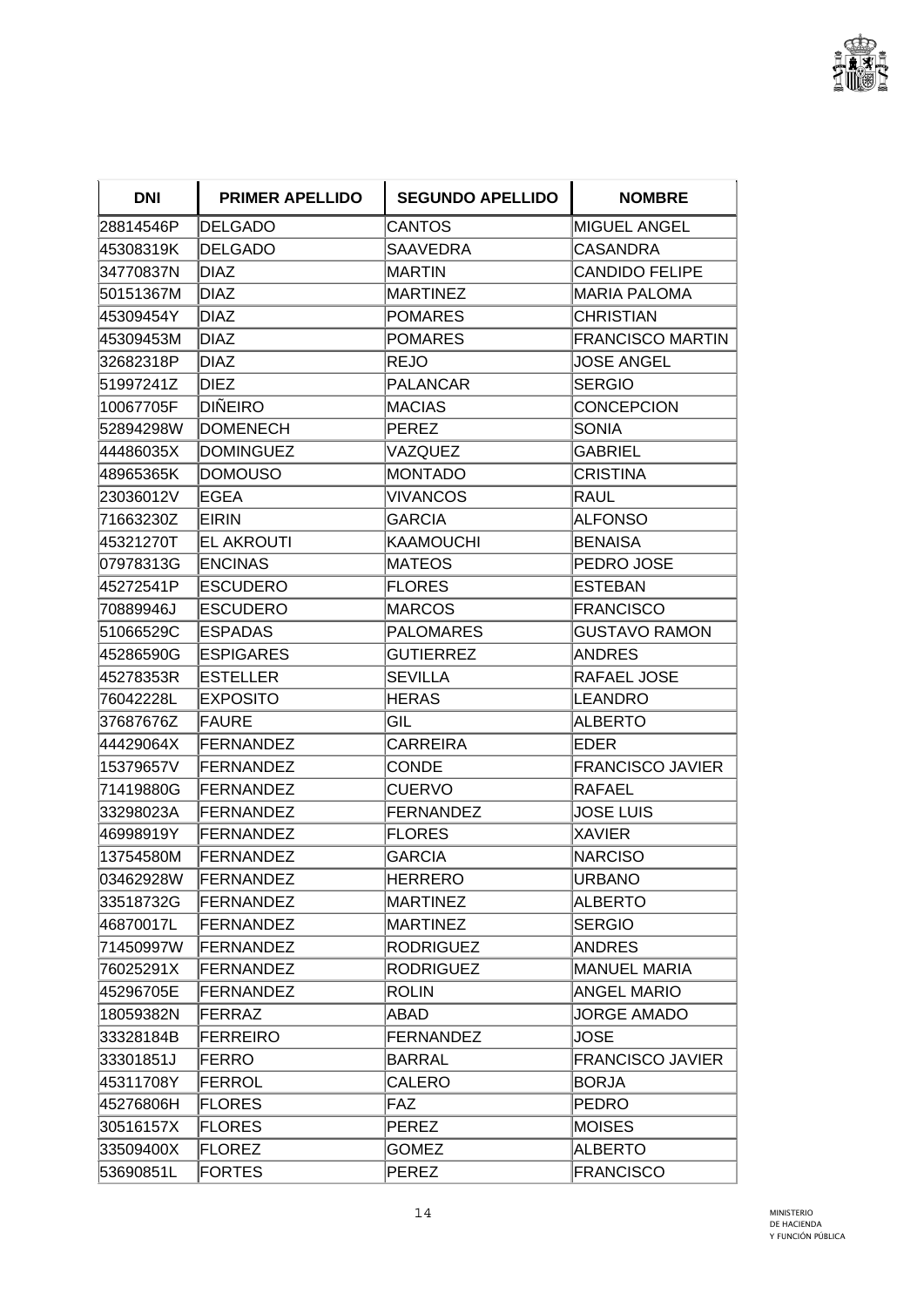

| <b>DNI</b> | <b>PRIMER APELLIDO</b> | <b>SEGUNDO APELLIDO</b> | <b>NOMBRE</b>                     |
|------------|------------------------|-------------------------|-----------------------------------|
| 25350119W  | <b>FRANCISCO</b>       | BERDUN                  | <b>CARMEN</b><br><b>MONSERRAT</b> |
| 71959132K  | <b>FRANCO</b>          | ALONSO                  | JAVIER                            |
| 18433552H  | <b>FUERTES</b>         | CATALAN                 | MIGUEL JOAQUIN                    |
| 44512024D  | <b>GALLARDO</b>        | <b>RODRIGUEZ</b>        | ABRAHAM                           |
| 78095701Y  | GARCIA                 | ALONSO                  | <b>KEVIN</b>                      |
| 45597352J  | <b>GARCIA</b>          | BARRANCO                | <b>ANTONIO</b>                    |
| 36128943Z  | GARCIA                 | BARRIO                  | LUIS                              |
| 01833927E  | <b>GARCIA</b>          | <b>BARTOLOME</b>        | JULIA                             |
| 03901243Y  | <b>GARCIA</b>          | <b>BRAVO</b>            | <b>MIGUEL ANGEL</b>               |
| 31003461J  | GARCIA                 | <b>CANTALEJO</b>        | CARLOS                            |
| 29202820L  | <b>GARCIA</b>          | CHARDI                  | <b>FRANCISCO</b>                  |
| 07865919B  | GARCIA                 | <b>GONZALEZ</b>         | CESAR                             |
| 45319184F  | <b>GARCIA</b>          | LOPEZ                   | JAVIER                            |
| 50976098W  | <b>GARCIA</b>          | MARTINEZ                | CESAR                             |
| 50863900K  | <b>GARCIA</b>          | <b>MARTINEZ</b>         | <b>VICENTE</b>                    |
| 45310397Y  | <b>GARCIA</b>          | <b>MOHAMED</b>          | <b>ANTONIO</b>                    |
| 51921870Z  | GARCIA                 | MUÑOZ                   | JAVIER                            |
| 72406724X  | <b>GARCIA</b>          | NUÑEZ                   | <b>AITOR</b>                      |
| 08803241Z  | <b>GARCIA</b>          | <b>PEREZ</b>            | <b>JOSE MARIA</b>                 |
| 13792048Y  | <b>GARCIA</b>          | SAIZ                    | <b>RICARDO</b>                    |
| 25175553Y  | <b>GARCIA</b>          | SALCEDO                 | <b>MARIA LORETO</b>               |
| 52497023Y  | <b>GARCIA</b>          | <b>SANTIAGO</b>         | <b>MIGUEL ANGEL</b>               |
| 53646999M  | <b>GARCIA</b>          | <b>SUAREZ</b>           | <b>DAVID</b>                      |
| 05320499R  | GARCIA DE SOLA         | FERNANDEZ               | <b>BORJA</b>                      |
| 45310342C  | <b>GARRIDO</b>         | CALDERAY                | <b>ANTONIO</b>                    |
| 34993281T  | GARRIDO                | <b>FERNANDEZ</b>        | <b>ALBERTO</b>                    |
| 20420031X  | <b>GARRIDO</b>         | <b>GINER</b>            | FRANCISCO                         |
| 53361136D  | GARRIDO                | <b>MOMPARLER</b>        | VICTOR JOSE                       |
| 53574054Q  | <b>GARRIDO</b>         | VILLAR                  | <b>FEDERICO</b>                   |
| 13301121Z  | <b>GAVELA</b>          | <b>SANTAMARIA</b>       | <b>MARIA VICTORIA</b>             |
| 52908420W  | <b>GAVILAN</b>         | MALDONADO               | <b>ALEJANDRO</b>                  |
| 13155827B  | GIL                    | <b>GONZALEZ</b>         | <b>JORGE RODRIGO</b>              |
| 71945620X  | <b>GOMEZ</b>           | <b>CONDE</b>            | <b>DANIEL</b>                     |
| 72512975R  | <b>GOMEZ</b>           | <b>DEL PUERTO</b>       | JOKIN                             |
| 47815625M  | <b>GOMEZ</b>           | <b>HURTADO</b>          | RUBEN                             |
| 25680634F  | GOMEZ                  | <b>ORTEGO</b>           | <b>MIGUEL</b>                     |
| 33295292D  | <b>GOMEZ</b>           | <b>RICO</b>             | <b>JOSE MANUEL</b>                |
| 21469581R  | GOMEZ                  | <b>RODRIGUEZ</b>        | ANA SONSOLES                      |
| 35319168T  | <b>GOMEZ</b>           | <b>SANCHEZ</b>          | <b>FRANCISCO JAVIER</b>           |
| 18453542K  | <b>GOMEZ</b>           | <b>SANCHEZ</b>          | <b>IGNACIO</b>                    |
| 78937756P  | GONZALEZ               | <b>ATECA</b>            | LAURA                             |
| 70815470B  | <b>GONZALEZ</b>        | CARRO                   | <b>EDUARDO</b>                    |
| 05902496Y  | <b>GONZALEZ</b>        | <b>ESCRIBANO</b>        | JOSE                              |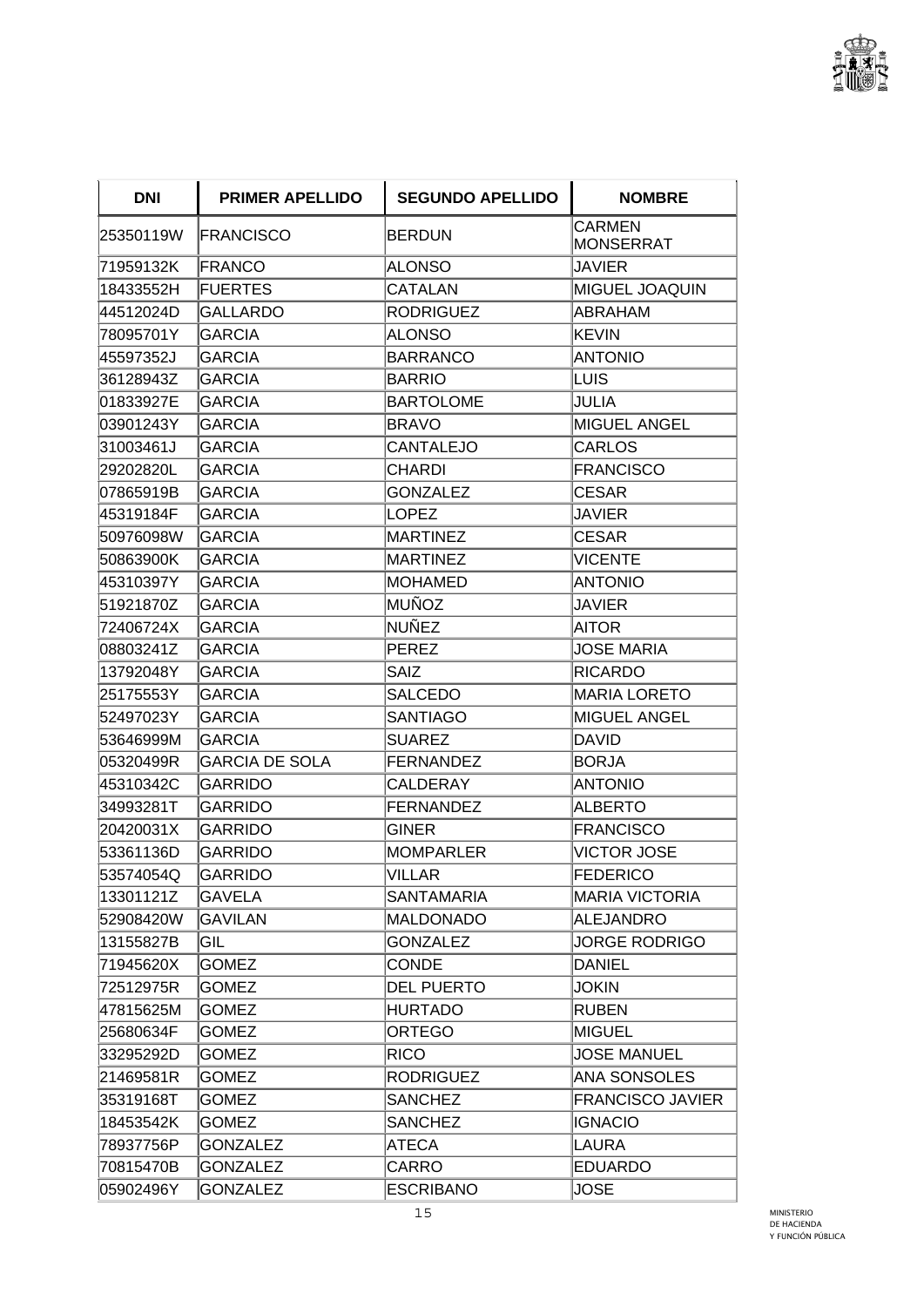

| <b>DNI</b> | <b>PRIMER APELLIDO</b> | <b>SEGUNDO APELLIDO</b> | <b>NOMBRE</b>           |
|------------|------------------------|-------------------------|-------------------------|
| 11084564J  | <b>GONZALEZ</b>        | <b>GARCIA</b>           | <b>JUAN CARLOS</b>      |
| 45311843A  | GONZALEZ               | MORALES                 | <b>ADRIAN YAMAL</b>     |
| 36120465T  | <b>GONZALEZ</b>        | RAMOS                   | VANESA                  |
| 72053155C  | GONZALEZ               | VAZQUEZ                 | <b>ANA</b>              |
| 72084644E  | GONZALEZ               | VAZQUEZ                 | <b>ISABEL</b>           |
| 51113124V  | <b>GONZALO</b>         | ESTEBARANZ              | DAVID                   |
| 77409744R  | GRAÑA                  | FEIJOO                  | <b>DAVID</b>            |
| 03116946D  | <b>GREGORIO</b>        | <b>HERRANZ</b>          | <b>MARIA DEL CARMEN</b> |
| 45310210A  | <b>GRIÑAN</b>          | PEREZ                   | JUAN MANUEL             |
| 71670141W  | GUERRERO               | <b>ESTEVEZ</b>          | <b>DANIEL</b>           |
| 01927403A  | <b>GUTIERREZ</b>       | AUGUSTO                 | <b>JUAN GABRIEL</b>     |
| 51754909X  | GUTIERREZ              | BANEGAS                 | JUAN PABLO              |
| 09776592M  | <b>GUTIERREZ</b>       | <b>DIAZ</b>             | <b>DELFIN</b>           |
| 45295438C  | HAMED                  | MOHAMED                 | <b>HAMED</b>            |
| 47461227Z  | HARO                   | PIRIZ                   | <b>ANDRES</b>           |
| 12382175X  | HERMIDA                | PEREZ                   | <b>ALEJANDRO</b>        |
| 76040004A  | <b>HERNANDEZ</b>       | AMARILLA                | JUAN JOSE               |
| 53148876Q  | HERNANDEZ              | <b>GARCIA</b>           | <b>ISABEL</b>           |
| 09323814M  | <b>HERNANDEZ</b>       | <b>GONZALEZ</b>         | JAVIER                  |
| 43775678P  | <b>HERNANDEZ</b>       | <b>JIMENEZ</b>          | <b>OSCAR</b>            |
| 04591639B  | <b>HERNANDEZ</b>       | <b>OSMA</b>             | CARLOS                  |
| 45307165V  | <b>HERNANDEZ</b>       | <b>SEGURA</b>           | <b>MARTA</b>            |
| 44449975Z  | HERRERO                | CABRERA                 | <b>ADRIAN</b>           |
| 70244778H  | <b>HERRERO</b>         | HERRERO                 | <b>JESUS JAVIER</b>     |
| 74631130V  | <b>HIDALGO</b>         | <b>GONZALEZ</b>         | <b>VICTOR FRANCISCO</b> |
| 09787453X  | IBAÑEZ                 | <b>GONZALEZ</b>         | <b>MARIA ELENA</b>      |
| 07974045Z  | <b>IGLESIAS</b>        | <b>ZABALLOS</b>         | <b>MANUEL ISAAC</b>     |
| 44820970L  | <b>INSUA</b>           | BARROS                  | <b>ALBERTO</b>          |
| 03120866L  | <b>ISIDRO</b>          | <b>CAMPOS</b>           | DANIEL                  |
| 51378420P  | JIMENEZ                | <b>RODRIGUEZ</b>        | <b>ROBERTO</b>          |
| 72881186M  | <b>JIMENO</b>          | <b>JIMENEZ</b>          | <b>ANA</b>              |
| 32680634A  | <b>JOVE</b>            | <b>REY</b>              | <b>JAVIER</b>           |
| 53203325R  | JUAN                   | <b>SEGOVIA</b>          | <b>M CARMEN DE</b>      |
| 76967481M  | <b>JUSTO</b>           | <b>LOPEZ</b>            | E                       |
| 45309705G  | KARTIT                 | HADDU                   | <b>HAMED</b>            |
| 18448742M  | <b>LAHUERTA</b>        | <b>ZAYAS</b>            | DAVID                   |
| 52904711L  | LAIN                   | <b>MARTINEZ</b>         | <b>IRENE</b>            |
| X8315372K  | LAMRABET               |                         | <b>ISSAM</b>            |
| 45310715W  | LEON                   | <b>GOMEZ</b>            | <b>IVAN</b>             |
| 52355098Z  | <b>LEON</b>            | QUIROS                  | PASCUAL ALFONSO         |
| 14586732V  | <b>LLANO</b>           | <b>GUTIERREZ</b>        | <b>MARCELINIO</b>       |
| 43716345S  | LLOP                   | MASIP                   | <b>FRANCISCO JAVIER</b> |
| 18434810B  | <b>LLORENS</b>         | <b>CAMPOS</b>           | <b>RICARDO</b>          |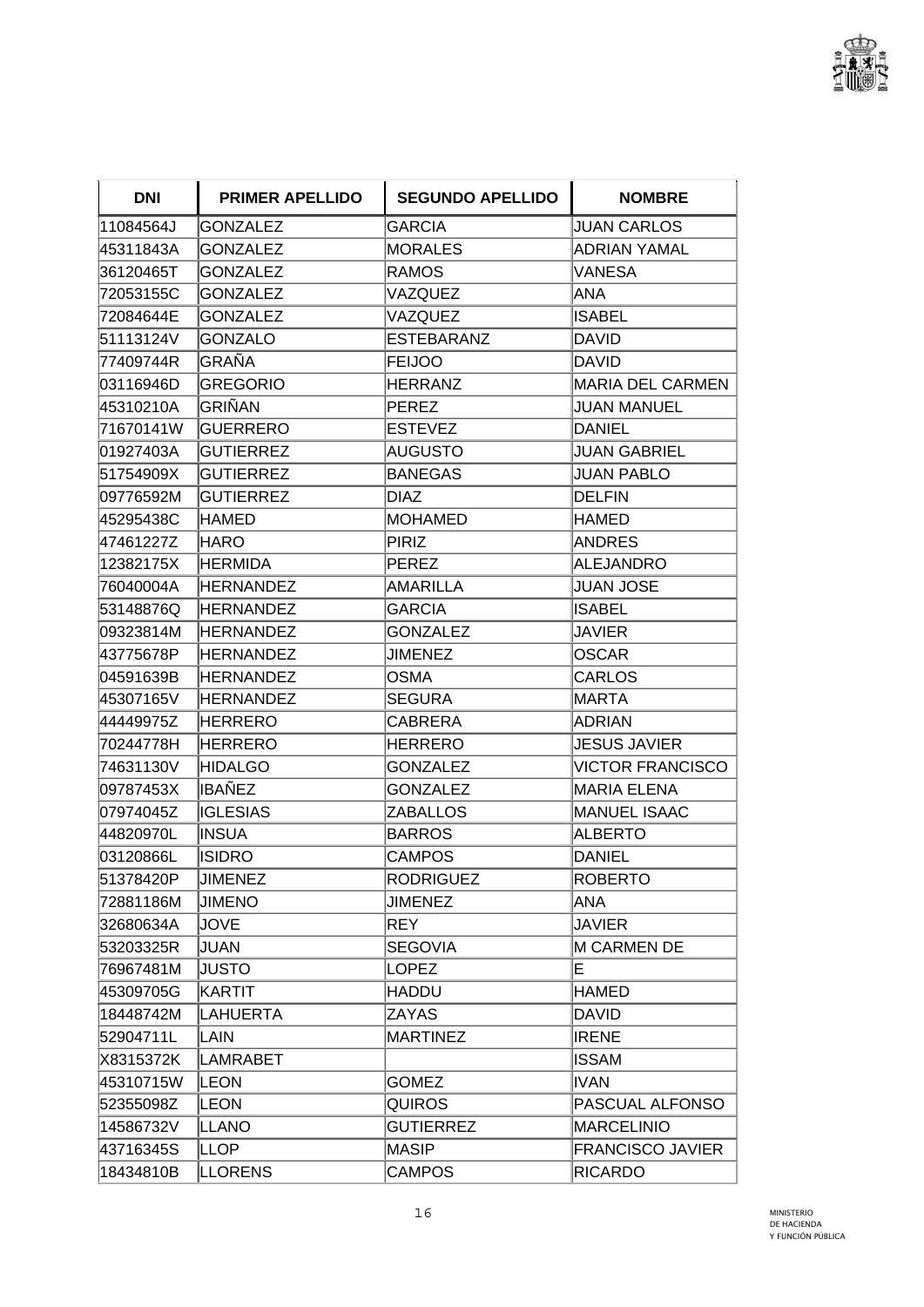

| <b>DNI</b> | <b>PRIMER APELLIDO</b> | <b>SEGUNDO APELLIDO</b> | <b>NOMBRE</b>                         |
|------------|------------------------|-------------------------|---------------------------------------|
| 52371068E  | LOBO                   | ARRANZ                  | <b>FELIPE</b>                         |
| 18957231X  | LOPEZ                  | ALBA                    | <b>MARIA GLORIA</b>                   |
| 32689133S  | <b>LOPEZ</b>           | <b>CASTRO</b>           | <b>ALBERTO ANTONIO</b>                |
| 71021738S  | <b>LOPEZ</b>           | <b>FERNANDEZ</b>        | <b>GUSTAVO</b>                        |
| 33537568A  | LOPEZ                  | <b>GARCIA</b>           | LUIS                                  |
| 12740179L  | <b>LOPEZ</b>           | MIGUEL                  | ANGEL                                 |
| 48482156L  | <b>LOPEZ</b>           | PEÑARANDA               | <b>ALEJANDRA</b>                      |
| 48499056Z  | LOPEZ                  | PEÑARANDA               | <b>JAVIER</b>                         |
| 48494355M  | LOPEZ                  | PEÑARANDA               | JUAN                                  |
| 50459564W  | <b>LOPEZ</b>           | PEREZ                   | <b>VICTOR</b>                         |
| 33534874T  | <b>LOPEZ</b>           | <b>SEVILLA</b>          | <b>EDUARDO</b>                        |
| 76818917K  | LORES                  | <b>GUIANCE</b>          | ANA                                   |
| 51372927N  | LUCAS                  | <b>ESCRIBANO</b>        | PABLO DE                              |
| 70242647A  | LUCAS                  | SANZ                    | <b>JOSE LUIS DE</b>                   |
| 47055083G  | LUJAN                  | PAÑOS                   | <b>ALEJANDRO</b>                      |
| 53818615H  | MACEDA                 | ALVAREZ                 | <b>SERGIO</b>                         |
| 45314653F  | MADOLELL               | <b>BERROCAL</b>         | <b>ADRIAN</b>                         |
| 45307683Y  | MADRID                 | ANDUJAR                 | <b>JOSE MARIA</b>                     |
| 76044254K  | MAESTRE                | <b>MAESTRE</b>          | <b>ALBERTO</b>                        |
| 18437321S  | MAICAS                 | PEREZ                   | <b>ANGEL</b>                          |
| 18425397M  | <b>MAICAS</b>          | PEREZ                   | <b>FERNANDO</b>                       |
| 18056244W  | <b>MANZANARES</b>      | REYES                   | JULIO                                 |
| 28618363S  | <b>MARCANO</b>         | <b>FERNANDEZ</b>        | <b>MIGUEL ANGEL</b>                   |
| 07966951G  | MARCOS                 | MARTIN                  | <b>IVAN</b>                           |
| 11972473F  | <b>MARCOS</b>          | RODRIGUEZ               | <b>SILVIA</b>                         |
| 32794228T  | <b>MARIN</b>           | <b>RODRIGUEZ</b>        | <b>ELENA ITZIAR</b>                   |
| X7886310R  | MARINESCU              |                         | <b>MARIUS</b>                         |
| 45274029R  | MARQUEZ                | INFANTES                | <b>JUAN CARLOS</b>                    |
| 16630293M  | MARRODAN               | <b>SAENZ</b>            | <b>JAIME</b>                          |
| 70244373G  | <b>MARTIN</b>          | <b>CEREZO</b>           | <b>JOSE MARIA</b>                     |
| 71939669Q  | MARTIN                 | DE LA ROSA              | <b>ANGEL FRANCISCO</b>                |
| 09186038E  | <b>MARTIN</b>          | <b>GARCIA</b>           | <b>MARIA DE LOS</b><br><b>ANGELES</b> |
| 46932010G  | MARTIN                 | LIZANA                  | JAVIER                                |
| 45313422H  | MARTIN                 | MADRID                  | <b>ERNESTO</b>                        |
| 44327392K  | <b>MARTIN</b>          | RUIZ                    | <b>MARIA TRINIDAD</b>                 |
| 48361191B  | <b>IMARTIN</b>         | <b>SELLES</b>           | JOANA                                 |
| 70913717W  | MARTIN                 | <b>VALLE</b>            | TAIDE                                 |
| 45683993J  | MARTIN                 | VIÑAS                   | <b>ELIECER</b>                        |
| 52492283G  | MARTINEZ               | DE LA TORRE             | <b>JOSE LUIS</b>                      |
| 33556633R  | <b>MARTINEZ</b>        | DEVESA                  | <b>VALERIO JORGE</b>                  |
| 50873421C  | MARTINEZ               | <b>GOMEZ</b>            | <b>JORGE</b>                          |
| 48653768M  | MARTINEZ               | MARTINEZ                | <b>ANA MARIA</b>                      |
| 77758881K  | <b>MARTINEZ</b>        | <b>MARTINEZ</b>         | PEDRO MANUEL                          |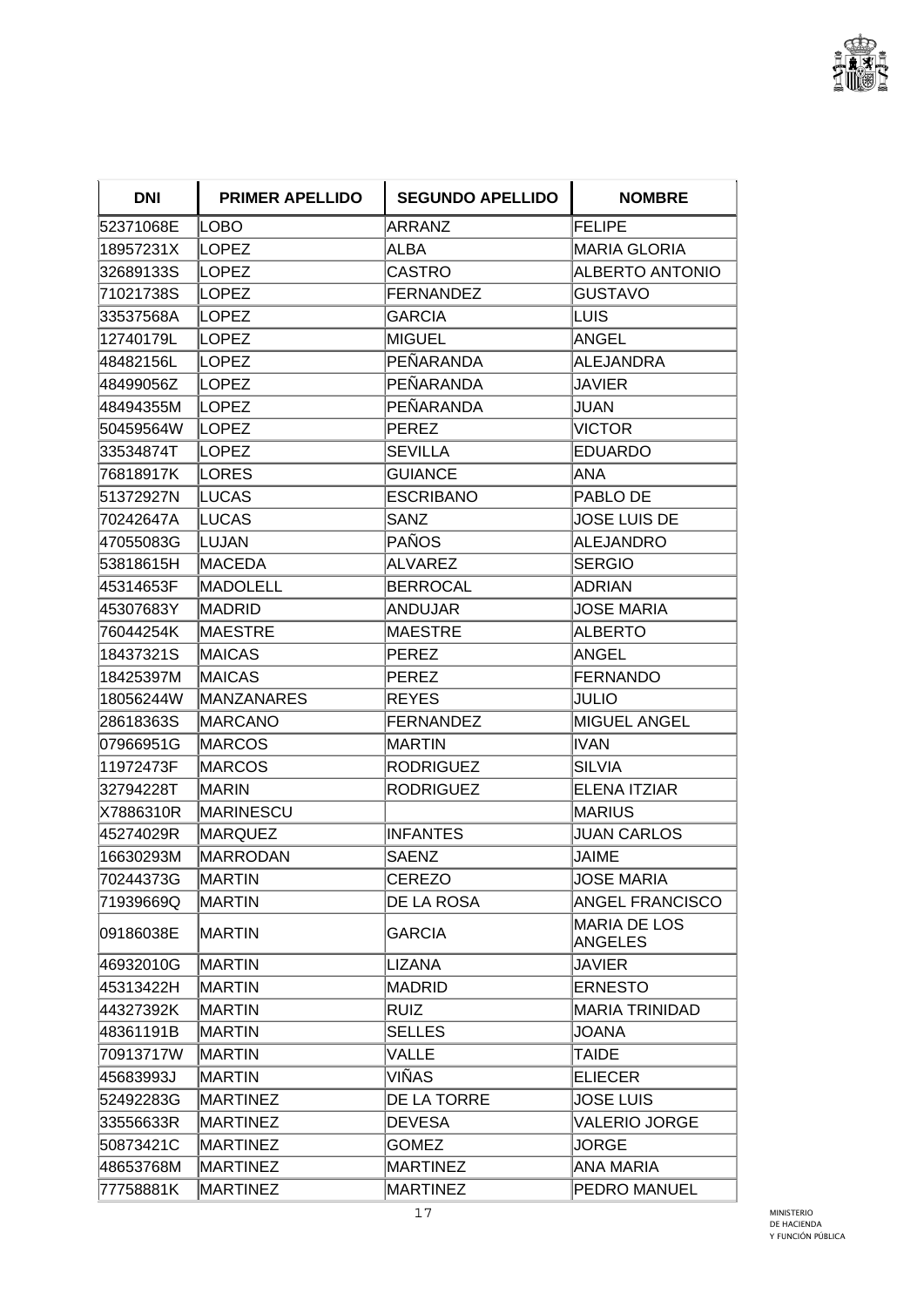

| <b>DNI</b> | <b>PRIMER APELLIDO</b> | <b>SEGUNDO APELLIDO</b> | <b>NOMBRE</b>           |
|------------|------------------------|-------------------------|-------------------------|
| 48592359Y  | <b>MARTINEZ</b>        | MONTON                  | RAFAEL                  |
| 11429291Q  | <b>MARTINEZ</b>        | PALOMARES               | <b>MONTSERRAT INES</b>  |
| 06263803Y  | <b>MARTINEZ</b>        | PARLA                   | <b>JOSE ALBERTO</b>     |
| 71170350R  | <b>MARTINEZ</b>        | REQUES                  | <b>GUILLERMO</b>        |
| 45300659C  | <b>MARTINEZ</b>        | <b>RODRIGUEZ</b>        | <b>NICOLAS</b>          |
| 50097515L  | <b>MARTINEZ</b>        | IUSED                   | MARIA DEL PILAR         |
| 09332672P  | MAS                    | <b>GOMEZ</b>            | JORGE                   |
| 00693016A  | lMAS                   | <b>MARTI</b>            | <b>JOSE MANUEL</b>      |
| 77410939T  | <b>MASCATO</b>         | <b>GALIÑANES</b>        | ANXO                    |
| 70895019A  | MATA                   | <b>ALONSO</b>           | <b>MIGUEL</b>           |
| 45318511R  | <b>MATAMALA</b>        | MUÑOZ                   | <b>IRENE</b>            |
| 53434580Z  | <b>MATEO</b>           | ARELLANO                | ROSA MARIA              |
| 48882724L  | <b>MATEOS</b>          | <b>RUBIO</b>            | ROSA M <sup>a</sup>     |
| 05946007R  | <b>MATESANZ</b>        | BREÑA                   | <b>LUIS</b>             |
| 27436339F  | <b>MATIAS</b>          | ALGUACIL                | PEDRO ANTONIO           |
| 06576720P  | <b>MAYORAL</b>         | MATIAS                  | JUAN CARLOS             |
| 45300407K  | <b>MAZOUZI</b>         | CHAIB                   | <b>MURAD</b>            |
| 45314709V  | IMEJIAS                | TEMIMI                  | PEDRO JOSE              |
| 52138344N  | <b>MENA</b>            | GALLEGO                 | <b>LUIS FERNANDO</b>    |
| 21455575W  | ∣MENA                  | MARTINEZ                | MIGUEL                  |
| 08940225X  | MENA                   | <b>RODRIGUEZ</b>        | <b>FELIX LUIS</b>       |
| 12781485V  | <b>MERINO</b>          | MUÑOZ                   | <b>BEATRIZ</b>          |
| 50816702L  | <b>MIGUEL</b>          | MUÑOZ                   | <b>RAMON</b>            |
| 08945727S  | <b>MILLAN</b>          | DURAN                   | <b>JOSE MIGUEL</b>      |
| 45294850F  | MIMUN                  | MIMUN                   | <b>ROLLDIN</b>          |
| 45304536X  | <b>MOHAMED</b>         | HACH-SALAH              | <b>SUFYAM</b>           |
| 45307474G  | <b>MOHAMED</b>         | MAANAN                  | <b>HAFID</b>            |
| 45302255Y  | <b>MOHAMED</b>         | MOH                     | HAMED                   |
| 45303836T  | <b>MOHAMED</b>         | MOHAMED                 | <b>NABIL</b>            |
| 45291482C  | MOHAND                 | <b>BUHUT</b>            | <b>HASSAN</b>           |
| 45297893Z  | MOHAND                 | MOH                     | <b>SOLIMAN</b>          |
| 45309344B  | MOHAND                 | MOHAND                  | YASIN                   |
| 44524273E  | <b>MOJICA</b>          | MORENO                  | <b>CEULATAN</b>         |
| 47693391Q  | <b>MOLINS</b>          | <b>CORTES</b>           | <b>JUAN MARIA</b>       |
| 53132708V  | <b>MONZU</b>           | PEREZ                   | ROBERTO MARIO           |
| 21449683K  | <b>MORALES</b>         | <b>ESTELA</b>           | <b>FRANCISCO MIGUEL</b> |
| 71936885S  | <b>MORAS</b>           | <b>GARCIA</b>           | LAURA                   |
| 23034134W  | <b>MORCILLO</b>        | MUÑOZ                   | <b>PASCUAL</b>          |
| 50817937N  | <b>MORENO</b>          | <b>ALVAREZ</b>          | <b>ANA MARIA</b>        |
| 52000049Q  | <b>MORENO</b>          | <b>CARRO</b>            | <b>PABLO</b>            |
| 43782380V  | <b>MORENO</b>          | <b>GONZALEZ</b>         | <b>JOSE ANGEL</b>       |
| 30966528H  | <b>MORENO</b>          | LEIVA                   | <b>FRANCISCO</b>        |
| 47081827E  | <b>MORENO</b>          | RUIZ                    | <b>JOSE ANGEL</b>       |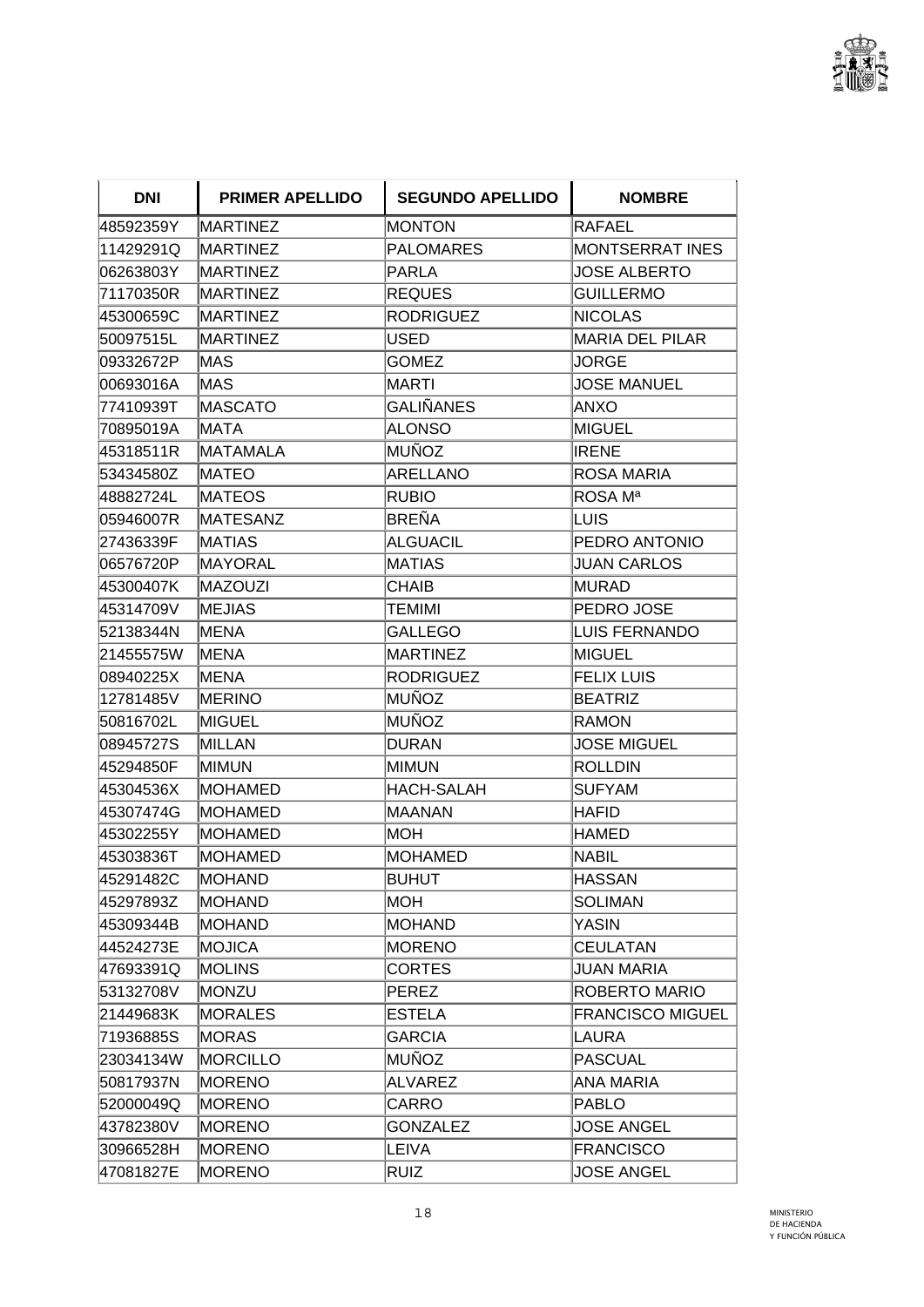

| <b>DNI</b> | <b>PRIMER APELLIDO</b> | <b>SEGUNDO APELLIDO</b> | <b>NOMBRE</b>                          |
|------------|------------------------|-------------------------|----------------------------------------|
| 50439683Q  | MORO                   | MARTIN                  | <b>FERNANDO</b>                        |
| 51943451K  | <b>MORUECO</b>         | <b>MORENO</b>           | <b>HECTOR</b>                          |
| 30547962Y  | MOYA                   | <b>REGALON</b>          | <b>RAFAEL</b>                          |
| 04581156Q  | ∣MQYA                  | CORONADO                | JULIAN JOAQUIN                         |
| 52937390S  | MUÑIZ                  | <b>SANISIDRO</b>        | <b>HECTOR RAMON</b>                    |
| 44372092D  | MUÑOZ                  | <b>HERMOSO</b>          | <b>MANUEL JOSE</b>                     |
| 01663666F  | MUÑOZ                  | MATEO                   | <b>FELIPE</b>                          |
| 06553222Q  | <b>IMUÑOZ</b>          | <b>REVIRIEGO</b>        | MIGUEL ANGEL                           |
| 72826469M  | <b>NAPAL</b>           | LEGARDA                 | ANE                                    |
| 13985088F  | <b>NARCIANDI</b>       | <b>POO</b>              | <b>MANUEL</b>                          |
| 52880879S  | INAVARRO               | <b>ESQUER</b>           | <b>RAQUEL</b>                          |
| 45312802L  | <b>NAVARRO</b>         | <b>RAMIREZ</b>          | KATHAISSA                              |
| 52080510T  | <b>NAVARRO</b>         | VALLS                   | <b>JUAN JOSE</b>                       |
| 50829835L  | INAVAS                 | GARCIA                  | <b>MARIA ADORACION</b>                 |
| 33306696M  | <b>NEIRA</b>           | <b>RODRIGUEZ</b>        | <b>JUAN CARLOS</b>                     |
| 18446610N  | <b>INEVOT</b>          | <b>RUIZ</b>             | <b>VICTOR</b>                          |
| 76969261Z  | <b>NOCHE</b>           | <b>MOURE</b>            | <b>MARIA ELENA</b>                     |
| 07972286A  | INOREÑA                | <b>BELLIDO</b>          | <b>JOSE MANUEL</b>                     |
| 05665862L  | <b>OCAÑA</b>           | <b>CONTRERAS</b>        | <b>LUIS MIGUEL</b>                     |
| 44083829M  | <b>OGANDO</b>          | <b>VIEITEZ</b>          | <b>DAVID</b>                           |
| 08848679G  | <b>ORDAZ</b>           | ROLO                    | <b>BORJA</b>                           |
| 53409759X  | ORLANDO                | <b>CLERICI</b>          | <b>BRUNO</b>                           |
| 79031449E  | <b>OROZCO</b>          | <b>MEDINILLA</b>        | ZAIDA ARANTZA                          |
| 31861970R  | ORTEGA                 | NAVARRO                 | <b>INMACULADA</b><br><b>CONCEPCION</b> |
| 52873898A  | ORTIZ                  | <b>ANDRES</b>           | <b>JOSE ANTONIO</b>                    |
| 46906993B  | <b>OSINDE</b>          | VAZQUEZ                 | <b>MONICA</b>                          |
| 53456154Z  | <b>OTON</b>            | MARTIN                  | <b>ALVARO ABEL</b>                     |
| Y0186170E  | <b>PADILLA</b>         | <b>GEROMES</b>          | <b>FELIX JOSE</b>                      |
| 16605414N  | <b>PADILLA</b>         | <b>RUIZ</b>             | <b>JOSE MANUEL</b>                     |
| 02879510W  | <b>PAJARES</b>         | <b>GONZALEZ</b>         | <b>QUINTIN</b>                         |
| 45298629Z  | <b>PALMERO</b>         | ALBARRACIN              | <b>JOSE LUIS</b>                       |
| 01111235J  | PASCUAL                | <b>ANDRES</b>           | MIGUEL ANGEL                           |
| 04226273T  | <b>PASCUAL</b>         | <b>GALAN</b>            | <b>JOSE JAVIER</b>                     |
| 75253838T  | <b>PASCUAL</b>         | <b>LOPEZ</b>            | <b>MARIO</b>                           |
| 71156247C  | PAZ.                   | <b>FERNANDEZ</b>        | DIEGO DE                               |
| 11972360D  | <b>PEDROCHE</b>        | PELEGRIN                | <b>JORGE</b>                           |
| 21473804S  | PENALVA                | <b>BLASCO</b>           | <b>MARIA ESTER</b>                     |
| 52423444G  | <b>PEREZ</b>           | <b>BOHOYO</b>           | <b>FRANCISCO JOSE</b>                  |
| 43718120L  | PEREZ                  | <b>BOTELLA</b>          | <b>FRANCISCO JAVIER</b>                |
| 18454829C  | PEREZ                  | <b>EDO</b>              | PAULA                                  |
| 45292290T  | <b>PEREZ</b>           | <b>GOMEZ</b>            | <b>JAVIER</b>                          |
| 74686170H  | PEREZ                  | <b>JIMENEZ</b>          | <b>JESUS JAVIER</b>                    |
| 07872798J  | PEREZ                  | <b>MINGUELA</b>         | <b>SANTIAGO</b>                        |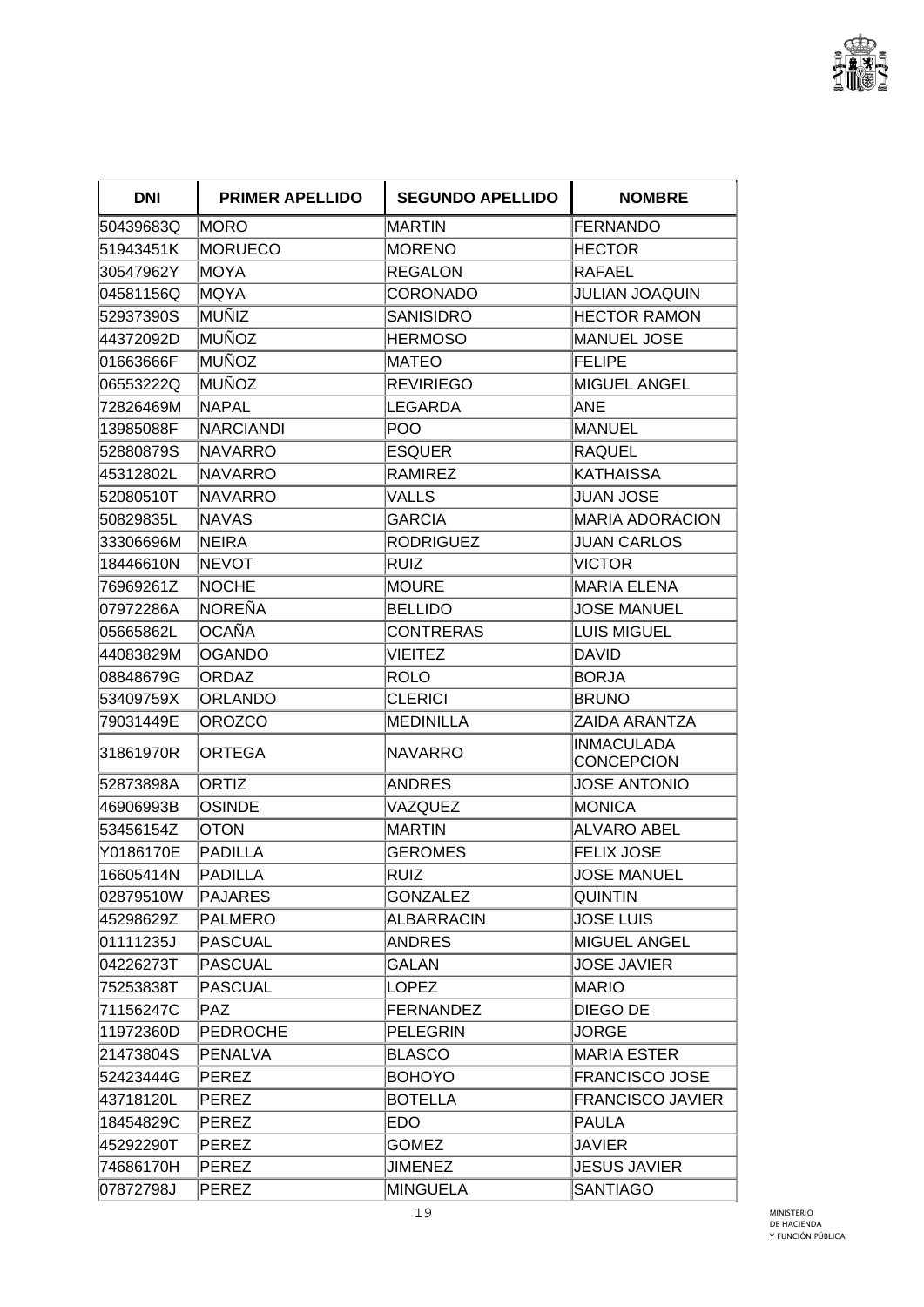

| <b>DNI</b> | <b>PRIMER APELLIDO</b> | <b>SEGUNDO APELLIDO</b> | <b>NOMBRE</b>                  |
|------------|------------------------|-------------------------|--------------------------------|
| 27522936D  | PEREZ                  | PEREZ                   | <b>ANGEL</b>                   |
| 06579600J  | <b>PEREZ</b>           | <b>SANCHEZ</b>          | <b>ELENA</b>                   |
| 76367529P  | <b>PEREZ</b>           | <b>SAR</b>              | <b>MARCOS</b>                  |
| 45682382N  | PEREZ                  | <b>TUDA</b>             | <b>OSCAR</b>                   |
| 32772575J  | <b>PERMUY</b>          | <b>MAROÑO</b>           | <b>MARIA LUZ</b>               |
| 05192300G  | PICAZO                 | <b>GABALDON</b>         | <b>SEBASTIAN</b>               |
| 71521452P  | <b>PINTO</b>           | <b>DONIS</b>            | <b>FABIO</b>                   |
| 79264337N  | <b>PORTALO</b>         | <b>REBOLLO</b>          | <b>AGUSTIN</b>                 |
| 45294080L  | POZO                   | <b>MOLINA</b>           | <b>GUILLERMO</b>               |
| 03440342W  | <b>PRIETO</b>          | YAGUE                   | <b>JOSE MIGUEL</b>             |
| 72127330C  | <b>PUENTE</b>          | LLERA                   | <b>OSCAR</b>                   |
| 15954081Q  | <b>PUERTO</b>          | <b>LARREA</b>           | <b>ANTONIO DEL</b>             |
| 45297251Q  | <b>PUGA</b>            | <b>DONOSO</b>           | <b>JOAQUIN</b>                 |
| 45298231F  | QUESADA                | <b>REVERTE</b>          | <b>FRANCISCO JAVIER</b>        |
| 45307714Z  | QUINTANA               | <b>BARRIONUEVO</b>      | <b>DIEGO</b>                   |
| 46412206T  | QUIÑONES               | <b>GUTIERREZ</b>        | <b>CRISTIAN</b>                |
| 46067682Q  | QUIÑONES               | <b>RETUERTO</b>         | <b>ALBERTO</b>                 |
| 72986471L  | <b>RABANETE</b>        | <b>ARBUES</b>           | <b>DIEGO</b>                   |
| 25459743P  | RABINAL                | <b>ARCUSA</b>           | <b>DANIEL</b>                  |
| 76427717M  | <b>RAMOS</b>           | <b>GARCIA</b>           | FRANCISCO JOSE                 |
| 11959705G  | <b>RAMOS</b>           | MARTIN                  | <b>RAUL</b>                    |
| 46964654B  | <b>RASCON</b>          | GUILLEN                 | JORGE                          |
| 10080727B  | <b>REBOLLEDA</b>       | <b>GOMEZ</b>            | <b>MARIA ARANZAZU</b>          |
| 10074789F  | <b>REBOLLEDA</b>       | <b>GOMEZ</b>            | <b>MARIA DE LOS</b><br>ANGELES |
| 11791145B  | <b>REBOLLO</b>         | <b>REVIRIEGO</b>        | <b>ALBERTO</b>                 |
| 70580280L  | RECIO                  | <b>GARCIA</b>           | <b>MANUEL</b>                  |
| 51995783M  | <b>RECIO</b>           | <b>MORENO</b>           | <b>SERGIO</b>                  |
| 43373010R  | <b>REGALADO</b>        | <b>GARCIA</b>           | <b>JOSE ANTONIO</b>            |
| 45296945D  | REINA                  | PAREJA                  | <b>DAVID</b>                   |
| 70240749Z  | <b>REQUES</b>          | <b>REQUES</b>           | <b>DIEGO</b>                   |
| 71416548F  | <b>REVILLA</b>         | CASADO                  | <b>MONICA</b>                  |
| 45297858W  | REY                    | VAZQUEZ                 | RAUL                           |
| X5590418S  | <b>REYES</b>           | <b>PULIDO</b>           | <b>RAFAEL</b>                  |
| 47303829M  | <b>RIESCO</b>          | <b>SANCHEZ</b>          | MARTA                          |
| 44072473B  | <b>RIVERA</b>          | <b>AVILA</b>            | <b>LUCINA ESTHER</b>           |
| 07966946E  | <b>RIVERO</b>          | <b>SIERRA</b>           | <b>JUAN FRANCISCO</b>          |
| 09795356R  | <b>ROBLES</b>          | <b>GUTIERREZ</b>        | <b>CARLOS</b>                  |
| 32760183H  | <b>ROCHA</b>           | LAGE                    | <b>MIGUEL ANGEL</b>            |
| 52754002Y  | <b>RODENAS</b>         | <b>RODENAS</b>          | <b>JOSE</b>                    |
| 10072937H  | <b>RODRIGUEZ</b>       | <b>ALVAREZ</b>          | <b>ELOY</b>                    |
| 14324686X  | <b>RODRIGUEZ</b>       | <b>BONILLA</b>          | <b>SALVADOR</b>                |
| 44831391K  | <b>RODRIGUEZ</b>       | CAAMAÑO                 | <b>JOSEFA</b>                  |
| 71149442T  | <b>RODRIGUEZ</b>       | CANCA                   | <b>RAUL</b>                    |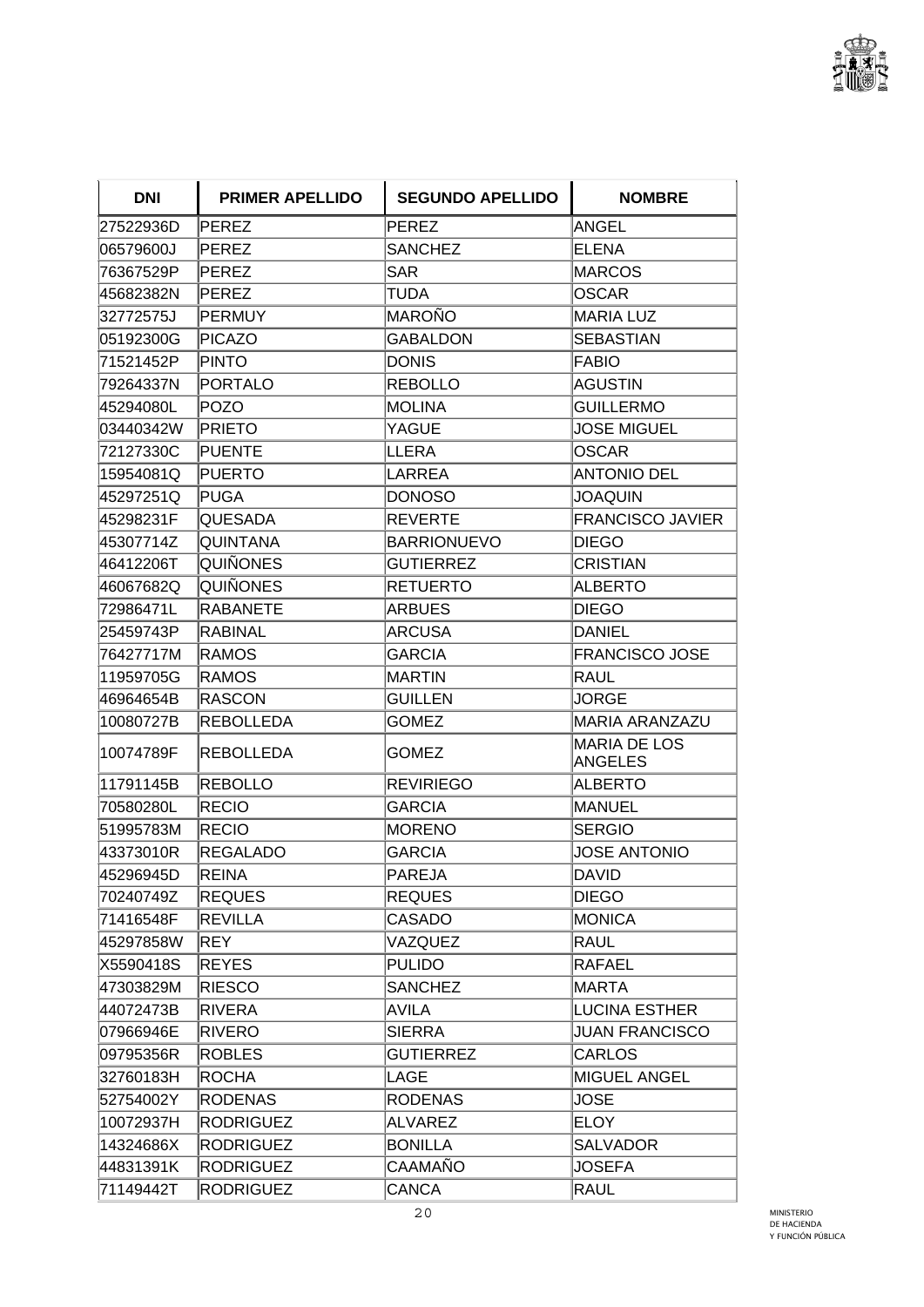

| <b>DNI</b> | <b>PRIMER APELLIDO</b> | <b>SEGUNDO APELLIDO</b> | <b>NOMBRE</b>          |
|------------|------------------------|-------------------------|------------------------|
| 33311033H  | RODRIGUEZ              | <b>GARCIA</b>           | <b>MANUEL</b>          |
| 02518565L  | <b>RODRIGUEZ</b>       | HERAS                   | <b>MARIA DEL PILAR</b> |
| 16045421T  | <b>RODRIGUEZ</b>       | MADERA                  | JOSE                   |
| 11955518A  | <b>RODRIGUEZ</b>       | <b>MAGARZO</b>          | <b>MARIA ISABEL</b>    |
| 36142534N  | <b>RODRIGUEZ</b>       | MARCOS                  | <b>LETICIA MARIA</b>   |
| 10088104M  | <b>RODRIGUEZ</b>       | <b>MARTINEZ</b>         | <b>JOSE MANUEL</b>     |
| 45300790J  | <b>RODRIGUEZ</b>       | <b>MOHAMED</b>          | <b>RAFAEL</b>          |
| 32805483P  | <b>RODRIGUEZ</b>       | <b>MOREIRA</b>          | <b>JOSE MARCOS</b>     |
| 70048240S  | <b>RODRIGUEZ</b>       | ORTEGA                  | <b>JOSE ALBERTO</b>    |
| 34258139F  | <b>RODRIGUEZ</b>       | OTERO                   | <b>MANUEL</b>          |
| 07867971Q  | RODRIGUEZ              | PEREZ                   | JUAN JOSE              |
| 16063567E  | <b>RODRIGUEZ</b>       | <b>REBOLLEDO</b>        | <b>JON MIKEL</b>       |
| 33540434V  | <b>RODRIGUEZ</b>       | <b>RODRIGUEZ</b>        | <b>MIGUEL ANGEL</b>    |
| 46833619F  | <b>RODRIGUEZ</b>       | <b>RODRIGUEZ</b>        | PEDRO LUIS             |
| 10866110J  | <b>RODRIGUEZ</b>       | SAMPEDRO                | <b>CARLOS</b>          |
| 08042539Z  | <b>RODRIGUEZ</b>       | <b>SANCHEZ</b>          | <b>JESUS EUGENIO</b>   |
| 70938591J  | <b>RODRIGUEZ</b>       | <b>YUSTE</b>            | <b>JOSUE</b>           |
| 76417092Y  | ROMAN                  | CASTIÑEIRA              | <b>PILAR</b>           |
| 78036076C  | <b>ROMERA</b>          | CUADRADO                | <b>JOSE ANTONIO</b>    |
| 07496269V  | <b>ROMERO</b>          | <b>FERRERA</b>          | <b>YOLANDA</b>         |
| 50312184Y  | <b>ROZAS</b>           | MENENDEZ                | <b>MIGUEL ANGEL</b>    |
| 07842764V  | <b>RUANO</b>           | <b>RODRIGUEZ</b>        | <b>MANUEL</b>          |
| 50476188C  | RUBIO                  | <b>BALLESTEROS</b>      | <b>ESTHER</b>          |
| 29100016W  | <b>RUBIO</b>           | LACUEY                  | <b>OSCAR</b>           |
| 73116848D  | Ruiz                   | <b>ESTEBAN</b>          | <b>DAVID</b>           |
| 73116847P  | RUIZ                   | <b>ESTEBAN</b>          | <b>ISMAEL</b>          |
| 80082851W  | RUIZ                   | <b>FLORINDO</b>         | <b>EVA MARIA</b>       |
| 07482111G  | RUIZ                   | JUVERA                  | JOY                    |
| 45316970R  | RUIZ                   | MARTINEZ                | <b>CRISTIAN</b>        |
| 74511656M  | RUIZ                   | <b>PEREZ</b>            | <b>CARLOS</b>          |
| 40336944G  | <b>RUIZ</b>            | <b>RODRIGUEZ</b>        | <b>JESUS</b>           |
| 45298034V  | <b>SAAVEDRA</b>        | <b>MORENO</b>           | <b>FRANCISCO</b>       |
| 16620091S  | <b>SAENZ</b>           | <b>SAENZ</b>            | <b>ISAAC</b>           |
| 71933965Q  | SAGÜILLO               | <b>EMPERADOR</b>        | <b>MARIA ISABEL</b>    |
| 51403462A  | <b>SALCEDO</b>         | CARVAJAL                | FCO. JAVIER            |
| 74656367T  | <b>SALTO</b>           | DIAZ                    | <b>JOSE ANGEL</b>      |
| 05312574B  | <b>SAN JOSE</b>        | <b>MORENO</b>           | <b>PATRICIA</b>        |
| 77818235N  | <b>SAN MARTIN</b>      | <b>LOSADA</b>           | <b>LAURA</b>           |
| 09175832M  | <b>SANCHEZ</b>         | <b>ALZAS</b>            | <b>JAVIER</b>          |
| 45302764D  | <b>SANCHEZ</b>         | <b>ANDUJAR</b>          | <b>FRANCISCO JOSE</b>  |
| 45297591B  | <b>SANCHEZ</b>         | <b>BARON</b>            | <b>DOLORES</b>         |
| 45283775H  | <b>SANCHEZ</b>         | <b>BURGOS</b>           | <b>ANTONIA</b>         |
| 45297322H  | <b>SANCHEZ</b>         | <b>BURGOS</b>           | JOSEFA                 |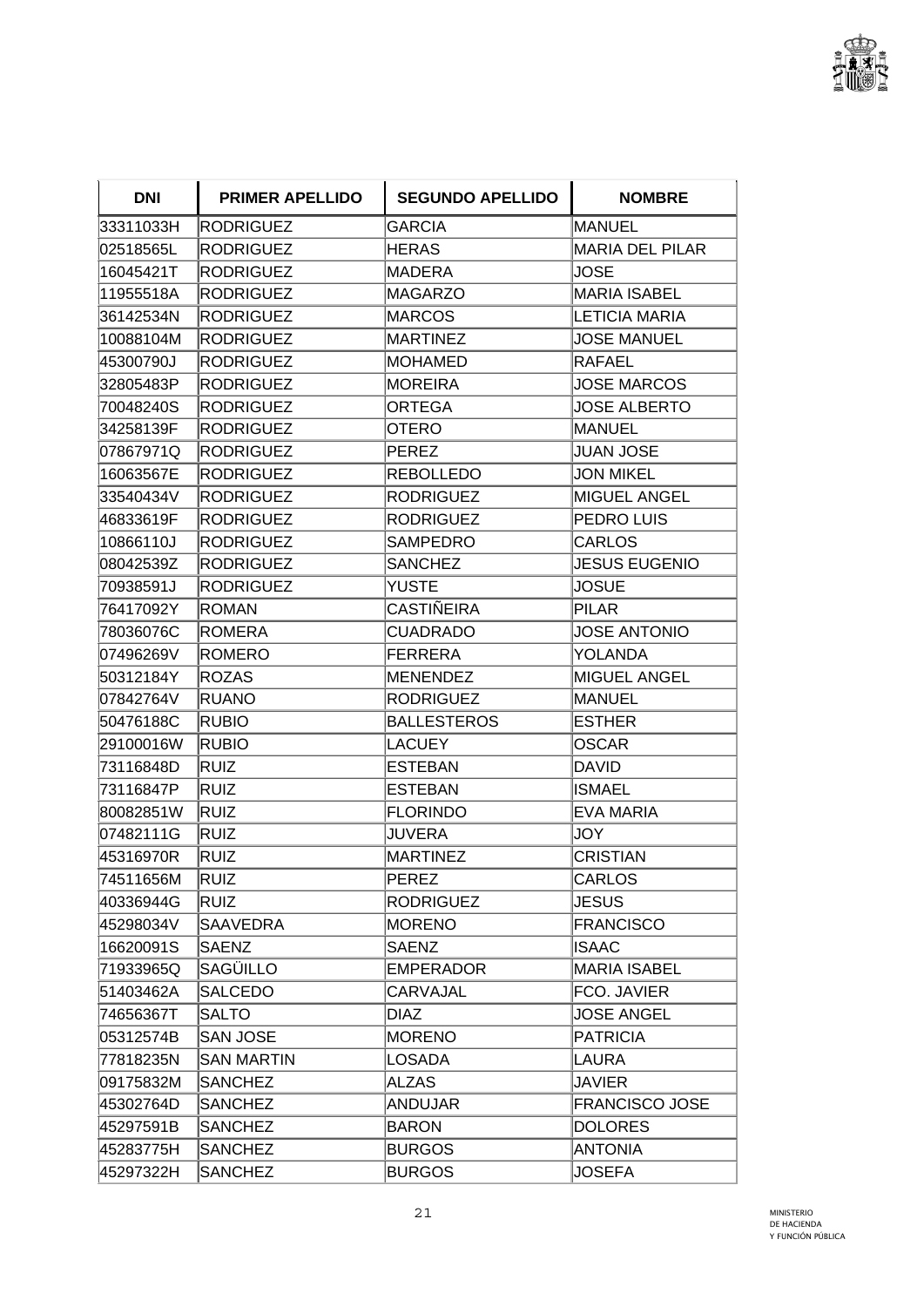

| <b>DNI</b> | <b>PRIMER APELLIDO</b> | <b>SEGUNDO APELLIDO</b> | <b>NOMBRE</b>             |
|------------|------------------------|-------------------------|---------------------------|
| 07867810Q  | <b>SANCHEZ</b>         | CORRAL                  | <b>LUIS</b>               |
| 22480704K  | SANCHEZ                | MARTINEZ                | JOAQUIN                   |
| 76110733F  | SANCHEZ                | <b>SANCHEZ</b>          | <b>BENJAMIN</b>           |
| 44073284V  | SANDOVAL               | GUAMAN                  | MARITZA YADIRA            |
| 05259894R  | SANJUAN                | <b>DE TORRES</b>        | <b>ALBERTO</b>            |
| 14610498R  | <b>SANTAMARIA</b>      | <b>VIDAL</b>            | <b>ALBERTO</b>            |
| 45687615R  | <b>SANTIAGO</b>        | ARGULO                  | VIRGINIA                  |
| 02898696Y  | <b>SANTIAGO</b>        | <b>CINTA</b>            | ABRAHAM DE                |
| 71523768R  | SANTIN                 | PONCELAS                | CRISTIAN                  |
| 74236904B  | <b>SERNA</b>           | PEREGRINA               | VANESA                    |
| 46698781H  | SESE                   | ALONSO                  | DANIEL                    |
| 03888781X  | <b>SEVILLA</b>         | TELLEZ                  | <b>JOSE MANUEL</b>        |
| 36171896A  | <b>SIENES</b>          | <b>ALONSO</b>           | <b>NOEMIA</b>             |
| 70235159J  | <b>SIGUERO</b>         | <b>AGUEDA</b>           | CELSO                     |
| 03888308C  | <b>SIMON</b>           | <b>TORRES</b>           | <b>CLARA VICENTA</b>      |
| 36053197F  | SIO                    | ALVAREZ                 | <b>MARIANO ANTONIO</b>    |
| 76047264H  | <b>SOLIS</b>           | GALAN                   | ANGEL                     |
| 51667279X  | <b>SORRIBE</b>         | PEÑA                    | PEDRO JOSE                |
| 35466161T  | SOUTO                  | SIEIRO                  | <b>MANUEL</b>             |
| 35315473P  | <b>SUANZES</b>         | <b>HERNANDEZ</b>        | <b>PAULA</b>              |
| 45298353Z  | SUAREZ                 | CATALA                  | <b>ALEJANDRO</b>          |
| 45140878C  | SUAREZ                 | <b>CUNHA</b>            | DAVID                     |
| 44561144R  | <b>SUSPERREGI</b>      | ZUMALAKARREGI           | <b>KIMETZ</b>             |
| 45281484G  | <b>TOLEDO</b>          | MARQUEZ                 | JOSE LUIS                 |
| 78499943T  | <b>TOMAS</b>           | <b>GALLEGO</b>          | <b>JUAN PABLO</b>         |
| 50086392M  | TORDESILLAS            | <b>MARTINEZ</b>         | <b>ANGEL MANUEL</b>       |
| 51983583H  | <b>TORRES</b>          | LORAS                   | CARLOS                    |
| 18426621X  | TORRES                 | ROMERO                  | <b>MIGUEL ANGEL</b>       |
| 11938286K  | <b>UFANO</b>           | <b>SOTO</b>             | <b>JUAN LUIS</b>          |
| 78877410Z  | <b>URCELAY</b>         | <b>GOIRI</b>            | <b>EGOITZ</b>             |
| 78931188H  | <b>URKIOLA</b>         | <b>ROSELLO</b>          | <b>UNAI</b>               |
| 52672012B  | VAL                    | ROMERO                  | <b>JOSE MIGUEL</b>        |
| 71432597W  | VALDEON                | <b>FERNANDEZ</b>        | JORGE                     |
| 09307336H  | <b>VALENCIA</b>        | <b>BERGAZ</b>           | <b>PABLO</b>              |
| 53543639F  | VALERA                 | <b>FERNANDEZ</b>        | <b>ROSANA</b>             |
| 07961123H  | VALLE                  | <b>SANCHEZ</b>          | M <sup>a</sup> DEL CARMEN |
| 48569435J  | VALLEJO                | <b>GARCIA</b>           | <b>MARIO</b>              |
| 75761047J  | VALLEJO                | MUÑOZ                   | <b>CARLOS IGNACIO</b>     |
| 50757946M  | VAQUERO                | <b>MEDINA</b>           | <b>JAVIER</b>             |
| 32817270L  | VARELA                 | VALES                   | JOSE RAMON                |
| 44293918N  | VAZQUEZ                | <b>ESPINOSA</b>         | RAFAEL                    |
| 40993162D  | VAZQUEZ                | <b>VERA</b>             | <b>OSCAR</b>              |
| 09049356Y  | VAZQUEZ                | <b>VILLORIA</b>         | <b>VICTOR</b>             |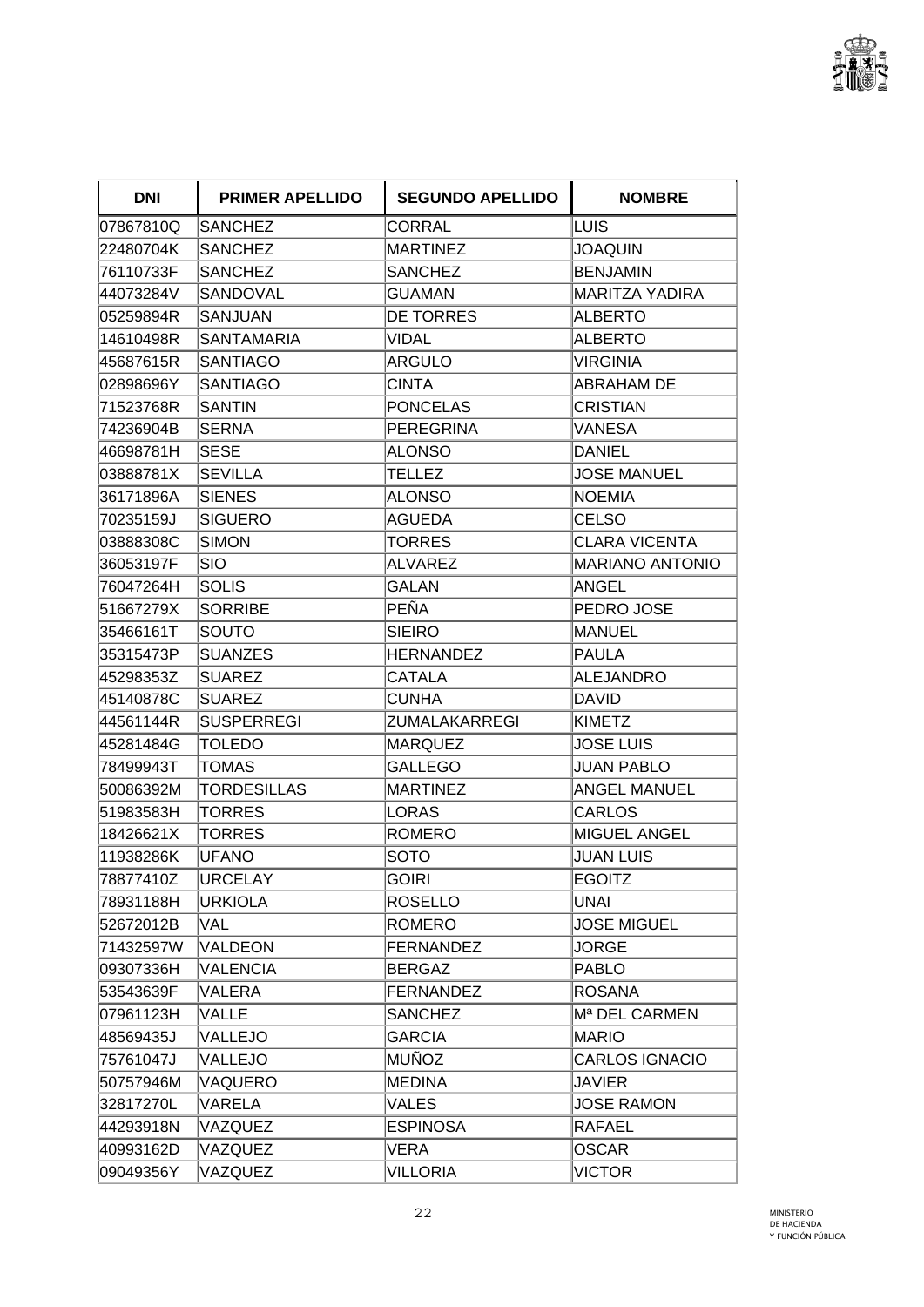

| <b>DNI</b> | <b>PRIMER APELLIDO</b> | <b>SEGUNDO APELLIDO</b> | <b>NOMBRE</b>       |
|------------|------------------------|-------------------------|---------------------|
| 54033053G  | VERA                   | <b>DE TORRES</b>        | ALEJANDRO           |
| 48486408Q  | <b>VERDEJO</b>         | NIETO                   | PEDRO PABLO         |
| 32735095T  | VERDEZOTO              | <b>PAREDES</b>          | <b>ROBERTO</b>      |
| 22137881J  | VIDAL                  | GARCIA                  | <b>ENRIQUE</b>      |
| 43275428P  | <b>VIERA</b>           | <b>BOSA</b>             | <b>CARMEN DELIA</b> |
| 02649475J  | VIGARA                 | SERRANO                 | MARINA              |
| 47801478A  | VILCHEZ                | <b>GONZALEZ</b>         | <b>ALBERTO</b>      |
| 53611348G  | VILLANUEVA             | CARBALLO                | <b>GONZALO</b>      |
| 47055471R  | VILLANUEVA             | SAHUQUILLO              | <b>JUAN CARLOS</b>  |
| 70910160X  | VILLARON               | <b>SANCHEZ</b>          | SANDRA              |
| 02259572Y  | <b>VILLAVER</b>        | CHAVERO                 | <b>NICOLAS</b>      |
| 71017289M  | VIÑUELA                | <b>HERNANDEZ</b>        | <b>LETICIA</b>      |
| 11906822K  | VIQUEIRA               | AMOR                    | <b>EDUARDO</b>      |
| 71033295A  | VIZAN                  | Tundidor                | <b>ATILANO</b>      |
| 18453598P  | ZAYAS                  | <b>IZQUIERDO</b>        | JAVIER              |
| 52588561G  | ZAYAS                  | <b>MORENO</b>           | <b>JUAN CARLOS</b>  |

# **RELACIÓN Nº 3 AYUDANTE DE GESTIÓN Y SERVICIOS COMUNES**

**Nº Orden 1 – Programa 1 SISTEMA GENERAL** 

| <b>DNI</b> | <b>PRIMER APELLIDO</b> | <b>SEGUNDO APELLIDO</b> | <b>NOMBRE</b>           |
|------------|------------------------|-------------------------|-------------------------|
| 45112687G  | ABDELKADER             | ASOUILEH                | <b>IHSAN</b>            |
| 50101375S  | IABUIN                 | <b>FERNANDEZ</b>        | <b>RICARDO</b>          |
| 30569881Y  | AGUADO                 | MIGUEL                  | <b>JESUS MARIA</b>      |
| 52924182D  | AGUILAR                | ARMARIO                 | <b>JUAN MANUEL</b>      |
| 45081464S  | <b>AGUILERA</b>        | <b>LEON</b>             | <b>CAYETANO JUAN</b>    |
| 45080110H  | <b>ALACID</b>          | CARRERO                 | <b>PURIFICACION</b>     |
| 07992607S  | <b>ALAMO</b>           | <b>GARCIA</b>           | <b>ANA ISABEL</b>       |
| 45071639B  | <b>ALBA</b>            | <b>RIOS</b>             | <b>FRANCISCO JAVIER</b> |
| 45068294R  | <b>ALBARRACIN</b>      | CASTILLO                | AGUSTIN                 |
| 44279105B  | <b>ALCALDE</b>         | <b>FERNANDEZ</b>        | <b>MOISES</b>           |
| 17700241Q  | ALEJANDRE              | <b>MARTINEZ</b>         | <b>JOSE ANTONIO</b>     |
| 72100049V  | <b>ALONSO</b>          | <b>BESOY</b>            | ALMUDENA                |
| 28953751V  | <b>ALONSO</b>          | CEREZO                  | FELIX                   |
| 44910552Q  | <b>ALONSO</b>          | DIEZ                    | <b>EUGENIO</b>          |
| 50055604Z  | ALONSO                 | <b>GONZALEZ</b>         | <b>MARIA DEL MAR</b>    |
| 48291521P  | ALVAREZ                | ALBIÑANA                | LAURA                   |
| 52476423Z  | <b>ANDRES</b>          | <b>GRECIANO</b>         | <b>VIRGINIA</b>         |
| 53500612J  | <b>ANDRINO</b>         | <b>SANCHEZ</b>          | ADELA MARIA             |
| 47077334Z  | <b>ANGUIX</b>          | CARRETERO               | CARLOS                  |
| 49053649P  | <b>APARICIO</b>        | IMAGRO                  | <b>ALBERTO</b>          |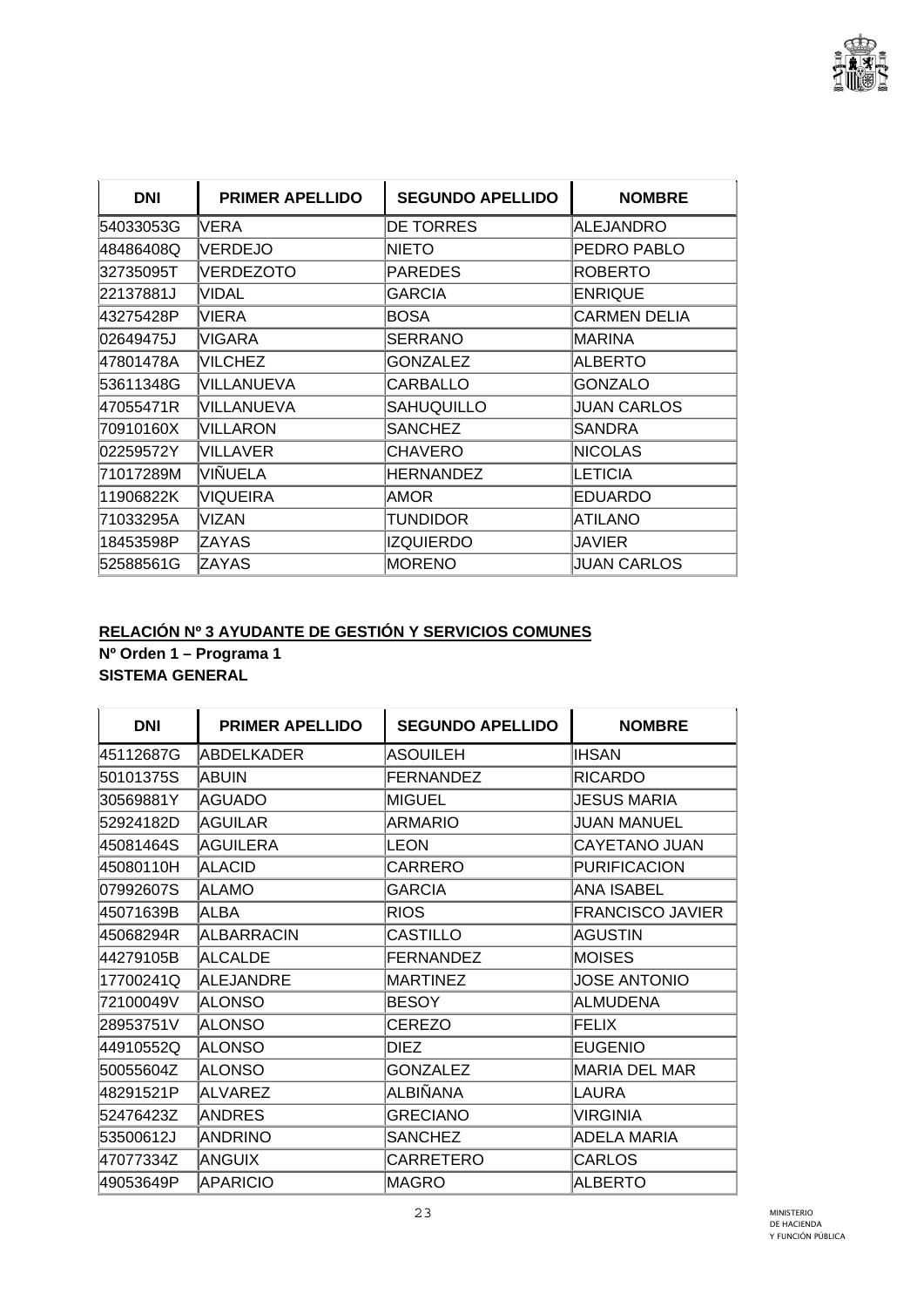

| <b>DNI</b> | <b>PRIMER APELLIDO</b> | <b>SEGUNDO APELLIDO</b> | <b>NOMBRE</b>                     |
|------------|------------------------|-------------------------|-----------------------------------|
| 44351080L  | <b>ARANDA</b>          | <b>RODRIGUEZ</b>        | <b>ANTONIO</b>                    |
| 71556974H  | ARIAS                  | MAGAZ                   | <b>ENRIQUE</b>                    |
| 45118782G  | <b>ARMESTO</b>         | <b>ALVAREZ</b>          | <b>LAURA</b>                      |
| 29107885M  | ARMISEN                | CASTAN                  | <b>MARIA JOSE</b>                 |
| 48522276G  | <b>ARRONIZ</b>         | MARIN                   | <b>RUBEN</b>                      |
| 70513118V  | ARTIAGA                | GARCIA                  | Mª JOSEFA                         |
| 51513840G  | <b>ASENSIO</b>         | <b>ARRIERO</b>          | JAVIER                            |
| 02897643B  | IASHRAF                | <b>GARCIA</b>           | <b>YASMIN</b>                     |
| Y3983688X  | AVILA                  | <b>PINTO</b>            | <b>GUSTAVO ALONSO</b>             |
| 22945061P  | <b>AZNAR</b>           | <b>GARCIA</b>           | <b>CONCEPCION</b>                 |
| 32642672Z  | BACELO                 | <b>IGLESIAS</b>         | <b>MARIA JESUS</b>                |
| 02624490Y  | <b>BALLESTEROS</b>     | BAEZ                    | <b>JOSE ANTONIO</b>               |
| 51399092A  | BANDO                  | <b>POLAINO</b>          | <b>PALOMA</b>                     |
| 11805834A  | <b>BARES</b>           | <b>SIERRA</b>           | <b>ANTONIO</b>                    |
| 47202066V  | BARRERA                | <b>BERMEJO</b>          | <b>MANUEL</b>                     |
| 09336399D  | <b>BARRERA</b>         | <b>REDONDO</b>          | <b>OSCAR</b>                      |
| 09331639X  | <b>BARRERO</b>         | <b>MARTINEZ</b>         | <b>MARIA DEL CARMEN</b>           |
| 50116685F  | IBEAMUD                | MARTIN                  | <b>MARINA</b>                     |
| 45066219L  | <b>BELLIDO</b>         | <b>GARCIOLO</b>         | <b>MARIA DEL CARMEN</b>           |
| 09276495C  | <b>BELLOSTA</b>        | <b>VILLEGAS</b>         | <b>MONTSERRAT</b>                 |
| 04609397J  | <b>BENITO</b>          | CHICO                   | <b>ANTONIO</b>                    |
| 16794175N  | <b>BENITO</b>          | <b>LOPEZ</b>            | <b>JOAQUIN</b>                    |
| 72890602Z  | <b>BENITO</b>          | <b>RAMOS</b>            | <b>CRISTINA</b>                   |
| 72745546L  | <b>BERGÜENDA</b>       | <b>GARAYALDE</b>        | AITOR                             |
| 75812232T  | BEY                    | <b>SILVA</b>            | LUIS                              |
| 05269852T  | <b>BLANCO</b>          | <b>BERMUDEZ</b>         | <b>IGNACIO</b>                    |
| 52884905Q  | <b>BLANCO</b>          | <b>BERNAT</b>           | <b>CRISTINA</b>                   |
| 45094211C  | <b>BLANCO</b>          | <b>LAS HERAS</b>        | <b>FRANCISCO</b>                  |
| 11973835N  | BOLAÑOS                | PAINO                   | <b>FRANCISCO</b><br><b>MANUEL</b> |
| 71016823E  | <b>BOLLO</b>           | <b>ALEJANDRE</b>        | <b>ALFONSO</b>                    |
| 46884372E  | <b>BRICIO</b>          | CASADO                  | <b>CARLOS DAVID</b>               |
| 53458464R  | <b>BUENO</b>           | <b>RONDON</b>           | <b>JONATHAN</b>                   |
| 02255938Y  | <b>CABAÑAS</b>         | <b>GARCIA</b>           | <b>JOSE ENRIQUE</b>               |
| 45887319L  | <b>CABELLO</b>         | <b>LLAMAS</b>           | <b>PEDRO</b>                      |
| 04548590H  | CABRERA                | <b>MORCILLO</b>         | PEDRO JOSE                        |
| 03471725J  | <b>CALLE</b>           | <b>GARCIA</b>           | BEATRIZ DE LA                     |
| 52124368C  | <b>CAMAÑO</b>          | <b>CABALLERO</b>        | <b>ANGELES</b>                    |
| 45096821P  | <b>CAMPO</b>           | OCAÑA                   | <b>JAVIER DEL</b>                 |
| 45082653P  | <b>CAMPOS</b>          | <b>TERRIZA</b>          | <b>INMACULADA</b>                 |
| 26039262L  | <b>CAMPOS</b>          | VAZQUEZ                 | RAFAEL                            |
| 20148362V  | <b>CAPILLA</b>         | CATALAN                 | <b>RAFAEL</b>                     |
| 20913982J  | <b>CAPITAN</b>         | CARRO                   | <b>PILAR</b>                      |
| 45099198Q  | <b>CARMONA</b>         | <b>SALMERON</b>         | <b>FRANCISCO JAVIER</b>           |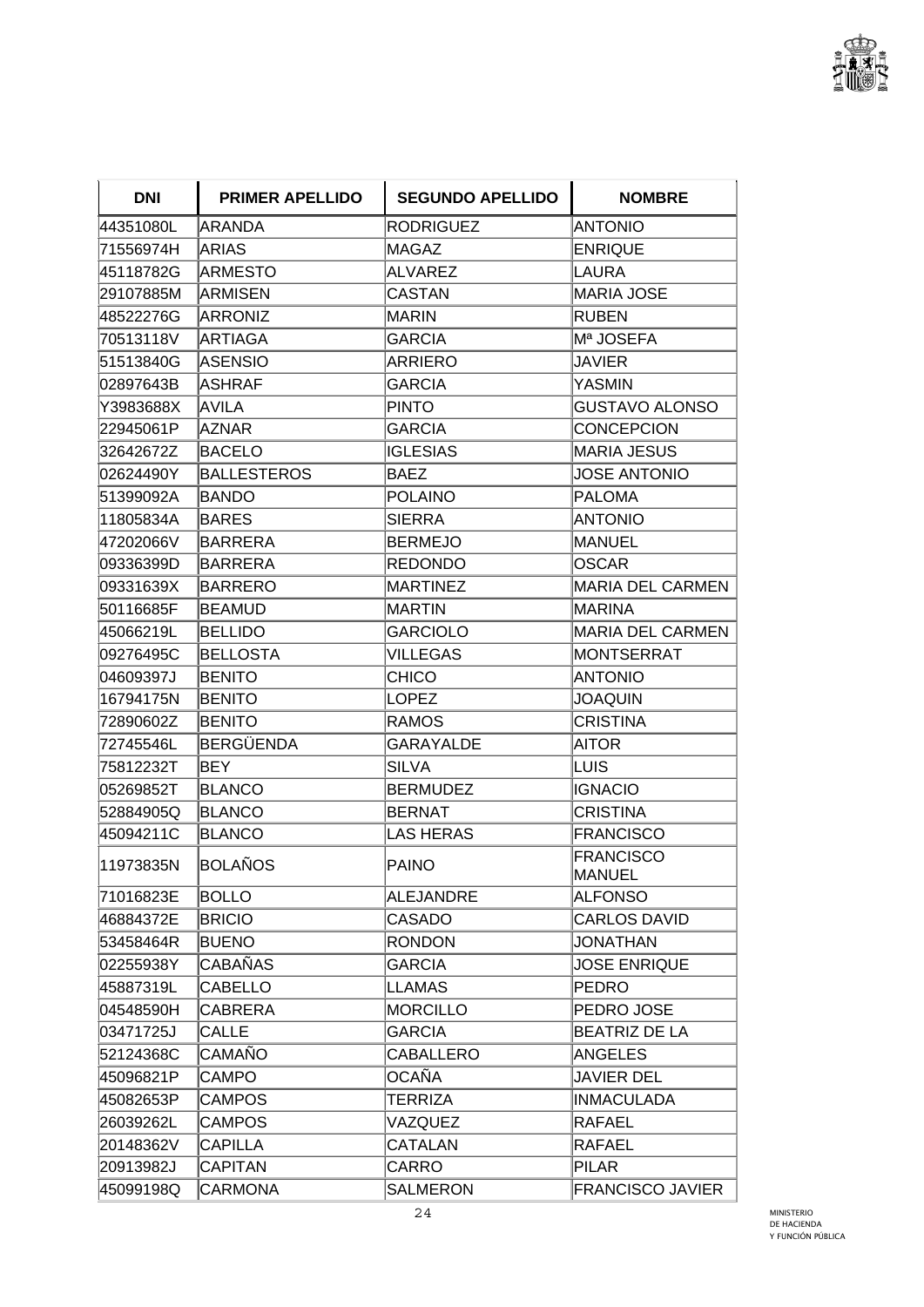

| <b>DNI</b> | <b>PRIMER APELLIDO</b>              | <b>SEGUNDO APELLIDO</b> | <b>NOMBRE</b>                       |
|------------|-------------------------------------|-------------------------|-------------------------------------|
| 03902627X  | CARRETERO                           | <b>RODRIGUEZ</b>        | MARIA DEL PILAR                     |
| 51639049R  | CARRILLO                            | <b>SEVILLA</b>          | <b>MARIA DOLORES</b>                |
| 18050757N  | <b>CARTIE</b>                       | <b>CALLEN</b>           | <b>MARIA ARACELI</b>                |
| 43811051F  | CASAL                               | <b>LOPEZ</b>            | <b>SANTIAGO</b>                     |
| 05677533Y  | CASERO                              | OSORIO                  | MARIA DEL CARMEN                    |
| 05399765D  | <b>CASQUERO</b>                     | LIBERAL                 | CRISTINA ANTONIA                    |
| 18048679G  | <b>CASTAN</b>                       | LEIVA                   | <b>ALBERTO</b>                      |
| 05673069G  | <b>CASTELLANOS</b>                  | <b>BLANCO</b>           | <b>SERGIO</b>                       |
| 45110411M  | CASTILLO                            | OLIVA                   | RAFAEL                              |
| 09324323P  | <b>CASTRO</b>                       | <b>CARRILLO</b>         | <b>ESTHER DE</b>                    |
| 18435144T  | <b>CATALAN</b>                      | EDO                     | CARLOS ALFONSO                      |
| 52138550B  | CAVA                                | GOMEZ                   | <b>SANTIAGO</b><br><b>FRANCISCO</b> |
| 22479410S  | <b>CAZORLA</b>                      | MARTINEZ                | <b>ANTONIO</b>                      |
| 51351586S  | <b>CEBRIAN</b>                      | <b>FELIPE</b>           | <b>MARIA ROSARIO</b>                |
| 45070402Q  | <b>ICEIJAS</b>                      | <b>SALAS</b>            | <b>ALVARO</b>                       |
| 51449095G  | <b>CENADOR</b>                      | <b>GONZALEZ</b>         | <b>EDUARDO</b>                      |
| 29090524D  | <b>CHAVARRIAS</b>                   | <b>SALAS</b>            | <b>ASCENSION</b>                    |
| 75799020J  | <b>COCA</b>                         | MORENO                  | <b>MARTA</b>                        |
| 73004746D  | <b>CONTRERAS</b>                    | <b>LOPEZ</b>            | <b>CESAR</b>                        |
| 52105045V  | <b>CORDOBA</b>                      | <b>SAELICES</b>         | Mª DOLORES                          |
| 53738954Y  | CORDON                              | <b>MURILLO</b>          | JORGE                               |
| 06241915Z  | <b>CORRALES</b>                     | <b>GARCIA CALVILLO</b>  | <b>M PILAR</b>                      |
| 80064336W  | <b>CORTES</b>                       | BLANCO                  | <b>MARIA ISABEL</b>                 |
| 45114065W  | CORZO                               | <b>SERRAN</b>           | <b>GLORIA</b>                       |
| 45318008G  | <b>CRESPILLO</b>                    | MORILLA                 | <b>ALEJANDRO</b>                    |
| 53200004S  | <b>CRESPO</b>                       | PEREZ                   | <b>MARIA JOSE</b>                   |
| 76256462P  | <b>CRISTOBAL</b>                    | <b>PRIETO</b>           | <b>DANIEL</b>                       |
| 52412225D  | CRUZ                                | MUÑOZ                   | PEDRO M <sup>a</sup>                |
| 44609099R  | <b>CRUZ</b>                         | NAVARRO                 | <b>ALEJANDRO</b>                    |
| X4446130T  | <b>DALLINO</b>                      |                         | <b>SEVERINO</b>                     |
| 45080515D  | <b>DELGADO DE</b><br><b>MENDOZA</b> | <b>CHANTRE</b>          | <b>MARIA DEL MAR</b>                |
| 45102188Q  | <b>DIAZ</b>                         | <b>ACOSTA</b>           | <b>JOSE MANUEL</b>                  |
| 75713345J  | <b>DIAZ</b>                         | <b>LOPEZ</b>            | <b>PEDRO</b>                        |
| 10067705F  | <b>DIÑEIRO</b>                      | <b>MACIAS</b>           | <b>CONCEPCION</b>                   |
| 05666589X  | <b>DIOS</b>                         | <b>RUIZ</b>             | <b>JOSE LUIS DE</b>                 |
| 71104169Z  | <b>DOMINGO</b>                      | <b>REVILLA</b>          | LIDIA                               |
| 12376191Y  | <b>DOMINGUEZ</b>                    | <b>AGUADO</b>           | <b>DAVID</b>                        |
| 50971965D  | <b>DOMINGUEZ</b>                    | <b>GALVEZ</b>           | <b>ARTURO</b>                       |
| 50833526F  | <b>DOMINGUEZ</b>                    | <b>GALVEZ</b>           | <b>LOURDES</b>                      |
| 05418718X  | <b>DOMINGUEZ</b>                    | <b>LOPEZ</b>            | <b>MARIA VICTORIA</b>               |
| 45105690E  | <b>DRISSI KAITOUNI</b>              | MOHAMED                 | HAYAT                               |
| 29205891P  | <b>DUCTOR</b>                       | <b>GARCIA</b>           | <b>SONIA</b>                        |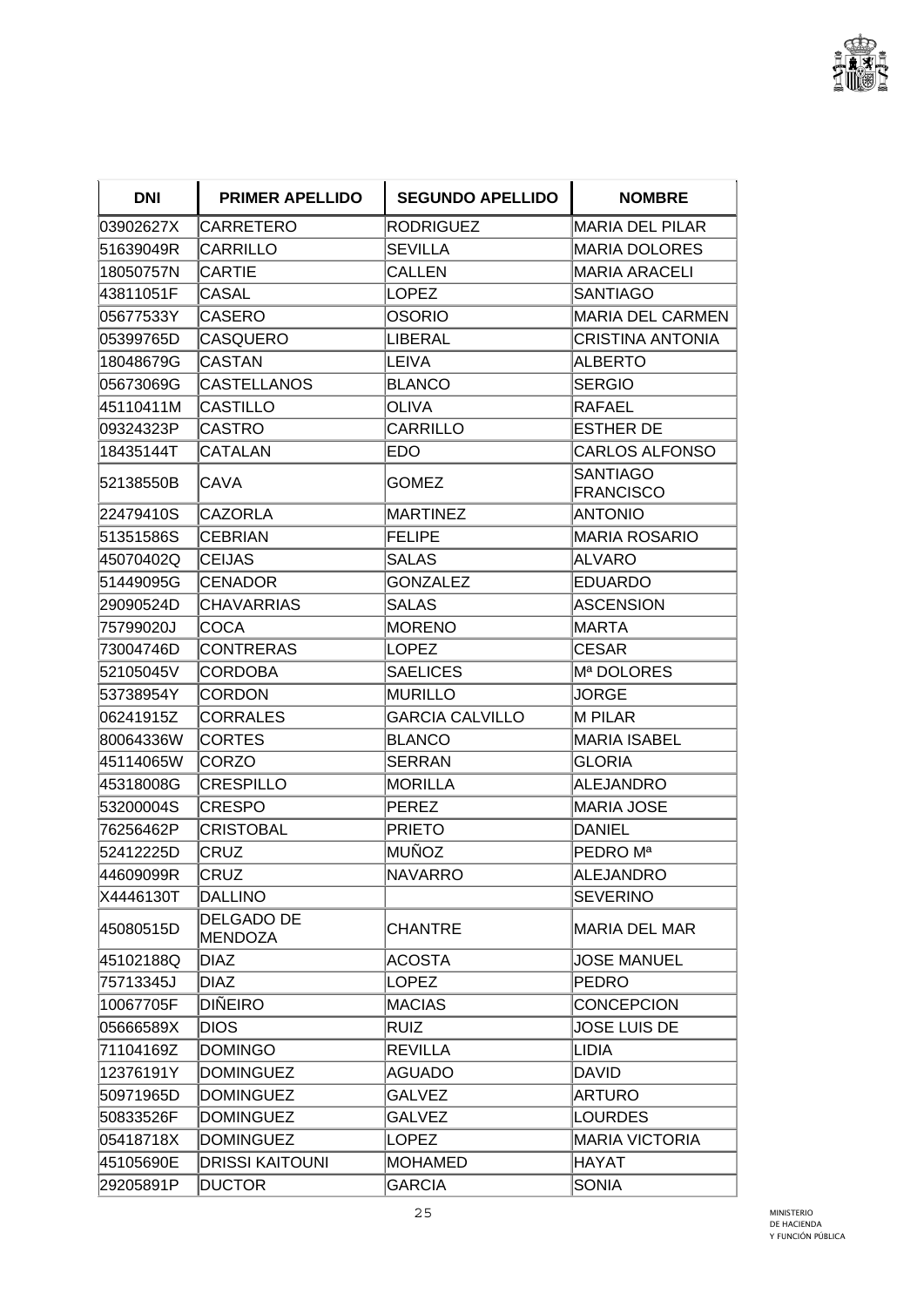

| <b>DNI</b> | <b>PRIMER APELLIDO</b> | <b>SEGUNDO APELLIDO</b> | <b>NOMBRE</b>             |
|------------|------------------------|-------------------------|---------------------------|
| 43230558B  | DURAN                  | <b>DIAZ</b>             | <b>JAVIER</b>             |
| 70889946J  | <b>ESCUDERO</b>        | MARCOS                  | <b>FRANCISCO</b>          |
| 51066529C  | <b>ESPADAS</b>         | <b>PALOMARES</b>        | <b>GUSTAVO RAMON</b>      |
| 79140892P  | <b>ESPEJO</b>          | GOMEZ                   | <b>MARIA ISABEL</b>       |
| 09426551R  | <b>ESPINA</b>          | LOBO                    | ALBERTO                   |
| 45101469X  | <b>EXPINOSA</b>        | DEL MORAL               | <b>JOSE FRANCISCO</b>     |
| 76042228L  | <b>EXPOSITO</b>        | HERAS                   | LEANDRO                   |
| 29116989R  | <b>FANLO</b>           | <b>BURRIEL</b>          | <b>GONZALO</b>            |
| 01186844K  | <b>FERNANDEZ</b>       | <b>GONZALEZ</b>         | ADELARDO                  |
| 71121675V  | FERNANDEZ              | <b>GONZALEZ</b>         | <b>MARTA JUDIT</b>        |
| 03462928W  | <b>IFERNANDEZ</b>      | HERRERO                 | <b>URBANO</b>             |
| 77390277S  | <b>FERNANDEZ</b>       | LOPEZ                   | <b>ROCIO</b>              |
| 45113689V  | FERNANDEZ              | <b>MONTERO</b>          | <b>BELEN</b>              |
| 16286476S  | <b>FERNANDEZ</b>       | PARDO                   | <b>ANTONIO</b>            |
| 53019303W  | <b>FERNANDEZ</b>       | <b>RODRIGUEZ</b>        | SARA                      |
| 71932355Q  | <b>FERNANDEZ</b>       | VALBUENA                | <b>CRISTINA</b>           |
| 45069272J  | <b>FERNANDEZ</b>       | VAZQUEZ                 | <b>DIEGO LUIS</b>         |
| 18059382N  | FERRAZ                 | ABAD                    | <b>JORGE AMADO</b>        |
| 32785286M  | <b>FERRENO</b>         | GAREA                   | <b>NATALIA</b>            |
| 71452436S  | FERRERO                | <b>BRAVO</b>            | <b>ANA ROSA</b>           |
| 33509400X  | <b>FLOREZ</b>          | <b>GOMEZ</b>            | ALBERTO                   |
| 09314400K  | <b>FUENTE</b>          | <b>ANTOLIN</b>          | ROSA MARIA DE LA          |
| 75153863Y  | <b>FUENTES</b>         | HERRANZ                 | LIDIA                     |
| 03443172A  | <b>FUENTES</b>         | PEREZ                   | Mª ISABEL                 |
| 08927447C  | <b>FUENTES</b>         | VIÑUELA                 | <b>CARLOS</b>             |
| 17713716J  | GABARRE                | <b>CELMA</b>            | <b>MARIA DEL MAR</b>      |
| 44512024D  | <b>GALLARDO</b>        | <b>RODRIGUEZ</b>        | ABRAHAM                   |
| 11960136K  | <b>GAMAZO</b>          | CONTRA                  | <b>LUIS ANGEL</b>         |
| 51101153Y  | <b>GANGA</b>           | CALERO                  | <b>MIGUEL</b>             |
| 45077957G  | <b>GAONA</b>           | MORALES                 | <b>ADELA</b>              |
| 22565539D  | <b>GARCIA</b>          | Bou                     | <b>JOSE PASCUAL</b>       |
| 45075757N  | <b>GARCIA</b>          | CADIZ                   | M <sup>a</sup> DEL CARMEN |
| 03883512P  | <b>GARCIA</b>          | CARRASCO                | ARANZAZU                  |
| 03905503B  | <b>GARCIA</b>          | <b>ESTEVEZ</b>          | MARIA JOSE                |
| 46860818C  | <b>GARCIA</b>          | <b>FERNANDEZ-AVILES</b> | MARIA                     |
| 30234688S  | GARCIA                 | GARRIDO                 | DAVID                     |
| 80226249H  | <b>GARCIA</b>          | LEON                    | <b>JOSE MARIA</b>         |
| 05698960C  | GARCIA                 | LOPEZ                   | <b>JESUS FRANCISCO</b>    |
| 05958091X  | <b>GARCIA</b>          | <b>MARTINEZ</b>         | <b>DIEGO</b>              |
| 05958090D  | GARCIA                 | MARTINEZ                | <b>IRENE</b>              |
| 51921870Z  | GARCIA                 | MUÑOZ                   | JAVIER                    |
| 45084770D  | <b>GARCIA</b>          | <b>PAJARES</b>          | JUAN MANUEL               |
| 03138941Q  | <b>GARCIA</b>          | <b>PRIETO</b>           | MARIA DEL CARMEN          |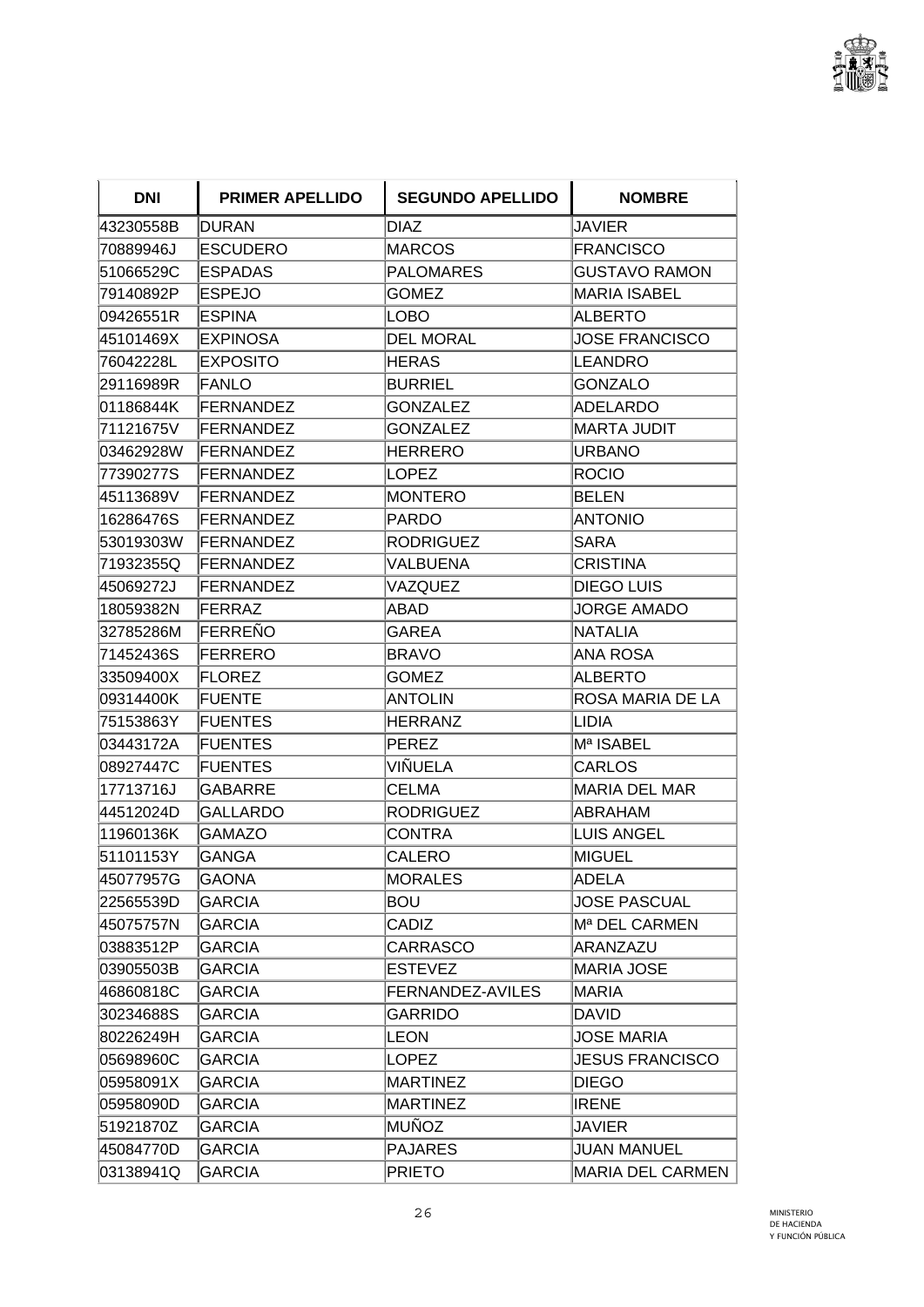

| <b>DNI</b> | <b>PRIMER APELLIDO</b> | <b>SEGUNDO APELLIDO</b> | <b>NOMBRE</b>           |
|------------|------------------------|-------------------------|-------------------------|
| 27487375Y  | <b>GARCIA</b>          | <b>RIQUELME</b>         | <b>ANTONIO</b>          |
| 76424891P  | GARCIA                 | <b>ROJAS</b>            | ROSA MARIA              |
| 25175553Y  | <b>GARCIA</b>          | <b>SALCEDO</b>          | <b>MARIA LORETO</b>     |
| 02307054Q  | GARCIA                 | SOUSA                   | <b>LUIS MIGUEL</b>      |
| 09325350T  | <b>GARCIA</b>          | <b>VILORIA</b>          | <b>MONTSERRAT</b>       |
| 52983140H  | <b>GARCIA-MOTOS</b>    | <b>GONZALEZ</b>         | <b>ANTONIO</b>          |
| 30556929A  | GARRIDO                | IBAÑEZ                  | <b>JESUS MARIA</b>      |
| 09015036W  | <b>GARRIDO</b>         | <b>SERRANO</b>          | <b>RAQUEL</b>           |
| 43039706J  | GAYA                   | ALBERTI                 | <b>PEDRO</b>            |
| 43036510Z  | <b>GENESTRA</b>        | <b>SERRA</b>            | <b>JAIME MIGUEL</b>     |
| 13155827B  | GIL                    | <b>GONZALEZ</b>         | JORGE RODRIGO           |
| 34995640J  | GIL                    | LOZANO                  | JOSE MANUEL             |
| 44513702P  | GIL                    | <b>QUILES</b>           | <b>MANUEL</b>           |
| 74634470E  | GOMEZ                  | <b>AGUILERA</b>         | <b>ANTONIO</b>          |
| 52095692W  | <b>GOMEZ</b>           | <b>CASADO</b>           | <b>JUAN ANTONIO</b>     |
| 71945620X  | GOMEZ                  | CONDE                   | <b>DANIEL</b>           |
| 06555228K  | <b>GOMEZ</b>           | <b>DELGADO</b>          | <b>JOSE MARIA</b>       |
| 07867808Z  | <b>GOMEZ</b>           | GRANDE                  | <b>JUAN ANTONIO</b>     |
| 71160959V  | GOMEZ                  | MIÑAMBRES               | <b>ADRIAN</b>           |
| 52378067Y  | <b>GOMEZ</b>           | <b>RODRIGUEZ</b>        | <b>JESUS</b>            |
| 11840738Q  | <b>GONZALEZ</b>        | <b>GARCIA</b>           | <b>MACARENA</b>         |
| 45073200P  | <b>GONZALEZ</b>        | <b>GONZALEZ</b>         | <b>AFRICA</b>           |
| 02265798E  | GONZALEZ               | <b>GONZALEZ</b>         | AITOR                   |
| 45077393S  | GONZALEZ               | <b>GUTIERREZ</b>        | ANTONIA                 |
| 47360210J  | <b>GONZALEZ</b>        | <b>IGLESIAS</b>         | VANESSA                 |
| 45112264H  | <b>GONZALEZ</b>        | LOPEZ                   | <b>CLAUDIA</b>          |
| 28797036R  | <b>GONZALEZ</b>        | <b>PARRA</b>            | <b>MARIA DOLORES</b>    |
| 45681639M  | <b>GONZALEZ</b>        | PEREZ                   | DAVID                   |
| 16558487M  | GONZALEZ               | PIEROLA                 | <b>JESUS ANGEL</b>      |
| 48466962M  | <b>GONZALEZ</b>        | QUILEZ                  | <b>JUAN FRANCISCO</b>   |
| 11810475K  | <b>GONZALEZ</b>        | <b>REYES</b>            | <b>MARIA DEL CARMEN</b> |
| 12747548M  | <b>GONZALEZ</b>        | <b>RUIZ</b>             | M.PAZ                   |
| 71459104J  | GONZALEZ               | <b>TRIGAL</b>           | <b>JOSE LUIS</b>        |
| 51113124V  | <b>GONZALO</b>         | <b>ESTEBARANZ</b>       | <b>DAVID</b>            |
| 29135804W  | <b>GONZALO</b>         | TIRADO                  | <b>MARIA CRISTINA</b>   |
| 70081442M  | <b>GUTIERREZ</b>       | <b>RUIZ</b>             | MARIA DEL PILAR         |
| 44903548G  | HERNAEZ                | <b>RAMOS</b>            | <b>JOSE MARIA</b>       |
| 03466011A  | <b>HERNAN</b>          | <b>PUENTE</b>           | <b>LUIS</b>             |
| 08864338T  | <b>HERNANDEZ</b>       | <b>ACEITUNO</b>         | <b>JUAN ANTONIO</b>     |
| 47468413R  | <b>HERNANDEZ</b>       | <b>DONCEL</b>           | <b>VIOLETA ROSARIO</b>  |
| 05693807L  | HERNANDEZ              | VIDAL                   | <b>URBANO</b>           |
| 09329015P  | HERNANDO               | <b>GOMEZ</b>            | <b>ESTEBAN</b>          |
| 78548890A  | <b>HOYOS</b>           | DORADO                  | ALVARO DE               |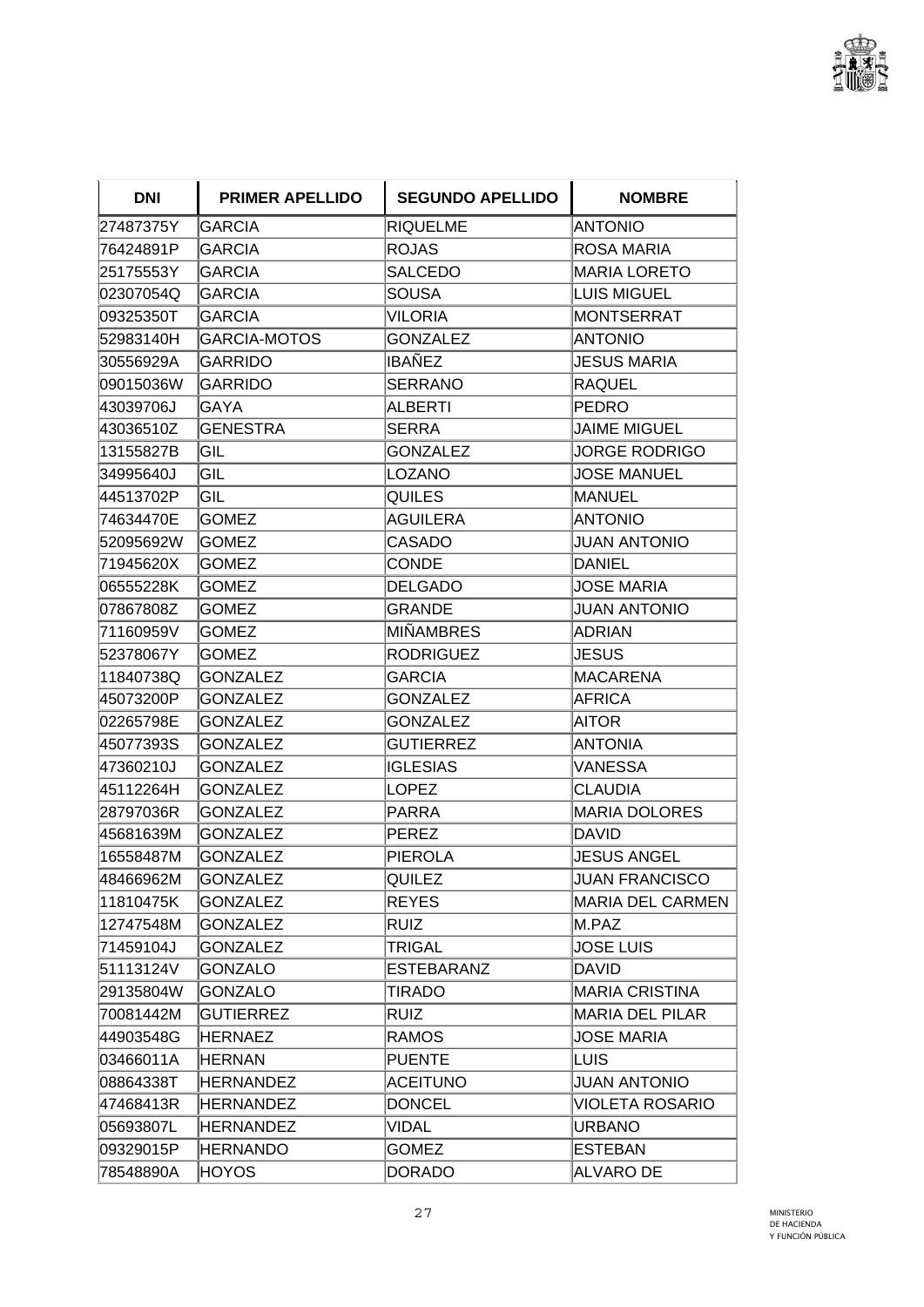

| <b>DNI</b> | <b>PRIMER APELLIDO</b> | <b>SEGUNDO APELLIDO</b> | <b>NOMBRE</b>         |
|------------|------------------------|-------------------------|-----------------------|
| 23005049N  | HUESO                  | <b>GARCIA</b>           | <b>EMILIO ANTONIO</b> |
| 09787453X  | <b>IBAÑEZ</b>          | <b>GONZALEZ</b>         | MARIA ELENA           |
| 24334082J  | IBAÑEZ                 | <b>SEVILLA</b>          | JULIA                 |
| 09807368F  | <b>IGLESIAS</b>        | LOPEZ                   | <b>IGNACIO DAVID</b>  |
| 03120866L  | <b>ISIDRO</b>          | <b>CAMPOS</b>           | <b>DANIEL</b>         |
| 45284021B  | <b>ILOTI</b>           | <b>BORIESA</b>          | <b>MARCELINO</b>      |
| 05355649F  | JIMENEZ                | <b>CELESTEN</b>         | <b>MARIA ANGELES</b>  |
| 08926371W  | <b>JIMENEZ</b>         | <b>FLORES</b>           | <b>MIRIAM</b>         |
| 09017319P  | JIMENEZ                | <b>IZQUIERDO</b>        | <b>ISRAEL</b>         |
| 25690736N  | JIMENEZ                | PAZ                     | LUIS                  |
| 51378420P  | <b>JIMENEZ</b>         | RODRIGUEZ               | <b>ROBERTO</b>        |
| 74939514V  | <b>JORQUERA</b>        | Ruiz                    | JAVIER                |
| 70984855R  | <b>LABRADOR</b>        | CAMUÑAS                 | <b>FRANCISCO</b>      |
| 09411446F  | <b>LACLAUSTRA</b>      | <b>PEREZ</b>            | <b>JOAQUIN</b>        |
| X8315372K  | LAMRABET               |                         | <b>ISSAM</b>          |
| 25468201W  | LARRAYAD               | <b>IMONEO</b>           | <b>RUBEN</b>          |
| 22599607Z  | LAZARO                 | MORA                    | <b>JOSE ANTONIO</b>   |
| 38847153S  | LEON                   | <b>OLIVA</b>            | <b>SANDRA</b>         |
| 45120248K  | LEON                   | VAZQUEZ                 | <b>ALBERTO</b>        |
| 34033397K  | LEON                   | VELA                    | <b>MARIA AGUILA</b>   |
| 45059466M  | LLADO                  | LOZANO                  | MANUEL                |
| 73596440M  | LLINARES               | VELIS                   | <b>ANDRES</b>         |
| 49075755B  | LOPEZ                  | <b>ANDAMOYO</b>         | <b>MIGUEL ANGEL</b>   |
| 32690451E  | <b>LOPEZ</b>           | BEDOYA                  | MARIA                 |
| 31727987Q  | LOPEZ                  | <b>DEL AGUILA</b>       | <b>JUAN JOSE</b>      |
| 44027067F  | <b>LOPEZ</b>           | <b>FUENTES</b>          | <b>ISABEL</b>         |
| 33537568A  | <b>LOPEZ</b>           | <b>GARCIA</b>           | LUIS                  |
| 48655013P  | LOPEZ                  | <b>GONZALEZ</b>         | <b>IRENE</b>          |
| 53233234X  | <b>LOPEZ</b>           | LOPEZ                   | VERONICA              |
| 70807657H  | LOPEZ                  | <b>MARTIN</b>           | MANUEL                |
| 48482156L  | <b>LOPEZ</b>           | PEÑARANDA               | <b>ALEJANDRA</b>      |
| 48499056Z  | <b>LOPEZ</b>           | PEÑARANDA               | <b>JAVIER</b>         |
| 48494355M  | <b>LOPEZ</b>           | PEÑARANDA               | <b>JUAN ANTONIO</b>   |
| 50459564W  | <b>LOPEZ</b>           | PEREZ                   | <b>VICTOR</b>         |
| 03900652J  | <b>LOPEZ</b>           | PINILLA                 | <b>ALMUDENA</b>       |
| 04572128G  | <b>LOPEZ</b>           | <b>SAIZ</b>             | <b>FERNANDINA</b>     |
| 33534874T  | <b>LOPEZ</b>           | <b>SEVILLA</b>          | <b>EDUARDO</b>        |
| 80080960C  | LORRIO                 | MOLIA                   | ALEJANDRA             |
| 53144610M  | LOZANO                 | FERNANDEZ               | <b>JOSE LUIS</b>      |
| 02627812Q  | LUNA                   | <b>GARCIA</b>           | EVA MARIA             |
| 23284735H  | <b>MADRID</b>          | MADRID                  | <b>GREGORIO</b>       |
| 03862580Y  | <b>MAJANO</b>          | <b>DIAZ</b>             | <b>MARIA PILAR</b>    |
| 03875460Y  | <b>MANCHEÑOS</b>       | <b>ROJAS</b>            | <b>IGNACIO</b>        |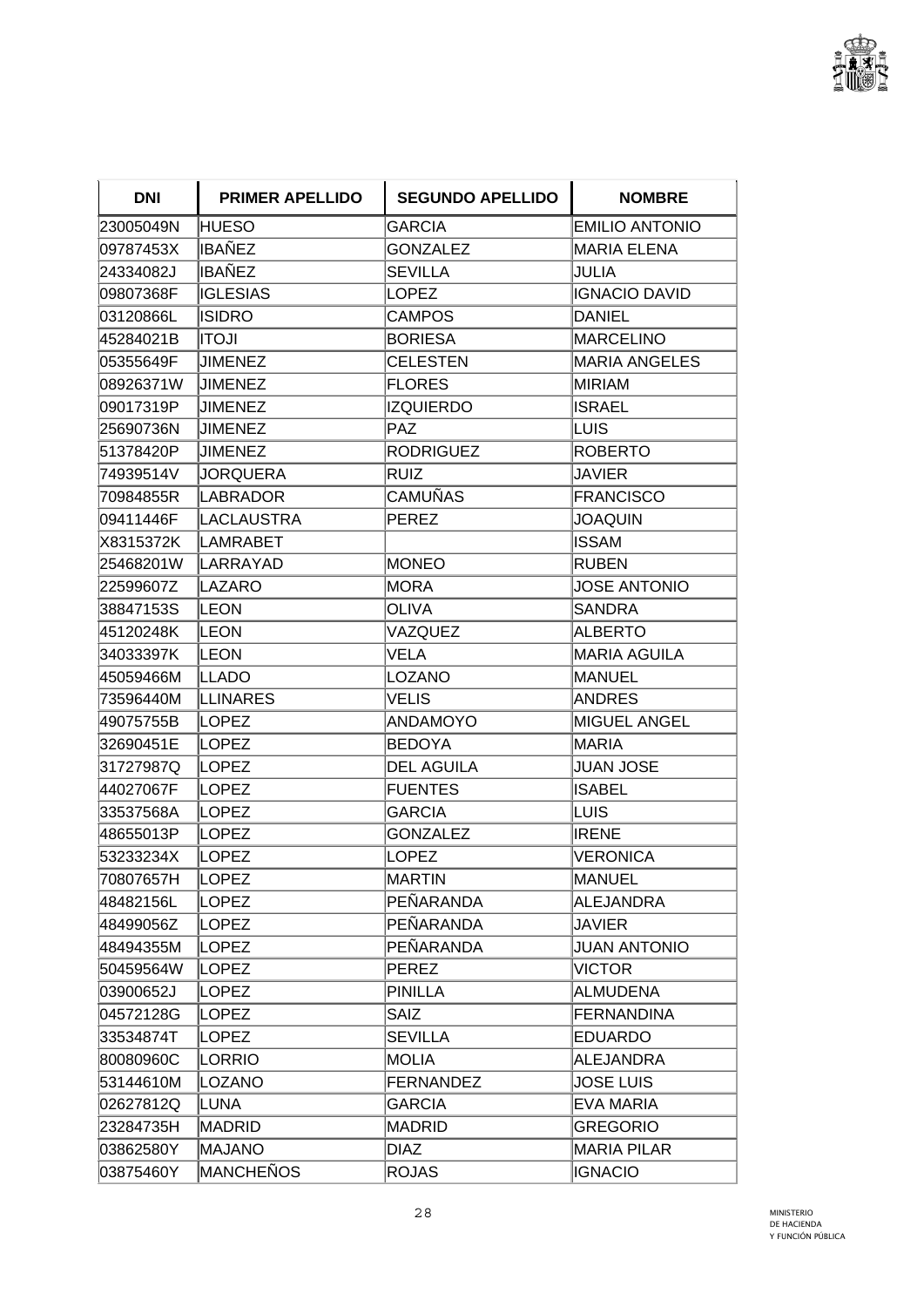

| <b>DNI</b> | <b>PRIMER APELLIDO</b> | <b>SEGUNDO APELLIDO</b> | <b>NOMBRE</b>                         |
|------------|------------------------|-------------------------|---------------------------------------|
| 22688614B  | <b>MANZANA</b>         | DE PEDRO                | <b>VICENTE ANTONIO</b>                |
| 18056244W  | <b>MANZANARES</b>      | <b>REYES</b>            | JULIO                                 |
| 32794228T  | <b>MARIN</b>           | <b>RODRIGUEZ</b>        | <b>ELENA ITZIAR</b>                   |
| X7886310R  | <b>MARINESCU</b>       |                         | <b>MARIUS</b>                         |
| 47007925L  | MARQUEZ                | <b>GAVIRA</b>           | <b>MARIA BELEN</b>                    |
| 29172237A  | IMARTI                 | <b>GRESA</b>            | ARTURO                                |
| 29157689Z  | <b>MARTIN</b>          | <b>BORRAS</b>           | <b>ENRIQUE</b>                        |
| 71939669Q  | <b>IMARTIN</b>         | DE LA ROSA              | <b>ANGEL FRANCISCO</b>                |
| 51406010K  | <b>MARTIN</b>          | <b>DE SAGARMINAGA</b>   | <b>ALFONSO BORJA</b>                  |
| 09186038E  | <b>MARTIN</b>          | <b>GARCIA</b>           | <b>MARIA DE LOS</b><br><b>ANGELES</b> |
| 12330842J  | <b>MARTIN</b>          | LOPEZ                   | <b>SERGIO</b>                         |
| 52492283G  | <b>MARTINEZ</b>        | DE LA TORRE             | <b>JOSE LUIS</b>                      |
| 03885507W  | <b>MARTINEZ</b>        | <b>DIAZ</b>             | <b>ISMAEL</b>                         |
| 06994605Y  | <b>MARTINEZ</b>        | <b>FERNANDEZ</b>        | <b>SALVADOR</b>                       |
| 06216478S  | <b>MARTINEZ</b>        | <b>GARCIA</b>           | <b>JOSEFA</b>                         |
| 08863872V  | <b>MARTINEZ</b>        | <b>GONZALEZ</b>         | <b>FRANCISCO JAVIER</b>               |
| 50863666V  | <b>MARTINEZ</b>        | MAROTO                  | <b>MIGUEL</b>                         |
| 48653768M  | <b>MARTINEZ</b>        | MARTINEZ                | ANA MARIA                             |
| 70820112F  | MARTINEZ               | SAN SEGUNDO             | <b>NOELIA</b>                         |
| 71168797N  | <b>IMARTINO</b>        | <b>CERROLAZA</b>        | <b>MARTA</b>                          |
| 05946007R  | <b>MATESANZ</b>        | BREÑA                   | LUIS                                  |
| 45105590Z  | <b>IMEBROUD</b>        | <b>MOHAMED</b>          | <b>YOUSSEF</b>                        |
| 44737145Y  | <b>MELIAN</b>          | <b>RODRIGUEZ</b>        | VERONICA                              |
| 52138344N  | IMENA                  | <b>GALLEGO</b>          | <b>LUIS FERNANDO</b>                  |
| 51424066E  | <b>IMENA</b>           | <b>NIETO</b>            | S                                     |
| 48228020X  | MENDEZ                 | <b>MONTERO</b>          | DAVID                                 |
| 48228019D  | <b>MENDEZ</b>          | <b>MONTERO</b>          | LAURA                                 |
| 24417643S  | <b>MENDOZA</b>         | PEREZ                   | <b>CONCEPCION</b>                     |
| 02699810R  | MENOR                  | <b>SANCHEZ</b>          | <b>APOLINAR</b>                       |
| 45744349V  | lMESA                  | <b>FUENTES</b>          | <b>ENRIQUE</b>                        |
| 50816702L  | MIGUEL                 | <b>MUÑOZ</b>            | <b>RAMON</b>                          |
| 01114684N  | MILLANO                | VARELA                  | <b>VICENTE</b>                        |
| 09270560L  | <b>MIÑAMBRES</b>       | <b>FERREIRA</b>         | M <sup>o</sup> SIRA                   |
| 41624672P  | MIÑO                   | <b>GUANULEMA</b>        | ALEXANDRA JANETH                      |
| 45074170N  | MOHAMED                | AHARCHUN                | <b>EHSAN</b>                          |
| 45093601P  | <b>MOHAMED</b>         | AHMED                   | <b>ZOHAIR</b>                         |
| 45116953S  | MOHAMED                | HAMED                   | MOHAMED SAID                          |
| 45094603K  | MOHAMED                | HAMED                   | <b>NAWAL</b>                          |
| 45114643M  | MOHAMED                | <b>MOHAMED</b>          | <b>ADAM</b>                           |
| 45079718V  | MOHAMED                | MOHAMED                 | <b>HAFIDA</b>                         |
| 44524273E  | MOJICA                 | <b>MORENO</b>           | <b>CEULATAN</b>                       |
| 29207991S  | MOJICA                 | <b>MORENO</b>           | <b>KUNAN</b>                          |
| 18989995E  | <b>MOLINA</b>          | <b>MORELLA</b>          | <b>MARIA TERESA</b>                   |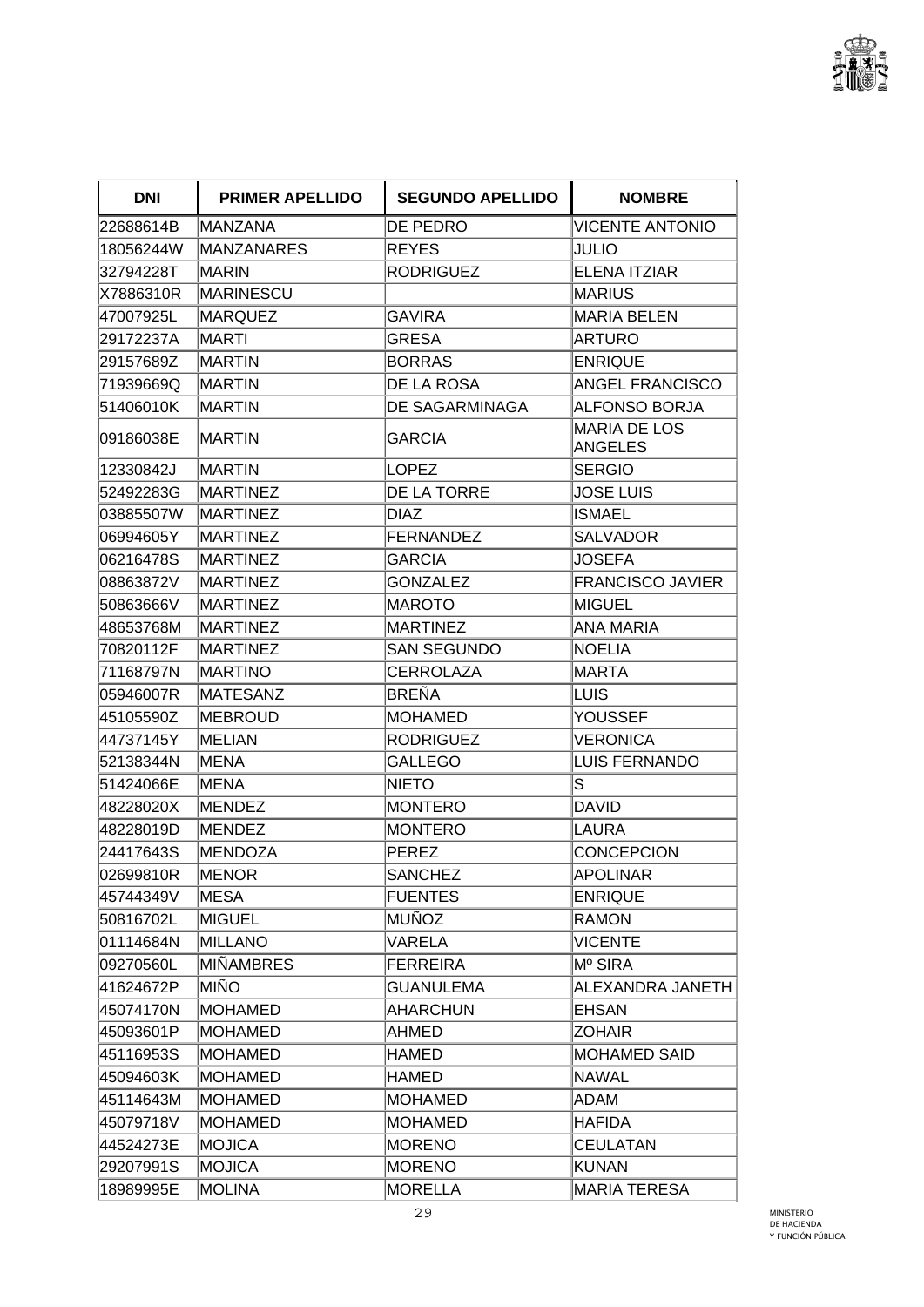

| <b>DNI</b> | <b>PRIMER APELLIDO</b> | <b>SEGUNDO APELLIDO</b> | <b>NOMBRE</b>                          |
|------------|------------------------|-------------------------|----------------------------------------|
| 05668795P  | <b>MONTARROSO</b>      | RUIZ                    | <b>LUIS JAVIER</b>                     |
| 32684673V  | MONTERO                | CHAO                    | CARLOS                                 |
| 07984619P  | <b>MONTES</b>          | LASO                    | <b>MARIA MERCEDES</b>                  |
| 20089262G  | <b>MONTESINOS</b>      | <b>GONZALEZ</b>         | <b>MIGUEL</b>                          |
| 03843689K  | MORALEDA               | <b>ALVAREZ</b>          | <b>SALVADOR</b>                        |
| 52381655Y  | <b>IMORALEDA</b>       | JIMENEZ                 | <b>DIEGO</b>                           |
| 45109480V  | MORALES                | POSTIGO                 | <b>JORGE MANUEL</b>                    |
| 44969894H  | MORALES                | <b>ROMERO</b>           | <b>ARTURO</b>                          |
| 11842412B  | <b>MORAN</b>           | MANCEBO                 | <b>ANTONIO</b>                         |
| 09319322K  | MORATE                 | <b>VALDIVIESO</b>       | <b>MARTA</b>                           |
| 50960965A  | <b>MORENO</b>          | AGUILERA                | LUIS                                   |
| 50817937N  | MORENO                 | ALVAREZ                 | ANA MARIA                              |
| 45110270W  | <b>MORENO</b>          | MARQUEZ                 | <b>ANGEL LUIS</b>                      |
| 05645826Q  | <b>MORENO</b>          | SERRANO                 | <b>MIGUEL ANGEL</b>                    |
| 71946800V  | <b>MORO</b>            | ISERRA                  | <b>ALFONSO MARIA</b>                   |
| 51943451K  | MORUECO                | <b>IMORENO</b>          | <b>HECTOR</b>                          |
| 45099648Y  | MOYA                   | <b>JIMENEZ</b>          | <b>RAQUEL</b>                          |
| 45091905Z  | <b>MUÑOZ</b>           | LOPEZ                   | <b>ANTONIO</b>                         |
| 47294850L  | MUÑOZ                  | PUEBLA                  | CAROLINA                               |
| 45092822B  | MURIEL                 | <b>FERNANDEZ</b>        | <b>RAFAEL</b>                          |
| 72826469M  | NAPAL                  | LEGARDA                 | ANE                                    |
| 02663583E  | NAVARRO                | <b>FERNANDEZ-CHECA</b>  | <b>NOEMI</b>                           |
| 48574151Z  | <b>NICOLAS</b>         | CALATRAVA               | <b>JOSE CARLOS</b>                     |
| 12387045G  | NORIEGA                | <b>GARCIA</b>           | ANA MARIA                              |
| 46068459B  | <b>NUÑEZ</b>           | TRENAS                  | <b>LYDIA MARIA</b>                     |
| 51674248X  | <b>OCHOA</b>           | <b>OKEEFE</b>           | <b>JOSE FERNANDO</b>                   |
| 04593471A  | <b>OJERO</b>           | <b>IZQUIERDO</b>        | <b>VICTOR MANUEL</b>                   |
| 44513710Q  | <b>OLIUS</b>           | LLORIA                  | <b>GABRIEL</b>                         |
| 45072100N  | <b>OLIVA</b>           | BARBA                   | <b>INES</b>                            |
| 03828701Y  | <b>ORGAZ</b>           | RUIZ                    | <b>CARLOS</b>                          |
| 05685806E  | ORMEÑO                 | <b>SANCHEZ</b>          | <b>VICTOR MANUEL</b>                   |
| 52722910X  | <b>ORTEGA</b>          | <b>DELGADO</b>          | <b>ANGELA</b>                          |
| 33325389E  | <b>ORTEGA</b>          | <b>FERNANDEZ</b>        | <b>DAVID</b>                           |
| 31861970R  | <b>ORTEGA</b>          | NAVARRO                 | <b>INMACULADA</b><br><b>CONCEPCION</b> |
| Y0186170E  | <b>PADILLA</b>         | <b>GEROMES</b>          | <b>FELIX JOSE</b>                      |
| 50207796S  | <b>PADILLA</b>         | <b>URDIALES</b>         | <b>ISRAEL</b>                          |
| 02879510W  | <b>PAJARES</b>         | <b>GONZALEZ</b>         | <b>QUINTIN</b>                         |
| 44328689F  | <b>PALAO</b>           | MEDINA                  | <b>JUAN CARLOS</b>                     |
| 47496391B  | <b>PANIAGUA</b>        | <b>LOPEZ</b>            | JAIME                                  |
| 45096818M  | <b>PARDO</b>           | <b>LOPEZ</b>            | <b>JOSE ANTONIO</b>                    |
| 48501757R  | PARRAGA                | SAURA                   | <b>LEANDRO</b>                         |
| 71722417E  | PARRILLA               | <b>SANCHEZ</b>          | <b>SALVADOR</b>                        |
| 04226273T  | <b>PASCUAL</b>         | <b>GALAN</b>            | <b>JOSE JAVIER</b>                     |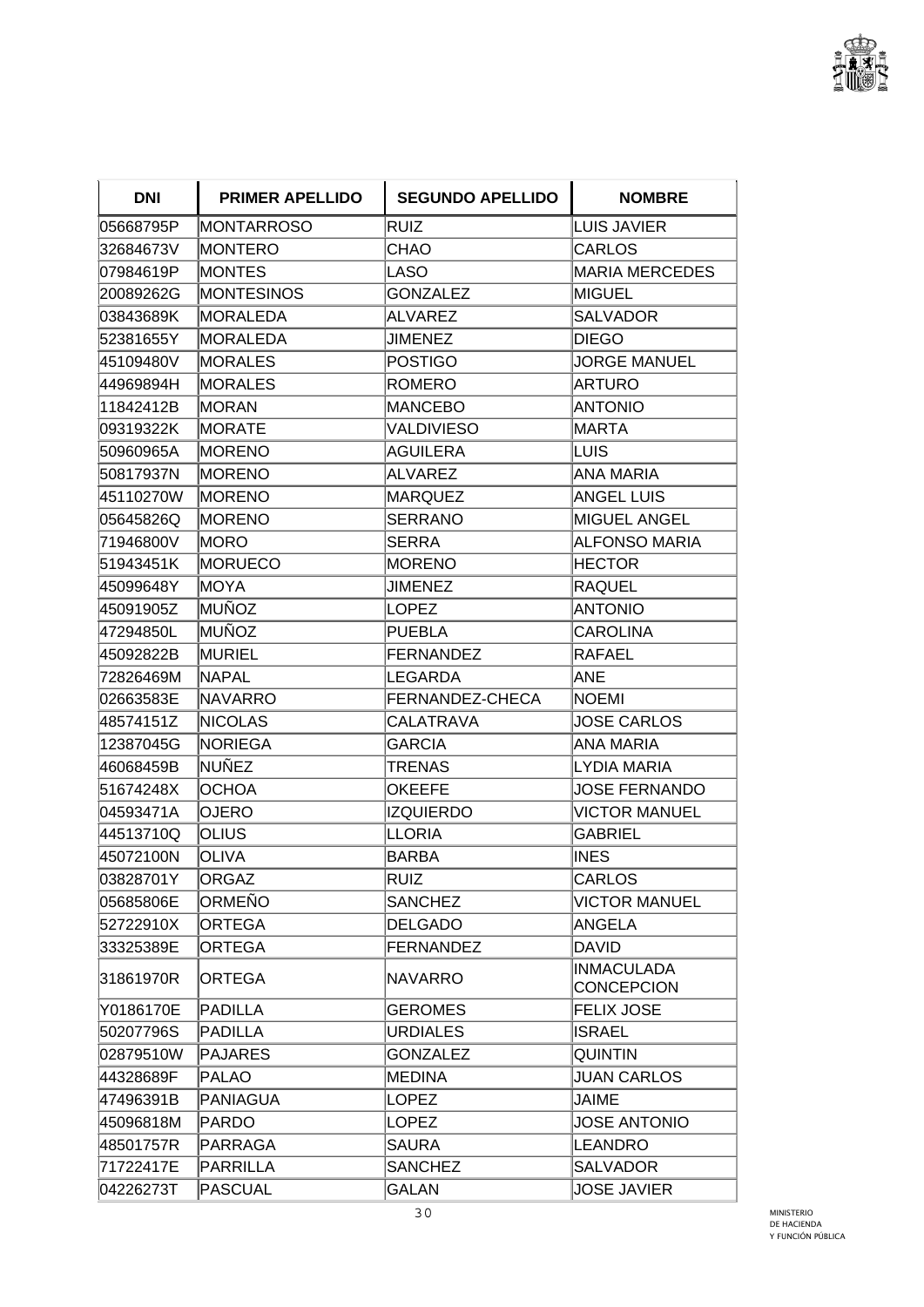

| <b>DNI</b> | <b>PRIMER APELLIDO</b> | <b>SEGUNDO APELLIDO</b> | <b>NOMBRE</b>                        |
|------------|------------------------|-------------------------|--------------------------------------|
| 44769195V  | PASTOR                 | <b>SALAR</b>            | <b>PATRICIA</b>                      |
| 78876801A  | $\mathsf{PAZ}$         | DE LA FUENTE            | <b>SANDRA</b>                        |
| 71156247C  | <b>PAZ</b>             | FERNANDEZ               | DIEGO DE                             |
| 05674882T  | PECO                   | <b>BENITO</b>           | <b>MIGUEL ANGEL</b>                  |
| 52409241S  | PENAS                  | <b>GUTIERREZ</b>        | <b>MARTA</b>                         |
| 48743169M  | PEREIRA ANTONIO        | FERNANDEZ               | <b>WILLIAM RAYMOND</b>               |
| 52677789S  | PEREZ                  | DE LA CONCEPCION        | <b>FRANCISCO</b>                     |
| 09297298P  | <b>PEREZ</b>           | <b>DE VEGA</b>          | <b>TERESA</b>                        |
| 17154928X  | PEREZ                  | <b>GRANJA</b>           | PEDRO JESUS                          |
| 09026732Z  | <b>PEREZ</b>           | MARTIN                  | <b>DAVID</b>                         |
| 34793302Y  | PEREZ                  | NAVARRO                 | <b>ROSA MARIA</b>                    |
| 27522936D  | PEREZ                  | PEREZ                   | ANGEL                                |
| 50434341X  | <b>PEREZ</b>           | PEREZ                   | <b>MANUEL</b>                        |
| 52341494A  | PINO                   | <b>LOPEZ</b>            | <b>ALFONSO</b>                       |
| 05712278K  | <b>PINTO</b>           | MARIN                   | <b>ALEJANDRA</b>                     |
| 48498801N  | <b>PIORNOS</b>         | MARIN                   | <b>LUCIA</b>                         |
| 12390705F  | <b>PISONERO</b>        | <b>TRAPOTE</b>          | <b>ROBERTO</b>                       |
| 52129937T  | <b>PONCE</b>           | <b>CASILLAS</b>         | <b>MARIA DEL CARMEN</b>              |
| 75253829Z  | <b>PORTERO</b>         | <b>SALMERON</b>         | <b>FRANCISCO</b>                     |
| 05692557B  | <b>PRADO</b>           | MUÑOZ                   | <b>SORAYA</b>                        |
| 10906698Y  | <b>PRIETO</b>          | <b>CUETO</b>            | LUCIA                                |
| 18968081G  | QUERAL                 | LOPEZ                   | <b>CONSUELO</b><br><b>INMACULADA</b> |
| 43103846Y  | <b>QUESADA</b>         | MILLAN                  | <b>VICENTE</b>                       |
| 72986471L  | <b>RABANETE</b>        | ARBUES                  | <b>DIEGO</b>                         |
| 25459743P  | <b>RABINAL</b>         | <b>ARCUSA</b>           | <b>DANIEL</b>                        |
| 26741598G  | <b>RACIONERO</b>       | <b>BEDMAR</b>           | <b>FRANCISCO JAVIER</b>              |
| 04589378G  | <b>RAMIREZ</b>         | <b>CEREZO</b>           | <b>JUAN MARIA</b>                    |
| 50243000Y  | <b>RAMOS</b>           | <b>CEBADOR</b>          | <b>VICTOR</b>                        |
| 71942195N  | RAMOS                  | PEÑACOBA                | <b>JOSE CARLOS</b>                   |
| 28731233R  | <b>REALES</b>          | MARTINEZ                | <b>AFRICA</b>                        |
| 21455479K  | <b>REBOLLO</b>         | ELENA                   | <b>JOSE ANGEL</b>                    |
| 05914462N  | <b>REDONDO</b>         | <b>ROPERO</b>           | <b>MARIA BELEN</b>                   |
| 71416548F  | <b>REVILLA</b>         | <b>CASADO</b>           | <b>MONICA</b>                        |
| 08041255H  | REY                    | <b>DIAZ</b>             | <b>JUAN CARLOS</b>                   |
| 33520978L  | <b>RIO</b>             | <b>RODRIGUEZ</b>        | <b>ALEJANDRO DEL</b>                 |
| 45113868N  | <b>RIVES</b>           | DIAZ                    | <b>JUAN JESUS</b>                    |
| 45086385Z  | <b>ROBLEDO</b>         | <b>SANTIAGO</b>         | <b>FRANCISCO JAVIER</b>              |
| 09795356R  | <b>ROBLES</b>          | <b>GUTIERREZ</b>        | <b>CARLOS</b>                        |
| 05690677V  | <b>RODRIGUEZ</b>       | <b>BARRILERO</b>        | <b>EMILIO JOSE</b>                   |
| 14324686X  | <b>RODRIGUEZ</b>       | <b>BONILLA</b>          | <b>SALVADOR</b>                      |
| 09189357Y  | <b>RODRIGUEZ</b>       | FERNANDEZ               | <b>MONICA</b>                        |
| 05401026M  | <b>RODRIGUEZ</b>       | FRESNO                  | <b>MANUEL GREGORIO</b>               |
| 07222557M  | <b>RODRIGUEZ</b>       | GONZALEZ-CARVAJAL       | <b>MONICA</b>                        |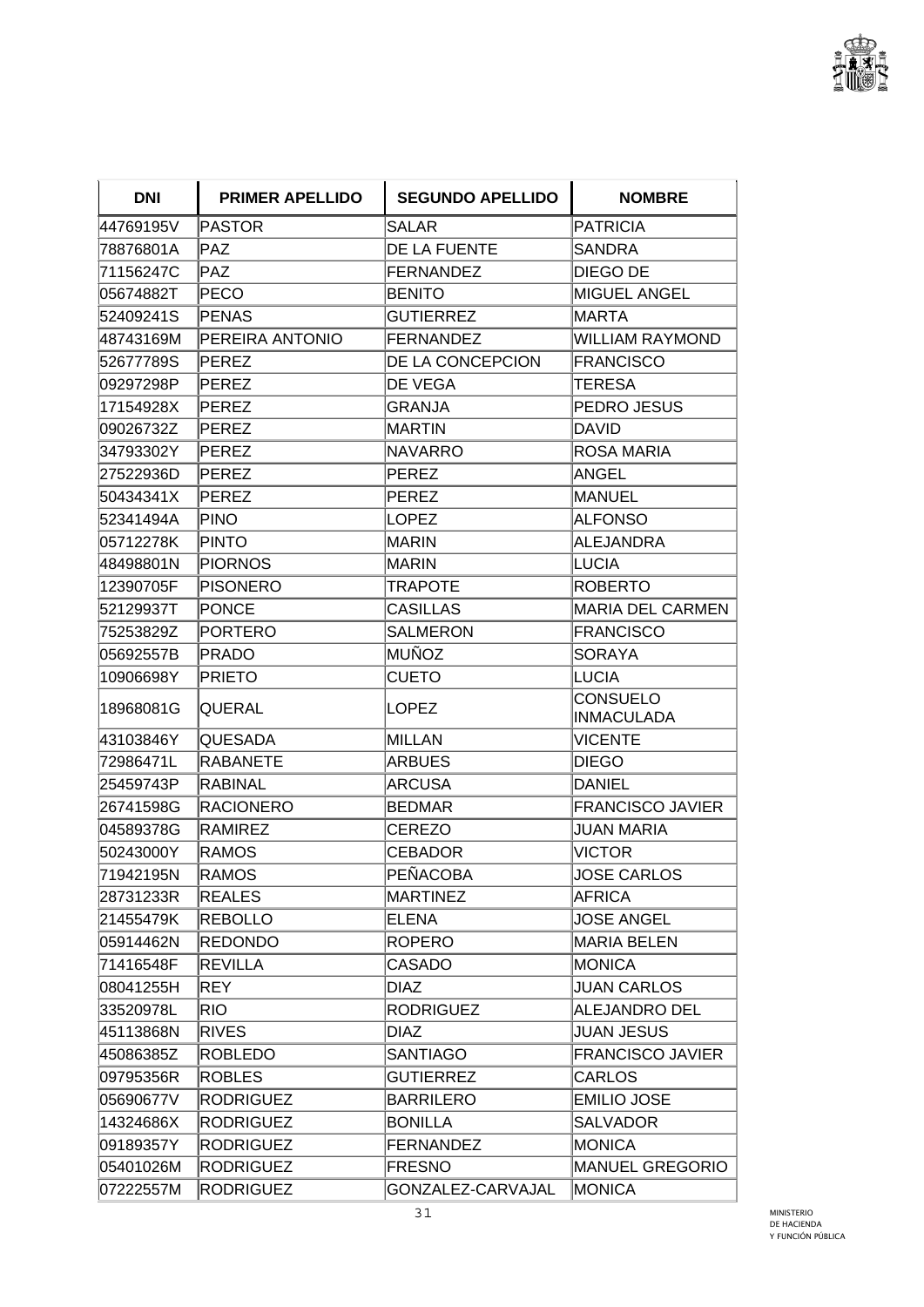

| <b>DNI</b> | <b>PRIMER APELLIDO</b> | <b>SEGUNDO APELLIDO</b> | <b>NOMBRE</b>           |
|------------|------------------------|-------------------------|-------------------------|
| 06565001L  | RODRIGUEZ              | <b>GUTIERREZ</b>        | <b>JUAN MANUEL</b>      |
| 50080759F  | <b>RODRIGUEZ</b>       | ∣LEIVA                  | <b>MARIA ESTHER</b>     |
| 11955518A  | <b>RODRIGUEZ</b>       | MAGARZO                 | <b>MARIA ISABEL</b>     |
| 10088104M  | <b>RODRIGUEZ</b>       | MARTINEZ                | <b>JOSE MANUEL</b>      |
| 36041132V  | <b>RODRIGUEZ</b>       | PEREIRA                 | <b>FELIX</b>            |
| 45075612M  | <b>RODRIGUEZ</b>       | REDONDO                 | <b>ISABEL MARIA</b>     |
| 73157500C  | <b>RODRIGUEZ</b>       | <b>RODRIGUEZ</b>        | <b>FRANCISCO</b>        |
| 45076341K  | <b>ROMAN</b>           | <b>NAVARRO</b>          | <b>ANTONIO</b>          |
| 02653175X  | <b>ROMERO</b>          | <b>IESTANGÜI</b>        | <b>JOSE GUILLERMO</b>   |
| 22994770Z  | <b>ROMERO</b>          | PEREZ                   | <b>DOMINGO</b>          |
| 05918566E  | ROMERO                 | RODRIGO                 | <b>ALICIA</b>           |
| 49190515R  | <b>ROMERO</b>          | RODRIGUEZ               | <b>ELENA</b>            |
| 80235708R  | <b>ROSADO</b>          | <b>HERNANDEZ</b>        | <b>ELISABET</b>         |
| 50476188C  | <b>RUBIO</b>           | <b>BALLESTEROS</b>      | <b>ESTHER</b>           |
| 45081581V  | <b>RUIZ</b>            | <b>CLAROS</b>           | <b>MARIA NIEVES</b>     |
| 80082851W  | RUIZ                   | FLORINDO                | EVA MARIA               |
| 29121097S  | <b>RUIZ</b>            | <b>RAMIRO</b>           | <b>PATRICIA</b>         |
| 45320611P  | RUIZ                   | RODRIGUEZ               | <b>FRANCISCO JAVIER</b> |
| 48402860G  | RUIZ                   | <b>SANCHEZ</b>          | <b>ANTONIO</b>          |
| 05701469E  | <b>RUIZ DEL VALLE</b>  | SANZ                    | <b>CRISTINA</b>         |
| 40345537H  | <b>SALVACHUA</b>       | EREZA                   | <b>ALBERTO</b>          |
| 05312574B  | <b>SAN JOSE</b>        | <b>MORENO</b>           | <b>PATRICIA</b>         |
| 09175832M  | <b>SANCHEZ</b>         | <b>ALZAS</b>            | JAVIER                  |
| 45111328W  | <b>SANCHEZ</b>         | <b>CASTILLO</b>         | <b>MARIA LORENA</b>     |
| 47522669T  | <b>SANCHEZ</b>         | FERNANDEZ               | <b>CESAR</b>            |
| 50093278Z  | <b>SANCHEZ</b>         | <b>SAN CAYO</b>         | <b>NURIA</b>            |
| 25376422Q  | <b>SANCHEZ</b>         | <b>SIMO</b>             | <b>JOSUE</b>            |
| 17448847N  | <b>SANCHO</b>          | GIL                     | <b>DANIEL</b>           |
| 46890108P  | SANTANA                | SANZ                    | <b>MARIA AROA</b>       |
| 23009015E  | <b>SANTIAGO</b>        | MARTINEZ                | <b>FRANCISCO JAVIER</b> |
| 21671400H  | <b>SANTONJA</b>        | MAYOR                   | <b>VERONICA</b>         |
| 51985284V  | <b>SANTOS</b>          | ABELAIRA                | <b>RAUL</b>             |
| 05227182H  | SANZ                   | <b>ARJONILLA</b>        | <b>MERCEDES</b>         |
| 12376956N  | SANZ                   | <b>SANCHEZ</b>          | <b>BEGOÑA</b>           |
| 71162645R  | <b>SASTRE</b>          | YAÑEZ                   | <b>JUAN</b>             |
| 45112005N  | <b>SEDIRI</b>          | <b>ORTEGA</b>           | <b>AISSA</b>            |
| 43180920F  | <b>SEGURA</b>          | <b>CREVILLEN</b>        | <b>MARIA DEL PILAR</b>  |
| 02254945W  | <b>SEPTIEN</b>         | MANZANAL                | <b>RAQUEL</b>           |
| 45107913Z  | <b>SEPULVEDA</b>       | <b>RAMIREZ</b>          | <b>JUAN JESUS</b>       |
| 12765208R  | <b>SERRANO</b>         | <b>ANTOLIN</b>          | <b>MARIA DEL ROCIO</b>  |
| 32786073X  | <b>SERRANO</b>         | BELLO                   | <b>JUAN</b>             |
| 23255148D  | <b>SERRANO</b>         | <b>MORALES</b>          | PEDRO JESUS             |
| 22645624P  | <b>SILLA</b>           | <b>COLAS</b>            | <b>JACOBA</b>           |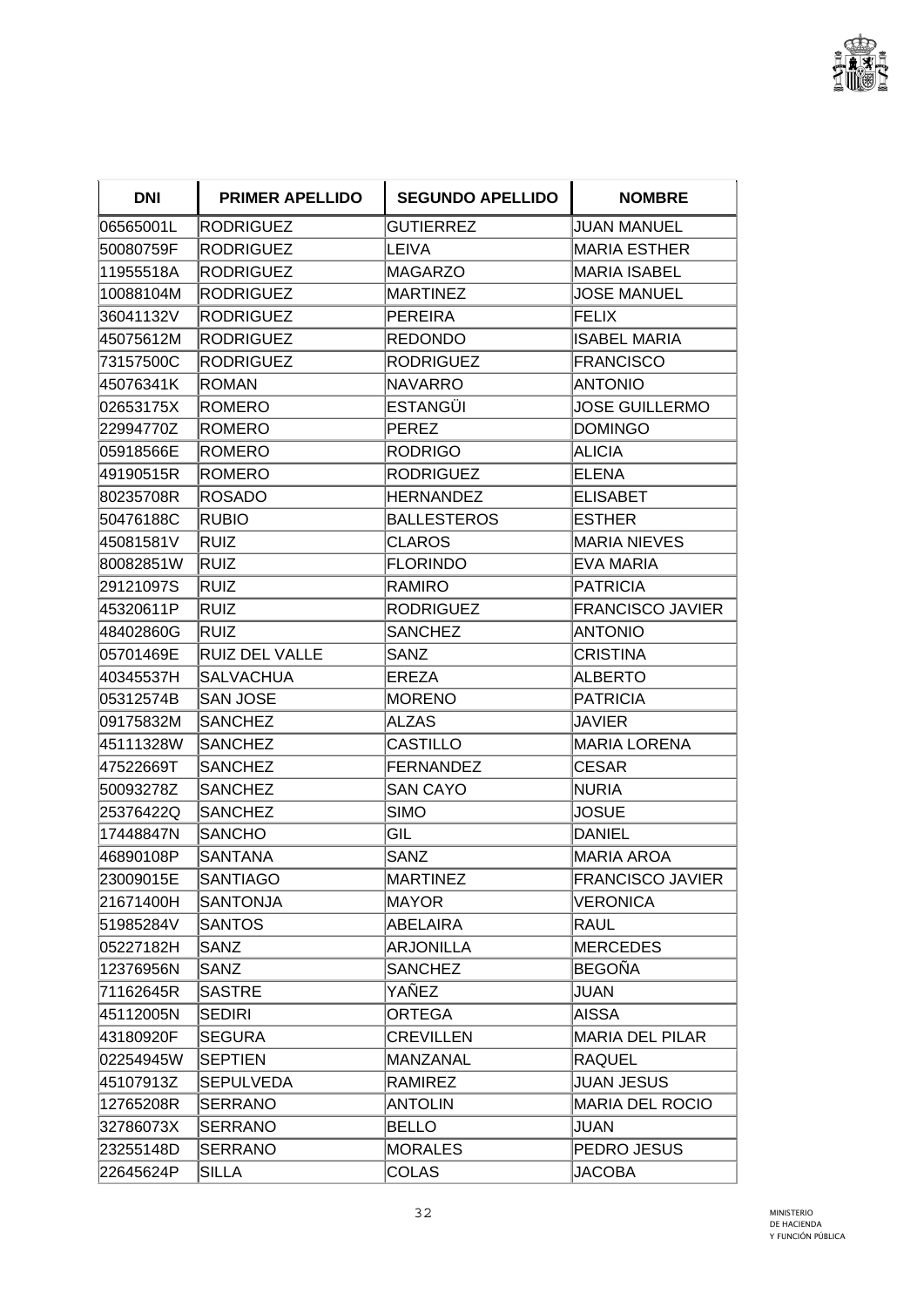

| <b>DNI</b> | <b>PRIMER APELLIDO</b> | <b>SEGUNDO APELLIDO</b> | <b>NOMBRE</b>           |
|------------|------------------------|-------------------------|-------------------------|
| 03888308C  | <b>SIMON</b>           | TORRES                  | <b>CLARA VICENTA</b>    |
| 76041554N  | <b>SOLANO</b>          | <b>PERIANES</b>         | ABRAHAM                 |
| 49017083N  | <b>SORIA</b>           | CASTRO                  | DAVID                   |
| 05680281V  | <b>SORIANO</b>         | <b>DOTOR</b>            | <b>FRANCISCO MIGUEL</b> |
| 32715534N  | TABOADA                | BLANCO                  | <b>ELISA</b>            |
| Y1080619R  | TOLEDO                 | DIAZ                    | <b>EDISON YAMIR</b>     |
| 03873456A  | <b>TOLEDO</b>          | TORRES                  | LUIS ALBERTO            |
| 16549337D  | TORRES                 | <b>ESCUDERO</b>         | <b>NIEVES</b>           |
| 51983583H  | <b>TORRES</b>          | LORAS                   | <b>CARLOS</b>           |
| 48394518B  | TORRES                 | NAVARRO                 | <b>JOSE JUAN</b>        |
| 10198921P  | <b>TRIGAL</b>          | <b>APARICIO</b>         | <b>ANA MARIA</b>        |
| 29093714W  | TURON                  | LANA                    | <b>BENITO IGNACIO</b>   |
| 30517014Q  | <b>URBANO</b>          | PEÑA                    | <b>JOSE MARIA</b>       |
| 27299354X  | VALENZUELA             | <b>PACHECO</b>          | <b>MARIA CARMEN</b>     |
| 16805294E  | VALERO                 | PEREZ                   | SAMUEL                  |
| 76129046N  | <b>VALIENTE</b>        | <b>DOMINGUEZ</b>        | <b>JOSE MARIA</b>       |
| 11965214Q  | VAQUERO                | LORENZO                 | <b>MARIA ROSA</b>       |
| 51085204L  | VAZQUEZ                | CALLE                   | <b>MIRIAM NEREA</b>     |
| 09049356Y  | VAZQUEZ                | <b>VILLORIA</b>         | <b>VICTOR</b>           |
| 09309081S  | VELASCO                | <b>CONEJO</b>           | <b>IGNACIO RUFINO</b>   |
| 24386680X  | <b>VERDU</b>           | MONTOLIU                | <b>ENRIQUE</b>          |
| 21703726Y  | VERDU                  | MONTOLIU                | <b>FERNANDO</b>         |
| Y3390171P  | <b>VERON</b>           | <b>VIDARTE</b>          | <b>JULIO ARGENTINO</b>  |
| 22137881J  | VIDAL                  | GARCIA                  | <b>ENRIQUE</b>          |
| 71440223S  | <b>VIDAL</b>           | <b>SARMIENTO</b>        | <b>ANGEL MIGUEL</b>     |
| 09018134H  | <b>VILCHES</b>         | <b>HERNANDEZ</b>        | <b>JESUS MANUEL</b>     |
| 45118232Y  | <b>VILCHEZ</b>         | <b>PEREZ</b>            | DANIEL                  |
| 71319795S  | VILLAFAÑE              | <b>SANZ</b>             | <b>SERGIO</b>           |
| 45901980Y  | <b>VILLALBA</b>        | ORTEGA                  | <b>ANA</b>              |
| 44904055M  | VILLANUEVA             | <b>RODRIGUEZ</b>        | <b>JORGE</b>            |
| 43230630Z  | VILLAR                 | <b>ARMAS</b>            | <b>OLAYA</b>            |
| 45683528P  | VIÑAS                  | <b>GONZALEZ</b>         | <b>ANTONIO</b>          |
| 33553233M  | <b>VUELTA</b>          | <b>SANTIN</b>           | <b>RUBEN</b>            |
| 26813517W  | <b>ZAMBRANO</b>        | VEGA                    | <b>ERNESTO</b>          |
| 13905168N  | <b>ZULOAGA</b>         | <b>ZARABOZO</b>         | <b>JOSE IGNACIO</b>     |
| 45072015L  | <b>ZURRON</b>          | PEÑA                    | <b>TELVA MARIA</b>      |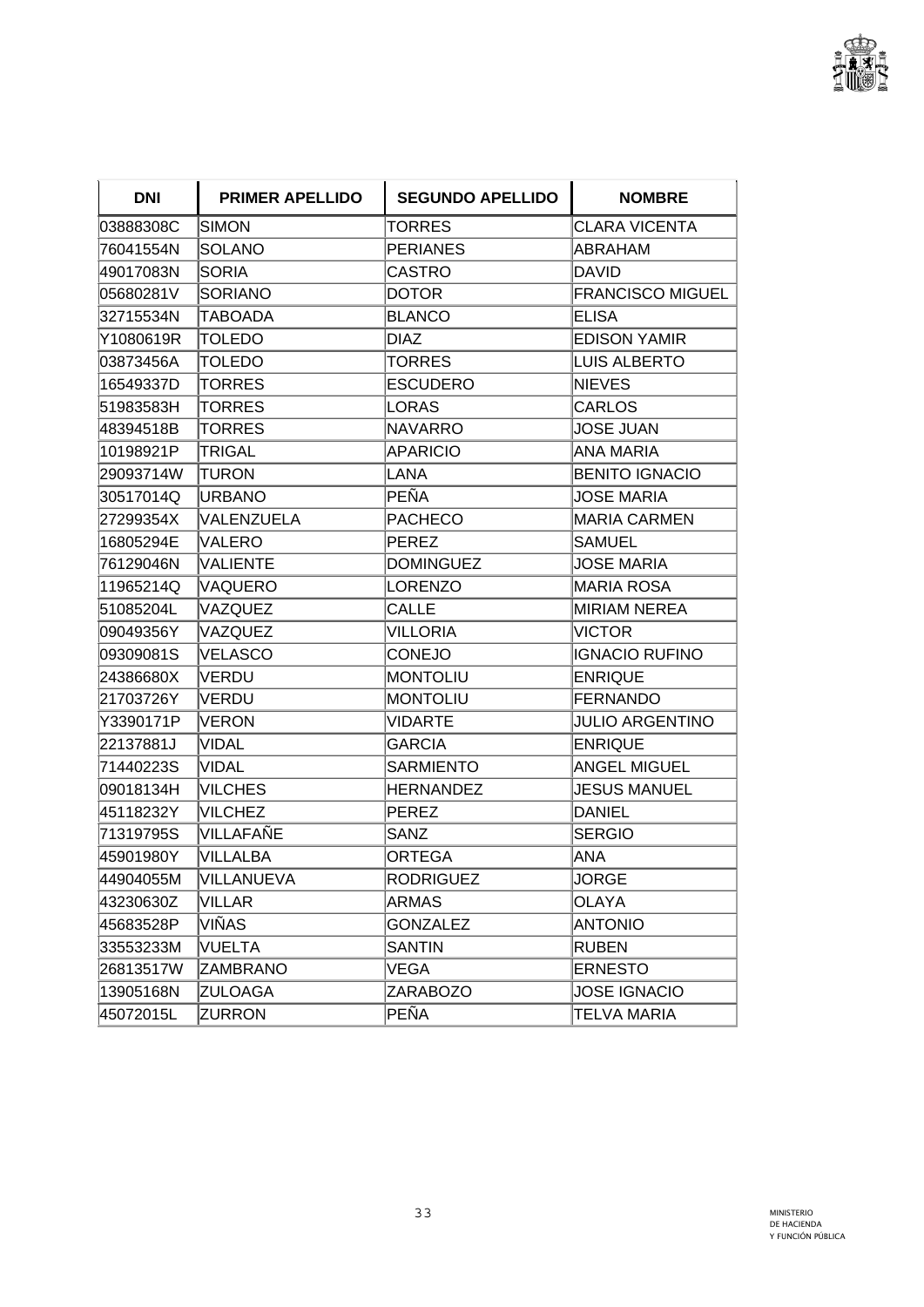

# **RELACIÓN Nº 3 AYUDANTE DE GESTIÓN Y SERVICIOS COMUNES Nº Orden 1 – Programa 1**

**CUPO RESERVA PERSONAS CON DISCAPACIDAD** 

| <b>DNI</b> | <b>PRIMER APELLIDO</b> | <b>SEGUNDO APELLIDO</b> | <b>NOMBRE</b>           |
|------------|------------------------|-------------------------|-------------------------|
| 45115294N  | <b>ABDELKADER</b>      | BUNUAR                  | <b>BILAR</b>            |
| 71270160Z  | ALVAREZ                | PEREZ                   | <b>FRANCISCO</b>        |
| 51687923T  | AREAL                  | PADILLA                 | <b>REBECA</b>           |
| 33555803E  | ARIAS                  | FERNANDEZ               | <b>MARIA</b>            |
| 72052470W  | <b>BAÑUELOS</b>        | <b>CASTANEDO</b>        | <b>DAVID</b>            |
| 74185409J  | <b>BERNABE</b>         | <b>CAYUELAS</b>         | <b>IRENE</b>            |
| 47309908N  | <b>BLANCO</b>          | CASADO                  | <b>LUIS FRANCISCO</b>   |
| 06249746W  | BOLAÑOS                | DE LA CRUZ              | <b>JOSE LUIS</b>        |
| 45107868S  | <b>CANDELA</b>         | <b>BERROCAL</b>         | <b>FEDERICO LUIS</b>    |
| 28945017T  | <b>CASILLAS</b>        | <b>GARCIA</b>           | <b>LORENZO</b>          |
| 08985668M  | CASTAÑO                | <b>GONZALEZ</b>         | MIGUEL                  |
| 46886757S  | <b>CERCOS</b>          | <b>SANCHEZ</b>          | <b>JULIO ALBERTO</b>    |
| 45686593Z  | <b>DELGADO</b>         | <b>RODRIGUEZ</b>        | <b>ESTHER</b>           |
| 45095578F  | <b>ESPINOSA</b>        | MARTIN                  | <b>JOSE LUIS</b>        |
| 75238313T  | <b>GARCIA</b>          | <b>GARCIA</b>           | <b>FRANCISCO JAVIER</b> |
| 22985033Y  | GARCIA                 | LOPEZ                   | PEDRO ANTONIO           |
| 25187674Y  | <b>GARIBURO</b>        | <b>TORRALBA</b>         | <b>MINERVA</b>          |
| 28944096E  | GIL                    | IGLESIAS                | <b>ELENA BEATRIZ</b>    |
| 51454073Z  | <b>GOMEZ</b>           | <b>DE SANTOS</b>        | <b>DANIEL</b>           |
| 43028715Q  | <b>GOMILA</b>          | <b>BOVER</b>            | <b>RAFAEL</b>           |
| 51407579A  | GONZALEZ               | BERNA                   | <b>IVAN</b>             |
| 33489243R  | <b>GONZALEZ</b>        | <b>CARTAGENA</b>        | <b>JOSE FERNANDO</b>    |
| 71668100P  | <b>GONZALEZ</b>        | FERNANDEZ               | LORENA                  |
| 24274026X  | <b>GONZALEZ</b>        | PULIDO                  | <b>DANIEL</b>           |
| 47285545Y  | <b>GONZALEZ</b>        | RODRIGUEZ               | MIGUEL                  |
| 52755960D  | <b>HERMOSA</b>         | <b>GONZALEZ</b>         | <b>JOSE AURELIO</b>     |
| 14309254B  | HERRERO                | <b>QUINTERO</b>         | <b>JORGE</b>            |
| 12766020P  | <b>LAPRESA</b>         | ISLA                    | <b>MIRIAN</b>           |
| 50987517J  | <b>LOBATO</b>          | <b>GOMEZ</b>            | <b>GABRIEL</b>          |
| 50223687J  | LOBO                   | LOPEZ                   | MARTA                   |
| 11780360J  | LORENZO                | GALAN                   | <b>MIGUEL ANGEL</b>     |
| 54055285H  | LUIS.                  | LEON                    | MARIA                   |
| 07010331T  | <b>MAESTRE</b>         | <b>MONROY</b>           | <b>FRANCISCA</b>        |
| 27471331Q  | MANZANERA              | HERNANDEZ               | <b>ANTONIO</b>          |
| 28895281J  | <b>MARIN</b>           | <b>ESCALANTE</b>        | <b>FRANCISCO</b>        |
| 45683993J  | <b>MARTIN</b>          | VIÑAS                   | <b>ELIECER</b>          |
| 27513122Q  | <b>MARTINEZ</b>        | <b>GALINDO</b>          | PEDRO JOSE              |
| 27441401D  | <b>MARTINEZ</b>        | <b>HERNARNEZ</b>        | CARMEN                  |
| 44388815B  | <b>NAVARRO</b>         | <b>BAIDEZ</b>           | <b>CRISTINA</b>         |